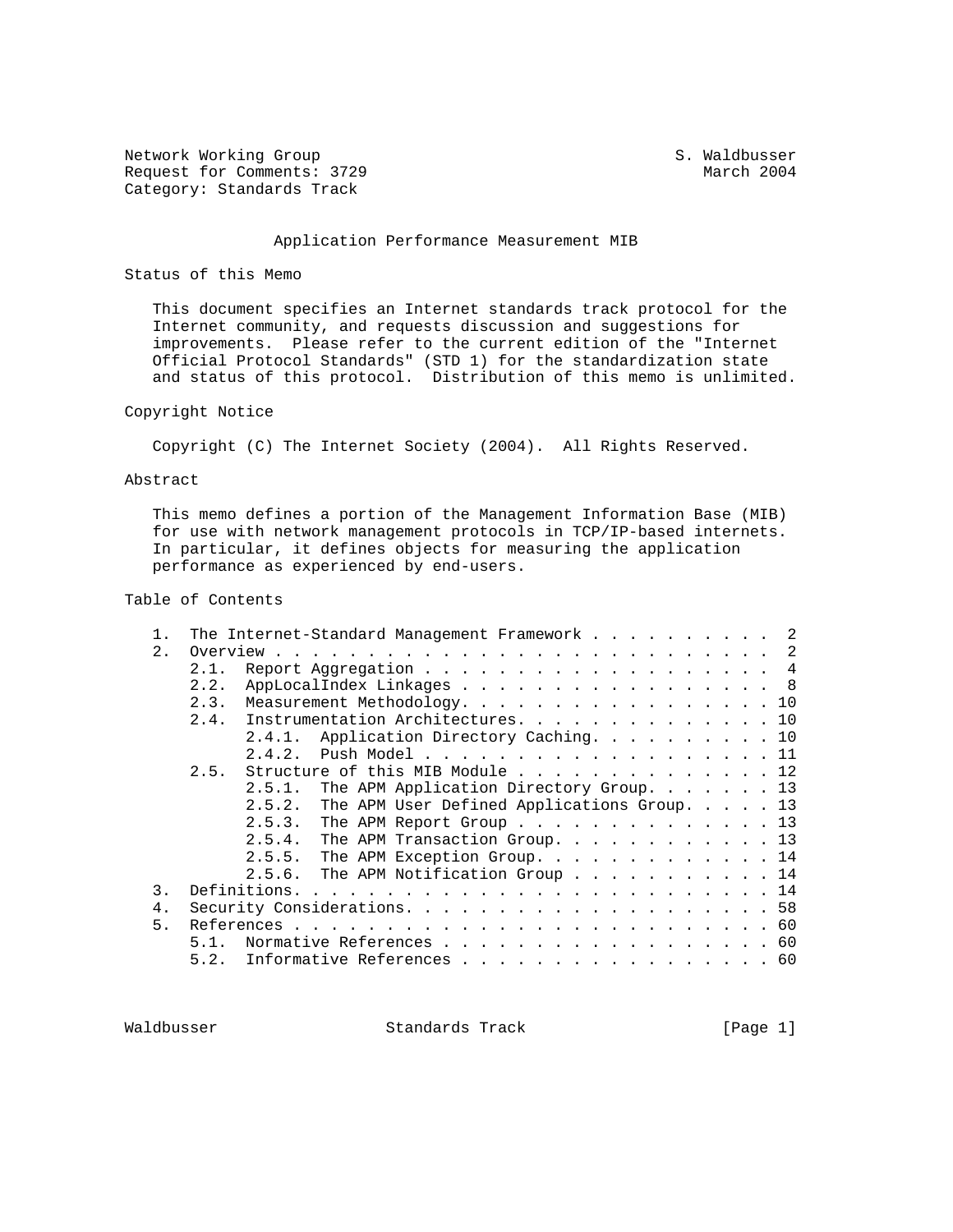### 1. The Internet-Standard Management Framework

 For a detailed overview of the documents that describe the current Internet-Standard Management Framework, please refer to section 7 of RFC 3410 [8].

 Managed objects are accessed via a virtual information store, termed the Management Information Base or MIB. MIB objects are generally accessed through the Simple Network Management Protocol (SNMP). Objects in the MIB are defined using the mechanisms defined in the Structure of Management Information (SMI). This memo specifies a MIB module that is compliant to the SMIv2, which is described in STD 58, RFC 2578 [1], STD 58, RFC 2579 [2] and STD 58, RFC 2580 [3].

2. Overview

 This document continues the architecture created in the RMON MIB [7] by providing analysis of application performance as experienced by end-users.

 Application performance measurement measures the quality of service delivered to end-users by applications. With this perspective, a true end-to-end view of the IT infrastructure results, combining the performance of the application, desktop, network, and server, as well as any positive or negative interactions between these components.

 Despite all the technically sophisticated ways in which networking and system resources can be measured, human end-users perceive only two things about an application: availability and responsiveness.

 Availability - The percentage of the time that the application is ready to give a user service.

 Responsiveness - The speed at which the application delivers the requested service.

 A transaction is an action initiated by a user that starts and completes a distributed processing function. A transaction begins when a user initiates a request for service (i.e., pushing a submit button) and ends when the work is completed (i.e., information is provided or a confirmation is delivered). A transaction is the fundamental item measured by the APM MIB.

Waldbusser Standards Track [Page 2]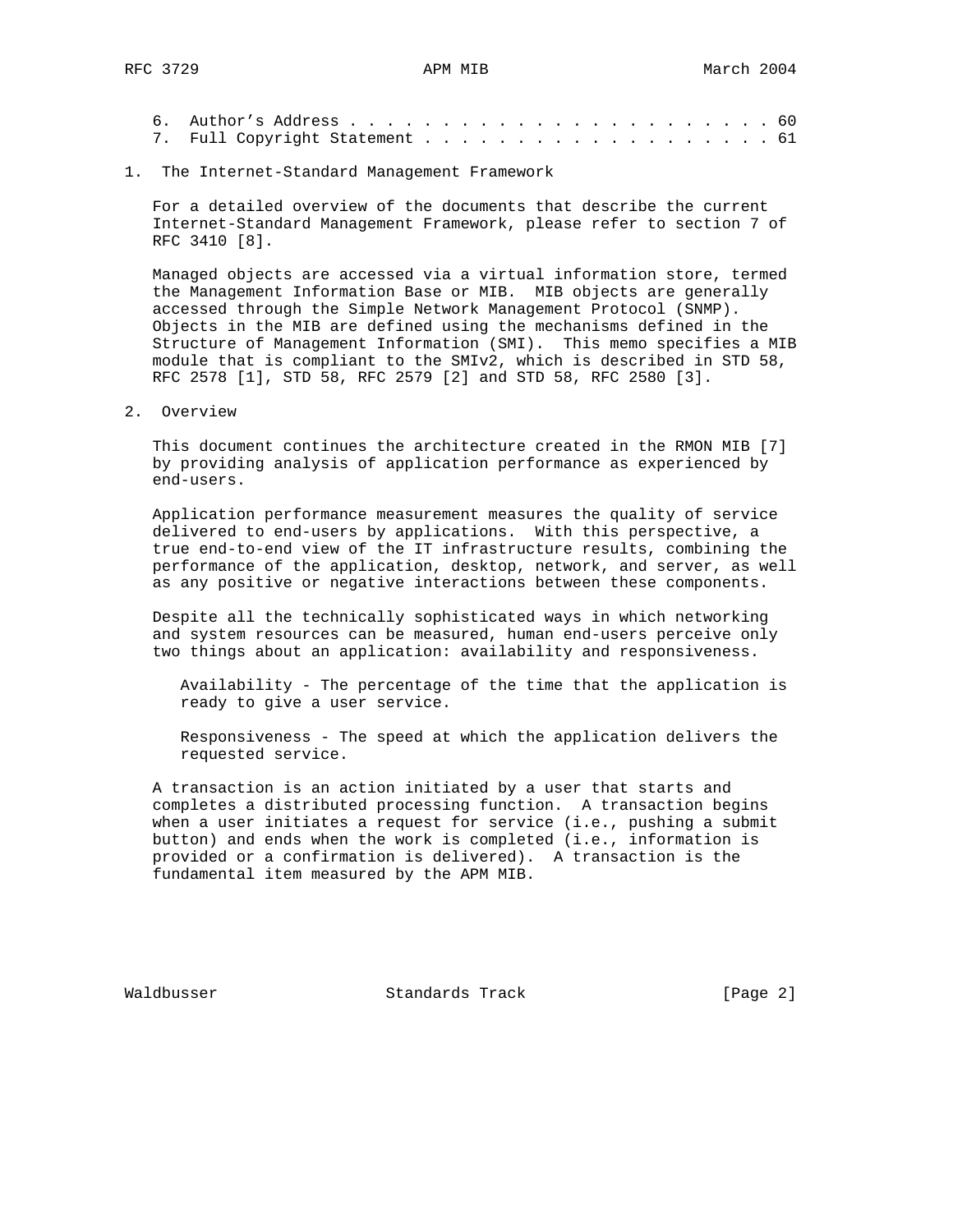A failed transaction is a transaction that fails to provide the service requested by the end user, regardless of whether it is due to a processing failure or transport failure.

 An application protocol (e.g., POP3) may implement different commands or application "verbs" (e.g., POP3 Login and POP3 Retrieval). It will often be interesting to monitor these verbs separately because:

- 1) The verbs may have widely differing performance characteristics (in fact some may be response time oriented while others are throughput oriented)
- 2) The verbs have varying business significance
- 3) It provides more granularity of exactly what might be performing poorly

 This MIB Module allows the measurement of a parent application, its component verbs, or both. If monitoring both, one can watch the top-level application and then drill down to the verbs when trouble is spotted to learn which subcomponents are in trouble. Each application verb is registered separately in the Protocol Directory [5] [6] as a child of its parent application.

 Application protocols implement one of three different types of transactions: transaction-oriented, throughput-oriented, or streaming-oriented. While the availability metric is the same for all three types, the responsiveness metric varies:

 Transaction-Oriented: These transactions have a fairly constant workload to perform for all transactions. In particular, to the degree that the workload may vary, it doesn't vary based on the amount of data to be transferred but based on the parameters of the transaction. The responsiveness metric for transaction oriented applications is application response time, the elapsed time between the user's request for service (e.g., pushing the submit button) and the completion of the request (e.g., displaying the results) and is measured in milliseconds. This is commonly referred to as end-user response time.

 Throughput-Oriented: These transactions have widely varying workloads based on the amount of data requested. The responsiveness metric for throughput-oriented applications is kilobits per second.

 Streaming-Oriented: These transactions deliver data at a constant metered rate of speed regardless of excess capacity in the networking and computing infrastructure. However, when the infrastructures cannot deliver data at this speed, interruption of service or degradation of service can result. The responsiveness

Waldbusser Standards Track [Page 3]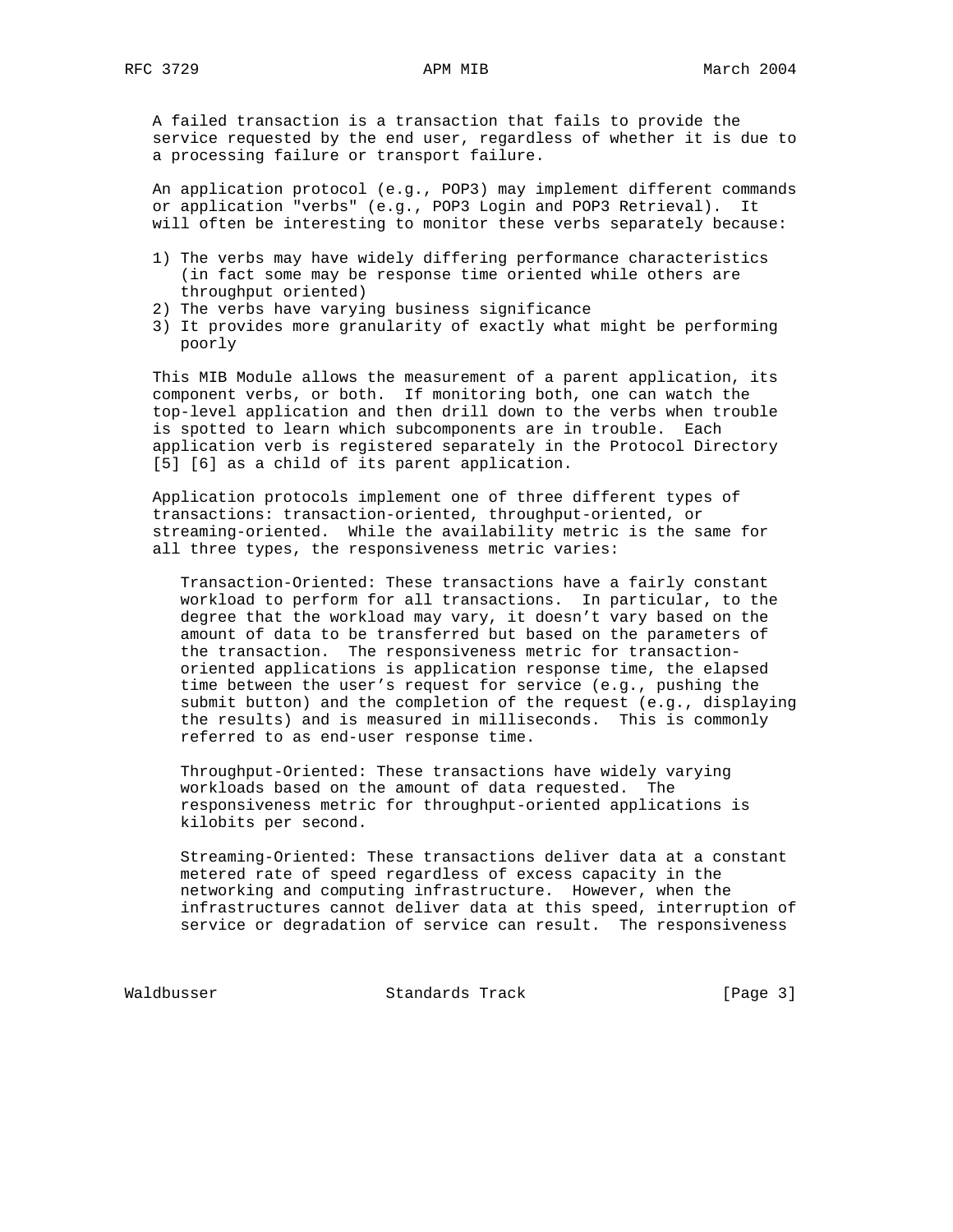metric for streaming-oriented applications is the signal quality ratio of time that the service is degraded or interrupted to the total service time. This metric is measured in parts per million.

2.1. Report Aggregation

 This MIB Module provides functions to aggregate measurements into higher level summaries.

 Every transaction is identified by its application, server, and client and has an availability measure as well as a responsiveness measure. The appropriate responsiveness measure is context-sensitive depending on whether the application is transaction-oriented, throughput-oriented, or streaming- oriented. For example, in a 5 minute period several transactions might be recorded:

| Application Client Server |      |             | Successful | Responsiveness    |
|---------------------------|------|-------------|------------|-------------------|
| HTTP                      | Jim  | Sales       |            | 6 sec.            |
| SAP/R3                    | Jane | Finance     |            | $17 \text{ sec.}$ |
| HTTP                      | Joe  | HR.         |            |                   |
| FTP                       | Jim  | FTP         |            | 212 Kbps          |
| HTTP                      | Joe  | HR.         |            | 25 sec.           |
| RealVideo                 | Joe  | Videoconf 1 |            | 100.0%            |
| HTTP                      | Jane | HR          |            | 5 sec.            |
|                           |      |             |            |                   |

 These transactions can be aggregated in several ways, providing statistical summaries - for example summarizing all HTTP transactions, or all HTTP transactions to the HR Server. Note that data from different applications may not be summarized because:

- 1. The performance characteristics of different applications differ widely enough to render statistical analysis meaningless.
- 2. The responsiveness metrics of different applications may be different, making a statistical analysis impossible (in other words, one application may be transaction-oriented, while another is throughput-oriented).

 Aggregating transactions collected over a period requires an aggregation algorithm. In this MIB Module, transaction aggregation always results in the following statistics:

TransactionCount

The total number of transactions during this period

Waldbusser Standards Track (Page 4)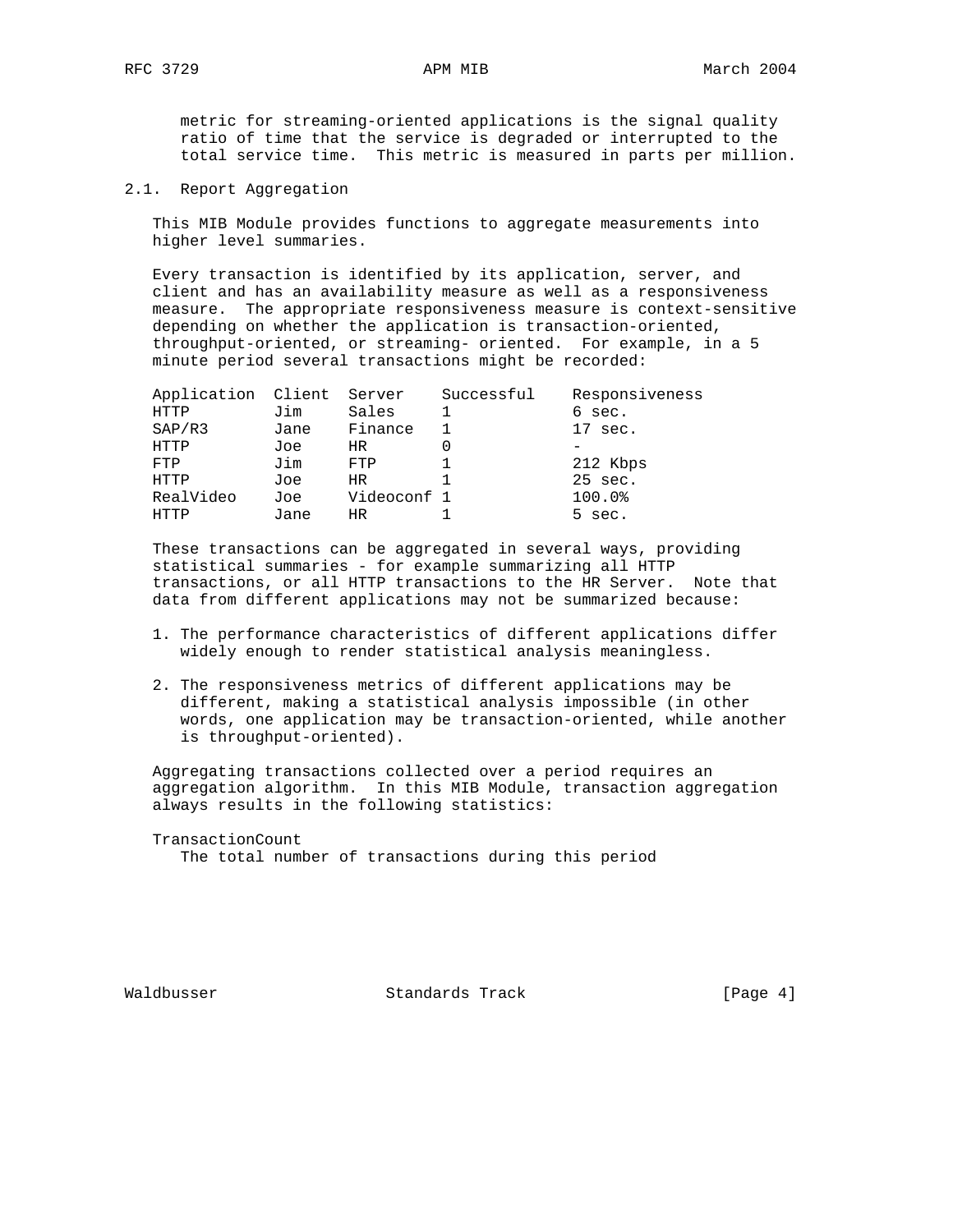SuccessfulTransactions

 The total number of transactions that were successful. The management station can derive the percent success by dividing SuccessfulTransactions by the TransactionCount.

ResponsivenessMean

 The average of the responsiveness metric for all aggregated transactions that completed successfully.

ResponsivenessMin

 The minimum responsiveness metric for all aggregated transactions that completed successfully.

ResponsivenessMax

 The maximum responsiveness metric for all aggregated transactions that completed successfully.

ResponsivenessBx

 The count of successful transactions whose responsiveness metric fell into the range specified for Bx. There are 7 buckets specified. Because the performance of different applications varies widely, the bucket ranges are specified separately for each application (in the apmAppDirTable) so that they may be tuned to typical performance of each application.

 For example, when aggregating the previous set of transactions by application we get (for simplicity the example only shows TransactionCount, SuccessfulTransactions, and ResponsivenessMean):

|           | Application Count Successful | ResponsivenessMean   |
|-----------|------------------------------|----------------------|
| HTTP      |                              | $12 \text{ sec.}$    |
| SAP/R3    |                              | 17 sec.              |
| FTP       |                              | 212 Kbps.            |
| RealVideo |                              | $100.0$ <sup>8</sup> |

There are four different types of aggregation.

 The flows(1) aggregation is the simplest. All transactions that share common application/server/client 3-tuples are aggregated together, resulting in a set of metrics for all such unique 3 tuples.

 The clients(2) aggregation results in somewhat more aggregation (i.e., fewer resulting records). All transactions that share common application/client tuples are aggregated together, resulting in a set of metrics for all such unique tuples.

Waldbusser Standards Track (Page 5)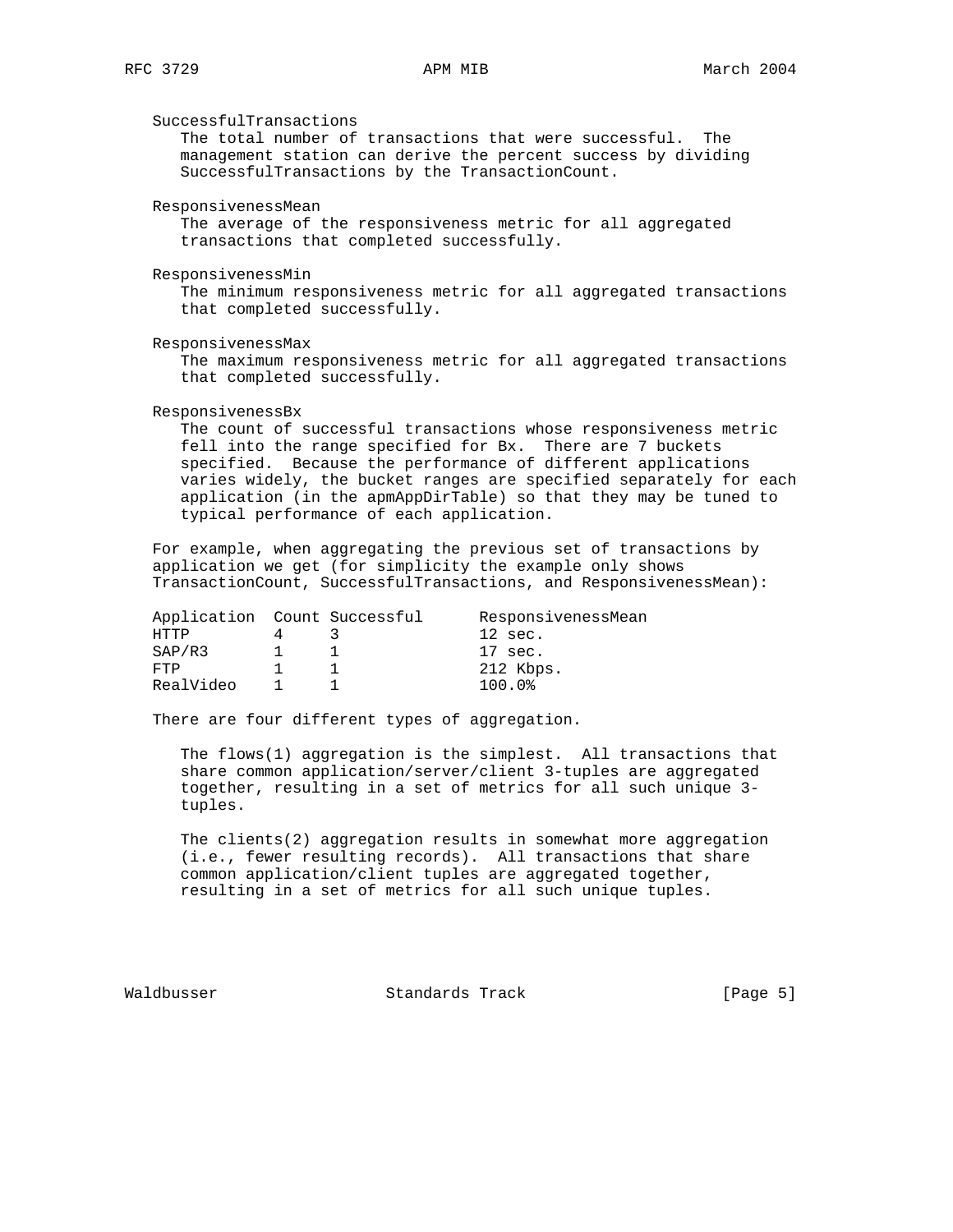The servers(3) aggregation usually results in still more aggregation (i.e., fewer resulting records). All transactions that share common application/server tuples are aggregated together, resulting in a set of metrics for all such unique tuples.

 The applications(4) aggregation results in the most aggregation (i.e., the fewest resulting records). All transactions that share a common application are aggregated together, resulting in a set of metrics for all such unique applications.

 For example, if in a 5 minute period the following transactions occurred:

Actual Transactions:

| # | App    | Client | Server  | Successful  | Responsiveness    |
|---|--------|--------|---------|-------------|-------------------|
|   | HTTP   | Jim    | CallCtr | $\mathbf N$ |                   |
| 2 | HTTP   | Jim    | HR.     | Y           | $12 \text{ sec.}$ |
| 3 | HTTP   | Jim    | Sales   | Y           | 7 sec.            |
| 4 | HTTP   | Jim    | CallCtr | Y           | 5 sec.            |
| 5 | Email  | Jim    | Pop3    | Υ           | $12 \text{ sec.}$ |
| 6 | HTTP   | Jane   | CallCtr | Y           | 3 sec.            |
| 7 | SAP/R3 | Jane   | Finance | Y           | $19 \text{ sec.}$ |
| 8 | Email  | Jane   | Pop3    | Υ           | $16 \text{ sec.}$ |
| 9 | HTTP   | Joe    | HR.     | Y           | 18<br>sec.        |

 The flows(1) aggregation results in the following table. Note that the first record (HTTP/Jim/CallCtr) is the aggregation of transactions #1 and #4:

Flow Aggregation:

| App    | Client | Server  | Count | Succe-<br>ssful | Rsp<br>Mean | Rsp<br>Min | Rsp<br>Max | RspB1 RspB2 |   |
|--------|--------|---------|-------|-----------------|-------------|------------|------------|-------------|---|
| HTTP   | Jim    | CallCtr | 2     |                 | 5           | 5          | 5          |             |   |
| HTTP   | Jim    | HR.     |       |                 | 12          | 12         | 12         | 0           |   |
| HTTP   | Jim    | Sales   |       |                 | 7           | 7          | 7          |             | 0 |
| Email  | Jim    | Pop3    |       |                 | 12          | 12         | 12         | 0           |   |
| HTTP   | Jane   | CallCtr |       |                 | 3           |            | 3          |             | 0 |
| SAP/R3 | Jane   | Finance |       |                 | 19          | 19         | 19         | 0           |   |
| Email  | Jane   | Pop3    |       |                 | 16          | 16         | 16         | 0           |   |
| HTTP   | Joe    | ΗR      |       |                 | 18          | 18         | 18         | 0           |   |

 (Note: Columns above such as RspMean and RspB1 are abbreviations for objects in the apmReportTable)

 The clients(2) aggregation results in the following table. Note that the first record (HTTP/Jim) is the aggregate of transactions  $#1, #2,$ #3 and #4:

Waldbusser Standards Track [Page 6]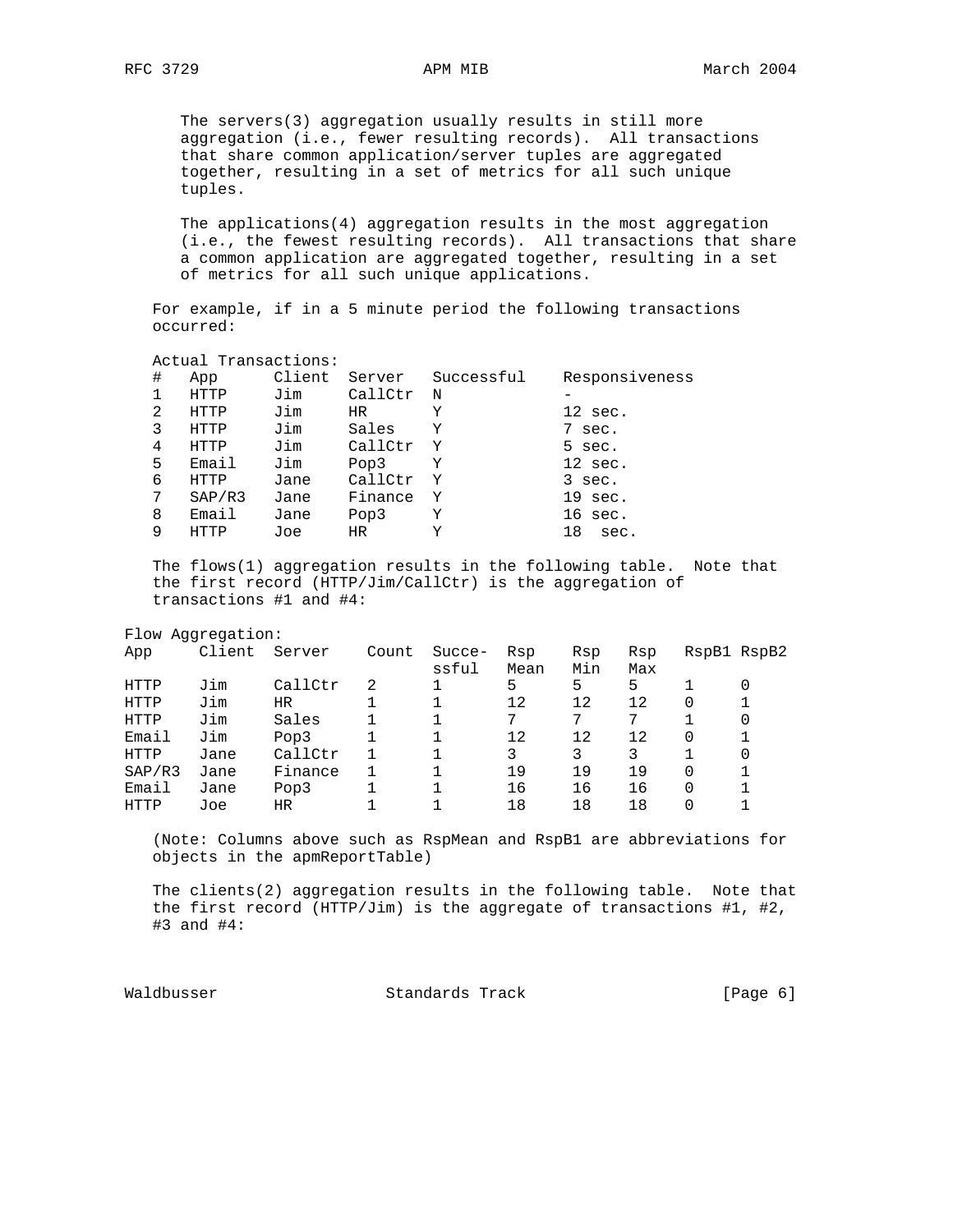| Client Aggregation: |        |        |       |                 |             |            |            |       |                   |
|---------------------|--------|--------|-------|-----------------|-------------|------------|------------|-------|-------------------|
|                     | App    | Client | Count | Succe-<br>ssful | Rsp<br>Mean | Rsp<br>Min | Rsp<br>Max | RspB1 | RspB2<br>$\ddots$ |
|                     | HTTP   | Jim    | 4     | 3               | 8           | 5          | 12         | 2     |                   |
|                     | Email  | Jim    |       |                 | 12          | 12         | 12         |       |                   |
|                     | HTTP   | Jane   |       |                 | 3           | 3          | 3          |       |                   |
|                     | SAP/R3 | Jane   |       |                 | 19          | 19         | 19         | 0     |                   |
|                     | Email  | Jane   |       |                 | 16          | 16         | 16         | 0     |                   |
|                     | HTTP   | Joe    |       |                 | 18          | 18         | 18         |       |                   |

 The servers(3) aggregation results in the following table. Note that the first record (HTTP/CallCtr) is the aggregation of transactions #1, #4 and #6:

| Server Aggregation: |         |       |                 |             |            |            |       |       |
|---------------------|---------|-------|-----------------|-------------|------------|------------|-------|-------|
| App                 | Server  | Count | Succe-<br>ssful | Rsp<br>Mean | Rsp<br>Min | Rsp<br>Max | RspB1 | RspB2 |
| HTTP                | CallCtr |       | 2               | 4           | 3          | 5          |       |       |
| HTTP                | HR      |       |                 | 15          | 12         | 18         | 0     |       |
| HTTP                | Sales   |       |                 | 7           |            |            |       |       |
| Email               | Pop3    |       | 2               | 14          | 12         | 16         | 0     |       |
| SAP/R3              | Finance |       |                 | 1 9         | 19         | 1 9        |       |       |

 The applications(4) aggregation results in the following table. Note that the first record (HTTP) is the aggregate of transactions #1, #2, #3, #5, #6 and #9:

### Application Aggregation:

| App    |   | Count Succe- Rsp |      | Rsp           | Rsp |     | RspB1 RspB2 |
|--------|---|------------------|------|---------------|-----|-----|-------------|
|        |   | ssful            | Mean | Min           | Max |     |             |
| HTTP   | 6 | 5                | Q.   | $\mathcal{R}$ | 18  | - 3 |             |
| Email  |   |                  | 14   | 12            | 16  |     |             |
| SAP/R3 |   |                  | 1 Q  | 1 Q           | 1 Q |     |             |

 The apmReportControlTable provides for a historical set of the last 'X' reports, combining the historical records found in history tables with the periodic snapshots found in TopN tables. Conceptually the components are:

## apmReportControlTable

 Specifies data collection and summarization parameters, including the number of reports to keep and the size of each report.

### apmReport

 Each APM Report contains an aggregated list of records that represent data collected during a specific time period.

Waldbusser Standards Track [Page 7]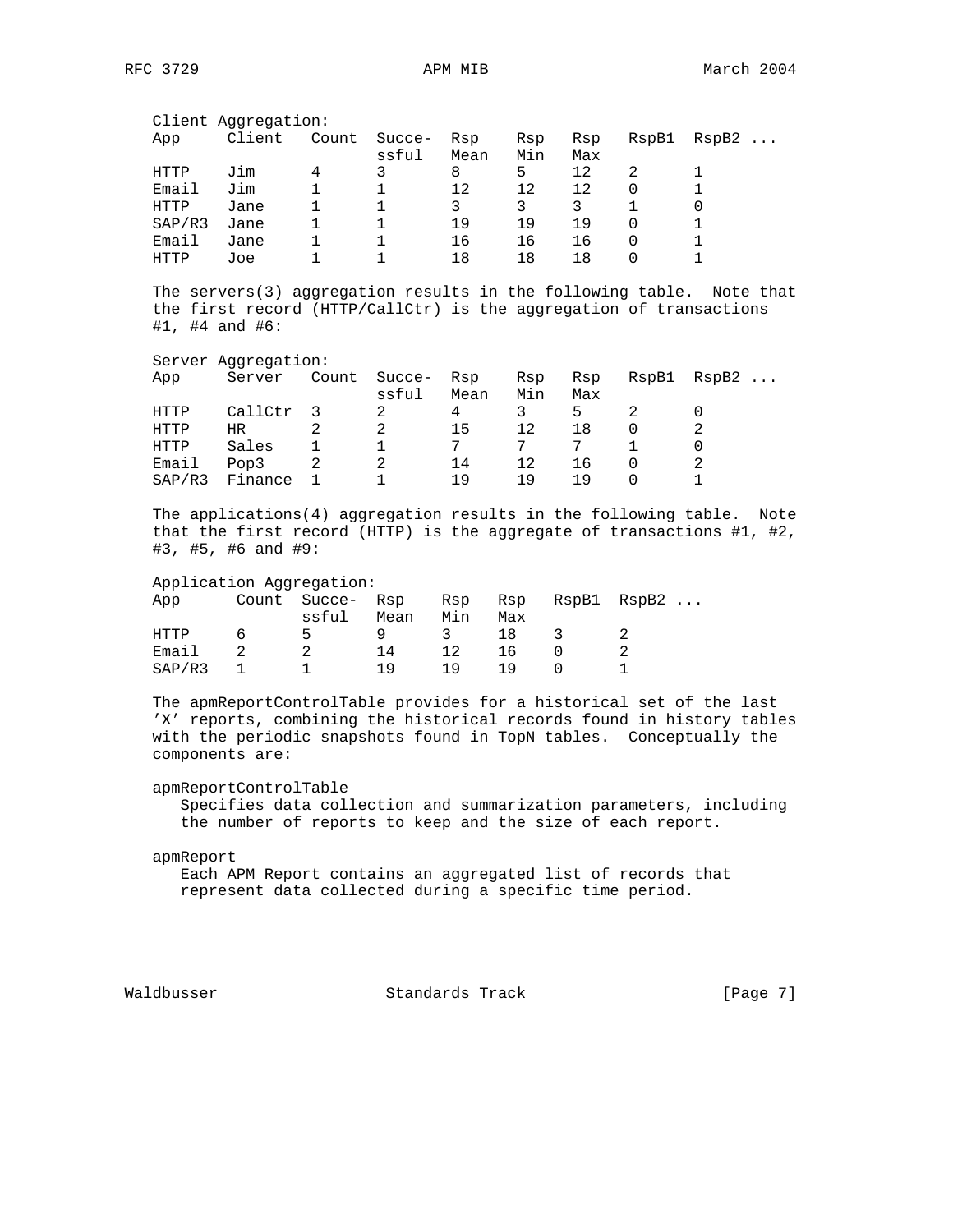An apmReportControlEntry causes a family of APM Reports to be created, where each report summarizes different, successive, contiguous periods of time.

 While the conceptual model of APM Reports shows them as distinct entities, they are all entries in a single apmReportTable, where entries in report 'A' are separated from entries in report 'B' by different values of the apmReportIndex.



## 2.2. AppLocalIndex Linkages

The following set of example tables illustrates a few points:

- 1. How protocolDirEntries, apmHttpFilterEntries and apmUserDefinedAppEntries(not shown) all result in entries in the apmAppDirTable.
- 2. How a single appLocalIndex may be represented multiple times in the apmAppDirTable and apmReportTable if the agent measures multiple responsiveness types for that application.

 A convention in the formatting of these tables is that the columns to the left of the  $'$   $'$  separator are index columns for the table.

Waldbusser Standards Track [Page 8]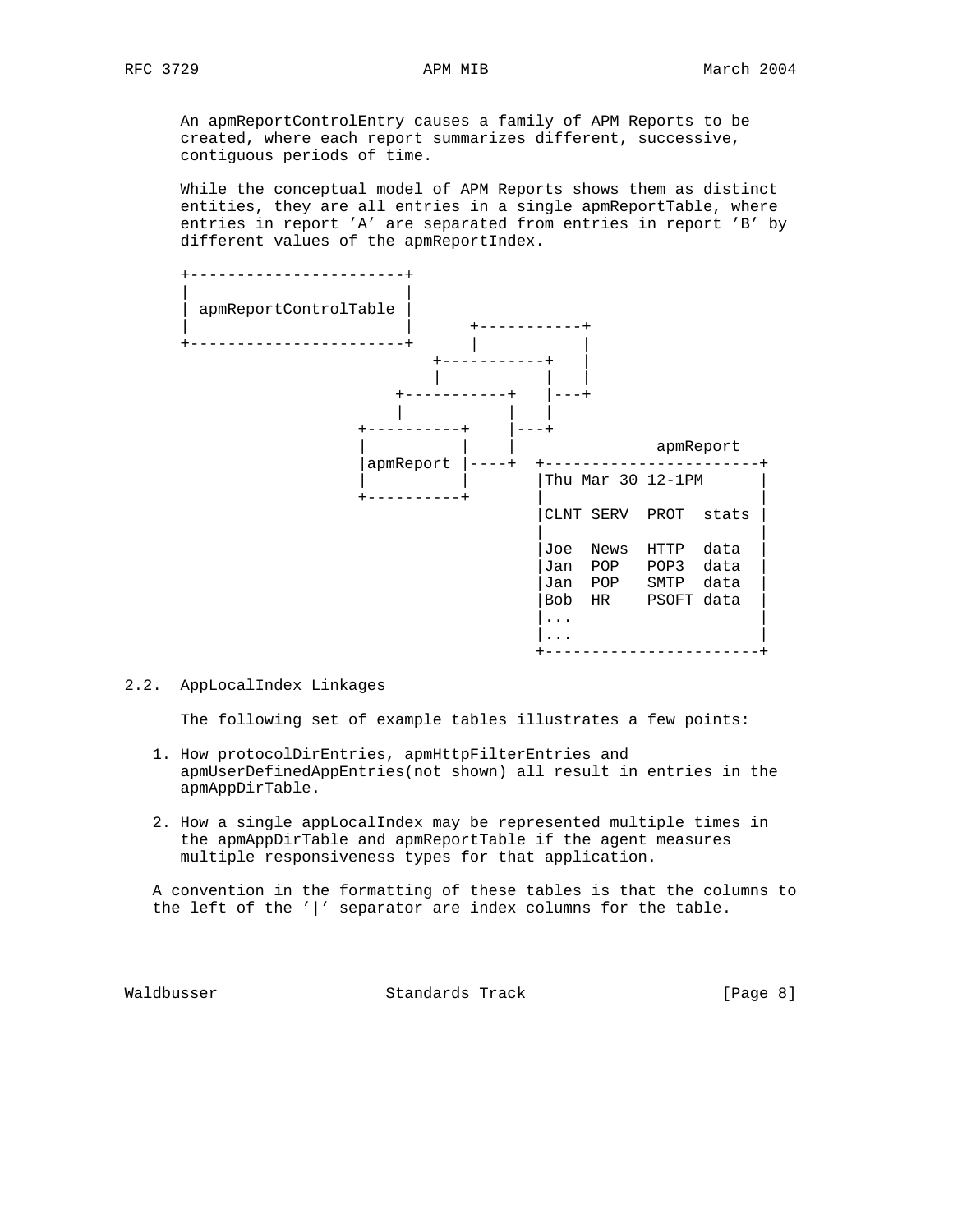Assuming the following entries in the RMON2 protocolDirectory:

|               | protocolDirectory |              |
|---------------|-------------------|--------------|
| $(* )$<br>TD. | Parameters        | $LocalIndex$ |
| MMM           | None              |              |
| WWW Get       | None              |              |
| SAP/R3        | None              |              |

 (\*) These IDs are represented here symbolically. Consult [5] for more detail in their format

and the following entry in the apmHttpFilterTable:

| ApmHttpFilterTable |      |                                       |         |           |  |  |  |  |
|--------------------|------|---------------------------------------|---------|-----------|--|--|--|--|
| Index              |      | AppLocalIndex ServerAddress           | URLPath | MatchType |  |  |  |  |
|                    | , 20 | $hr.$ example.com / expense prefix(3) |         |           |  |  |  |  |

 the apmAppDirTable would be populated with the following entries:

apmAppDir

| AppLocalIndex ResponsivenessType | Config<br>. |
|----------------------------------|-------------|
| transaction(1)<br>On             | $\cdots$    |
| throughput(2)<br>On              | $\cdots$    |
| transaction(1)<br>2<br>On        | $\cdots$    |
| throughput(2)<br>2<br>On         | $\ddots$    |
| transaction(1)<br>3<br>On        | .           |
| transaction(1)<br>20<br>On       | .           |
| throughput(2)<br>2.0<br>On       |             |

The entries in the apmAppDirTable with an appLocalIndex of 1, 2 and 3 correspond to the identically named entries in the protocolDirectory table. appLocalIndex #1 results in 2 entries, one to measure the transaction responsiveness of WWW and one to measure its throughput responsiveness. In contrast, appLocalIndex #3 results in only a transaction entry because the agent does not measure the throughput responsiveness for SAP/R3 (probably because it isn't very meaningful). Finally, appLocalIndex #20 corresponds to the entry in the apmHttpFilterTable and has transaction responsiveness and throughput responsiveness measurements available.

 If a report was configured using application aggregation, entries in that report might look like:

Waldbusser Standards Track [Page 9]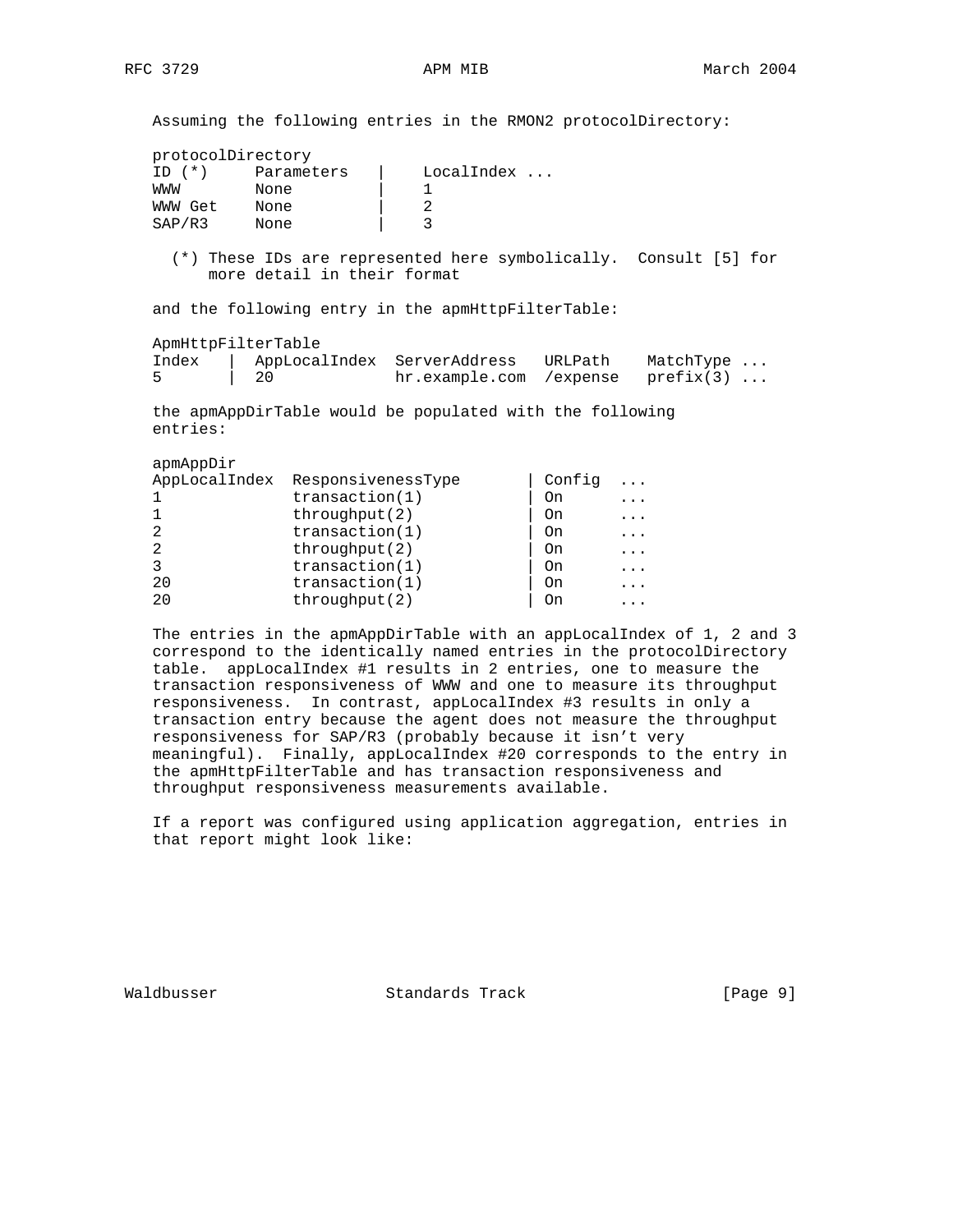| apmReportTable |                            |                    |                  |
|----------------|----------------------------|--------------------|------------------|
|                | CtlIndex Index AppLocalIdx | ResponsivenessType | TransactionCount |
|                |                            | transaction(1)     | counters         |
|                |                            | throughput(2)      | counters         |
|                |                            | transaction(1)     | counters         |
|                |                            | throughput(2)      | counters         |
|                |                            | transaction(1)     | counters         |
|                | 20                         | transaction(1)     | counters         |
|                | 20                         | throughput(2)      | counters         |

 Note that the index items protocolDirLocalIndex, apmReportServerAddress and apmReportClientID were omitted from apmReportTable example for brevity because they would have been equal to zero due to the use of the application aggregation in this example.

2.3. Measurement Methodology

 There are many different measurement methodologies available for measuring application performance (e.g., probe-based, client-based, synthetic-transaction, etc.). This specification does not mandate a particular methodology - it is open to any that meet the minimum requirements. Conformance to this specification requires that the collected data match the semantics described herein. In particular, a data collection methodology must be able to measure response time, throughput, streaming responsiveness and availability as specified.

 Note that in some cases a transaction may run for a long time but ultimately be successful. The measurement software shouldn't prematurely classify lengthy transactions as failures but should wait as long as the client application will wait for a successful response.

# 2.4. Instrumentation Architectures

 Different architectural approaches and deployment strategies may be taken towards implementation of this specification. If a highly distributed approach is desired (e.g., an agent per desktop), one or both of the two approaches below may be used to make it more practical.

2.4.1. Application Directory Caching

 It is necessary for the manager to have a copy of the tables that define the Application Directory in order to interpret APM measurements. It is likely that in a highly distributed network of

Waldbusser Standards Track [Page 10]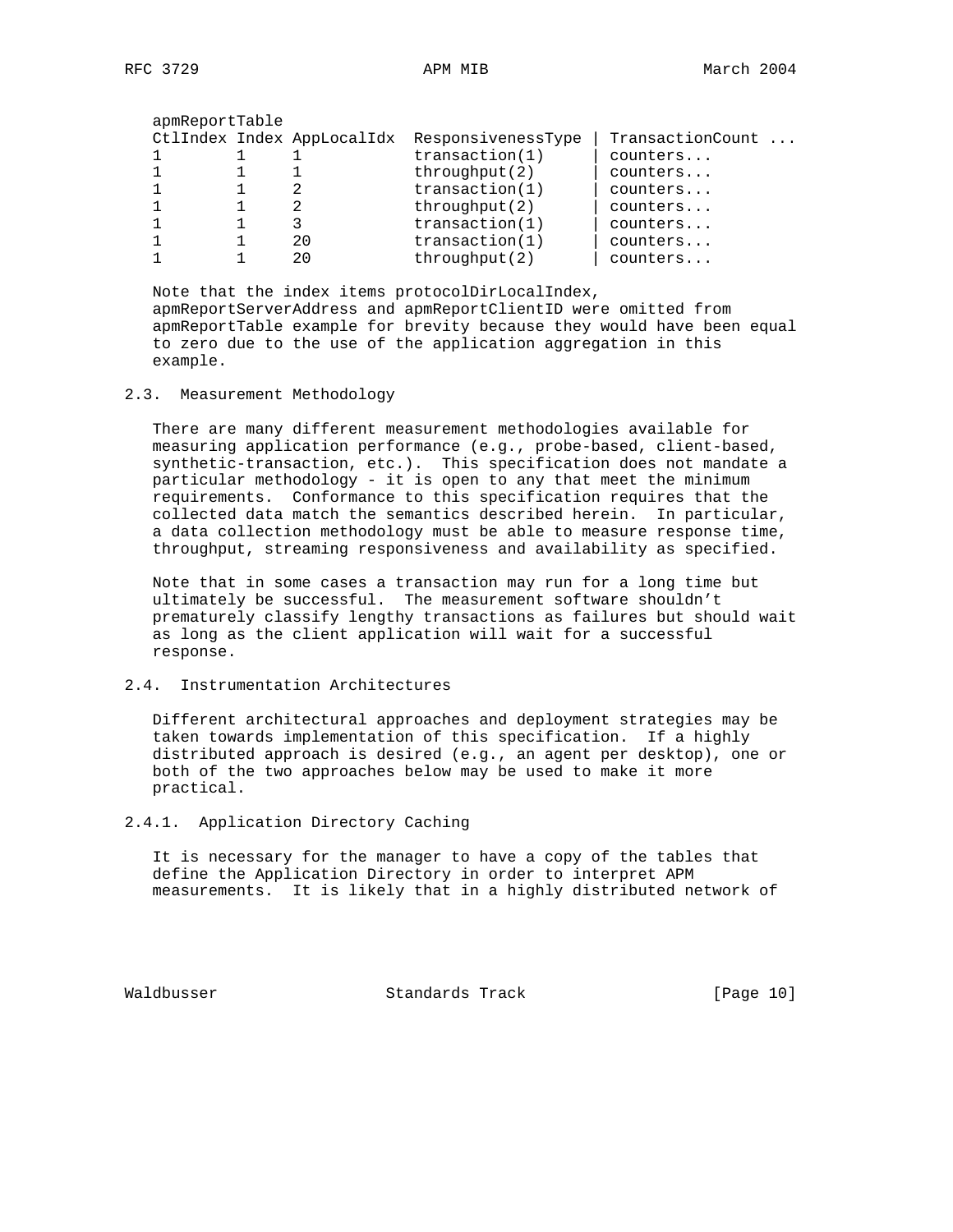thousands of APM agents, this Application Directory will be the same on many, if not all of the agents. Repeated downloads of the Application Directory may be inefficient.

 The apmAppDirID object is a single object that identifies the configuration of all aspects of the Application Directory when it is equal to a well-known, registered configuration. Thus, when a manager sees an apmAppDirID value that it recognizes, it need not download the Application Directory from that agent. In fact, the manager may discover a new registered Application Directory configuration on one agent and then re-use that configuration on another agent that shares the same apmAppDirID value.

 Application directory registrations are unique within an administrative domain, allowing an administrator to create a custom application directory configuration without the need to assign it a globally-unique registration.

2.4.2. Push Model

 When APM agents are installed on "desktops" (including laptops), a few issues make polling difficult:

- 1. Desktops often have dynamically-assigned addresses so there is no long-lived address to poll.
- 2. Desktops are not available as much as infrastructure components due to crashes, user-initiated reboots and shutdowns and user control over monitoring software. Thus a desktop may not be available to answer a poll at the moment when the manager is scheduled to poll that desktop.
- 3. Laptops that are connected via dialup connections are only sporadically connected and will routinely be unreachable when the manager is scheduled to poll.

 As a consequence, a push model is usually more appropriate for desktop-based agents. To achieve this, the agent should follow the following rules in deciding what data to send in notifications.

Waldbusser Standards Track [Page 11]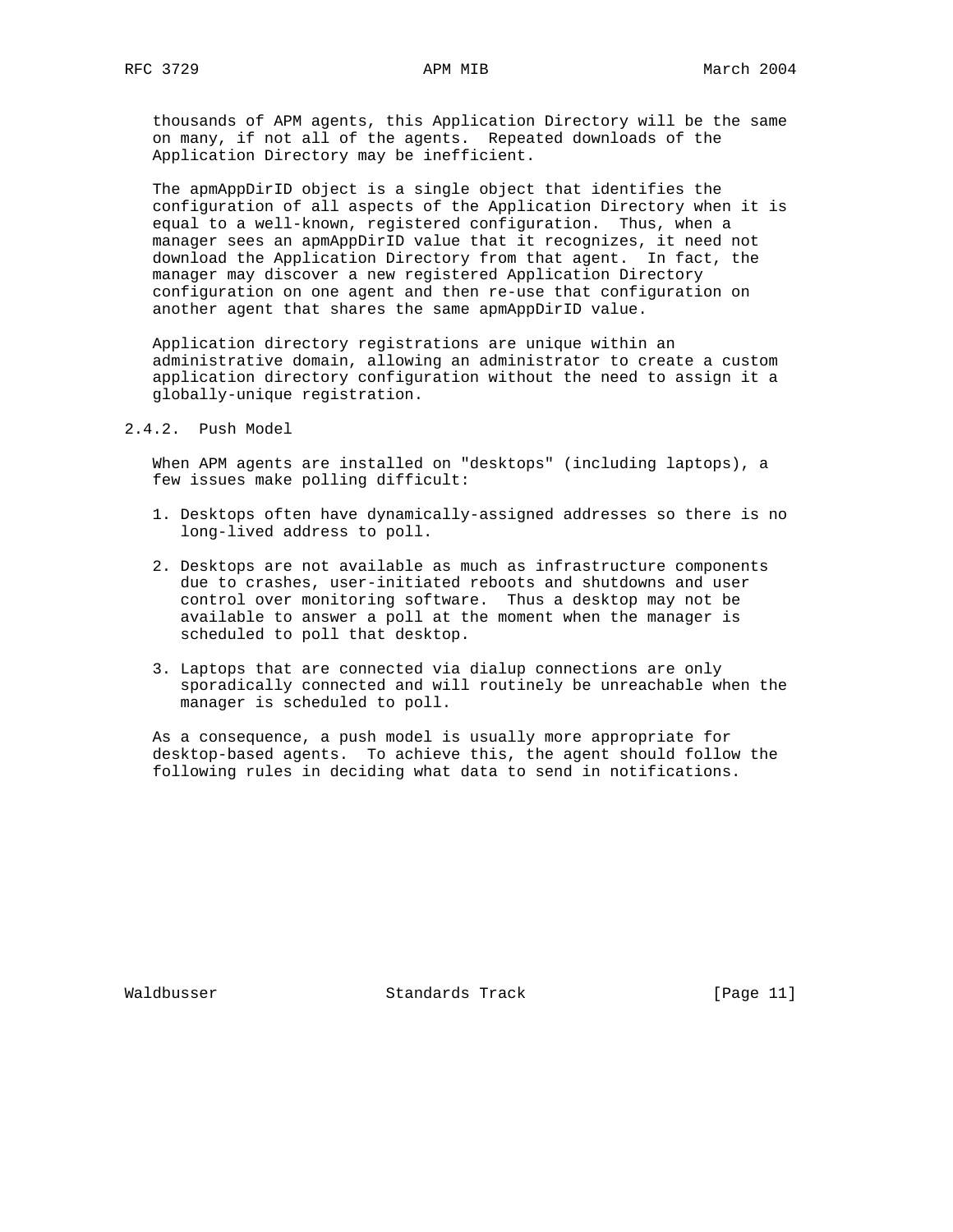APM Reports If an agent wishes to push APM reports to a manager, it must send: apmAppDirID apmNameTable (any data updated since the last push) For each report the agent wishes to upload, it must send the entire apmReportControlEntry associated with that report and the associated entries in the apmReportTable that have changed since the last report. APM Transactions If an agent wishes to push APM transactions to a manager, it must send: apmAppDirID apmNameTable (any data updated since the last push) apmTransactionTable (relevant entries) APM Exceptions The agent must send: apmAppDirID apmNameTable (any data updated since the last push) apmTransactionEntry (of exception transaction) apmExceptionEntry (entry that generated exception) [Note that this list supersedes the information in the OBJECTS clauses of the apmTransactionResponsivenessAlarm and apmTransactionUnsuccessfulAlarm when the agent is using a push model. This additional information

 eliminates the need for the manager to request additional data to understand the exception.]

 The order of varbinds and where to segment varbinds into PDUs is at the discretion of the agent.

2.5. Structure of this MIB Module

The objects are arranged into the following groups:

- APM Application Directory Group
- APM User Defined Applications Group
- APM Report Group
- APM Transaction Group
- APM Exception Group
- APM Notification Group

Waldbusser Standards Track [Page 12]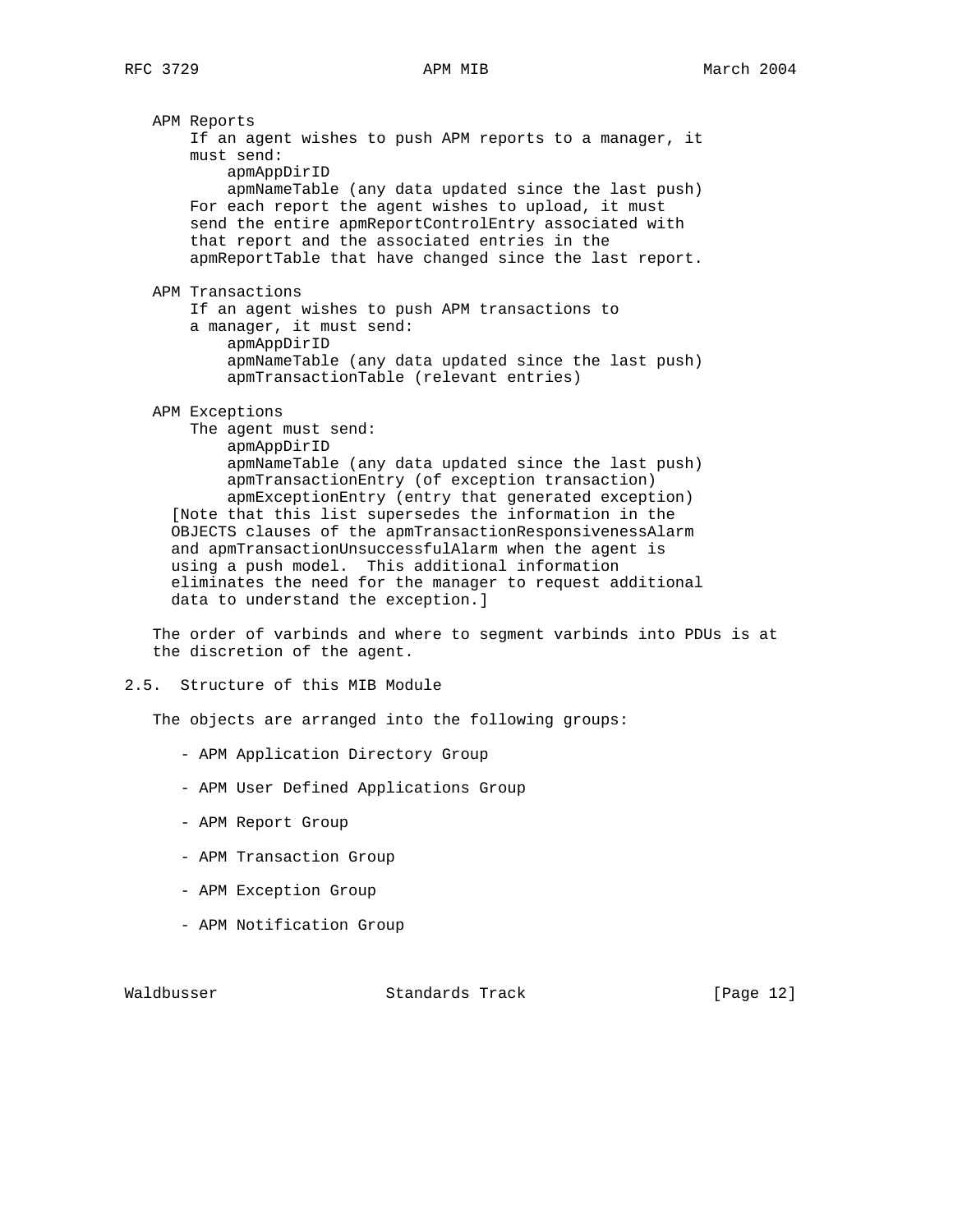These groups are the basic unit of conformance. If an agent implements a group, then it must implement all objects in that group. While this section provides an overview of grouping and conformance information for this MIB Module, the authoritative reference for such information is contained in the MODULE-COMPLIANCE and OBJECT-GROUP macros later in this MIB Module.

 These groups are defined to provide a means of assigning object identifiers, and to provide a method for implementors of managed agents to know which objects they must implement.

2.5.1. The APM Application Directory Group

 The APM Application Directory group contains configuration objects for every application or application verb monitored on this system. This group consists of the apmAppDirTable.

2.5.2. The APM User Defined Applications Group

 The APM User Defined Applications Group contains objects that allow for the tracking of applications or application verbs that aren't registered in the protocolDirTable. This group consists of the apmHttpFilterTable and the apmUserDefinedAppTable.

2.5.3. The APM Report Group

 The APM Report Group is used to prepare regular reports that aggregate application performance by flow, by client, by server, or by application. This group consists of the apmReportControlTable and the apmReportTable.

2.5.4. The APM Transaction Group

 The APM Transaction Group is used to show transactions that are currently in progress and ones that have ended recently, along with their responsiveness metric.

 Because many transactions last a very short time and because an agent may not retain completed transactions very long, transactions may exist in this table for a very short time. Thus, polling this table isn't an effective mechanism for retrieving all transactions unless the value of apmTransactionsHistorySize is suitably large for the transactions being monitored.

 One important benefit of this table is that it allows a management station to check on the status of long-lived transactions. Because the apmReport and apmException mechanisms act only on transactions that have finished, a network manager may not have visibility for

Waldbusser Standards Track [Page 13]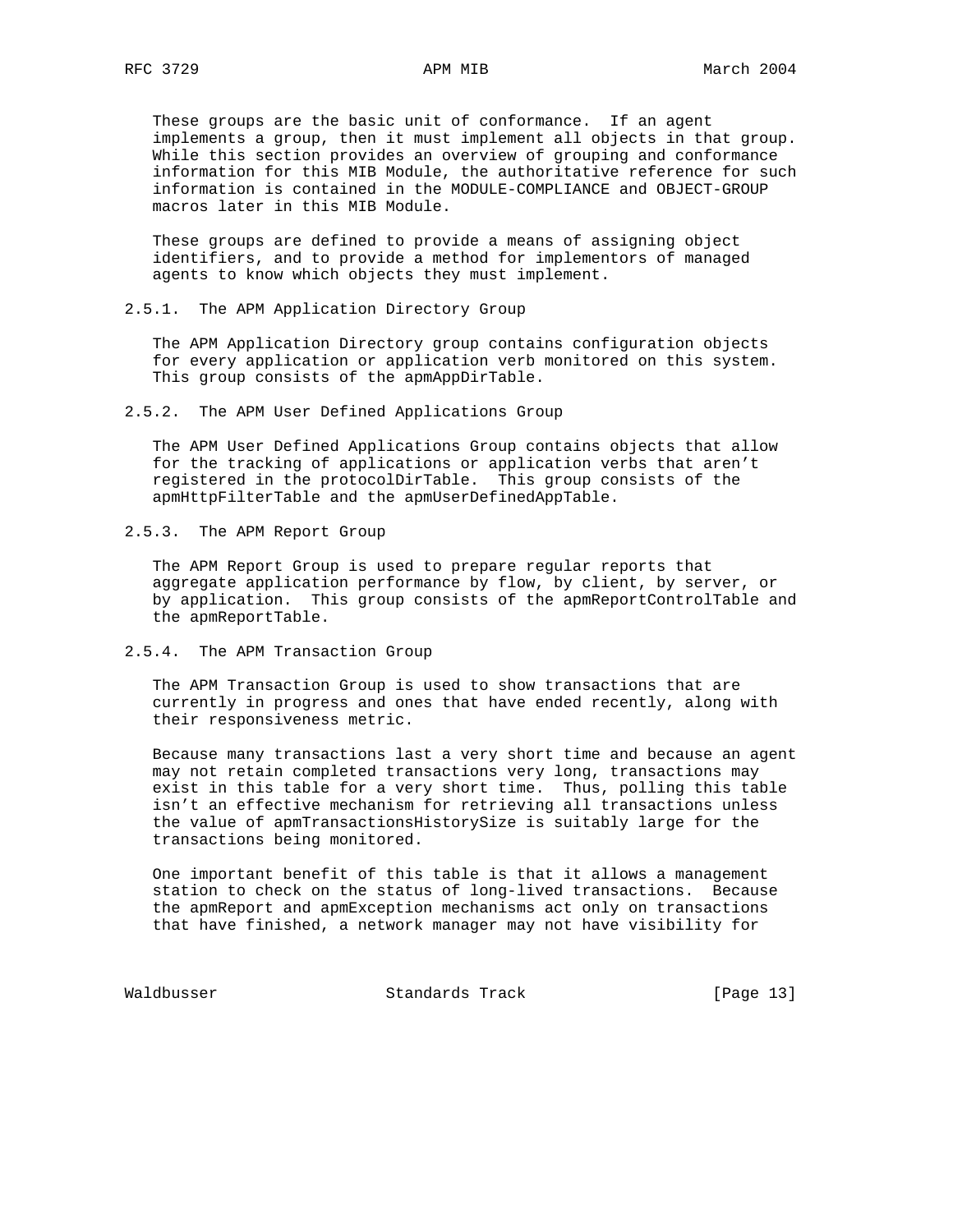some time into the performance of long-lived transactions such as streaming applications, large data transfers, or (very) poorly performing transactions. In fact, by their very definition, the apmReport and apmException mechanisms only provide visibility into a problem after nothing can be done about it. This group consists primarily of the apmTransactionTable.

2.5.5. The APM Exception Group

 The APM Exception Group is used to generate immediate notifications of transactions that cross certain thresholds. The apmExceptionTable is used to configure which thresholds are to be checked for which types of transactions. The apmTransactionResponsivenessAlarm notification is sent when a transaction occurs with a responsiveness that crosses a threshold. The apmTransactionUnsuccessfulAlarm notification is sent when a transaction fails for which exception checking was configured. This group consists primarily of the apmExceptionTable.

2.5.6. The APM Notification Group

 The APM Notification Group contains 2 notifications that are sent when thresholds in the APM Exception Table are exceeded.

3. Definitions

APM-MIB DEFINITIONS ::= BEGIN IMPORTS MODULE-IDENTITY, OBJECT-TYPE, NOTIFICATION-TYPE, Counter32, Unsigned32 FROM SNMPv2-SMI TEXTUAL-CONVENTION, RowStatus, TimeStamp, TimeInterval, TruthValue, DateAndTime, StorageType FROM SNMPv2-TC MODULE-COMPLIANCE, OBJECT-GROUP, NOTIFICATION-GROUP FROM SNMPv2-CONF SnmpAdminString FROM SNMP-FRAMEWORK-MIB rmon, OwnerString FROM RMON-MIB protocolDirLocalIndex FROM RMON2-MIB;

-- Application Performance Measurement MIB

apm MODULE-IDENTITY LAST-UPDATED "200402190000Z" -- February 19, 2004 ORGANIZATION "IETF RMON MIB Working Group" CONTACT-INFO "Author:

Steve Waldbusser

Waldbusser Standards Track [Page 14]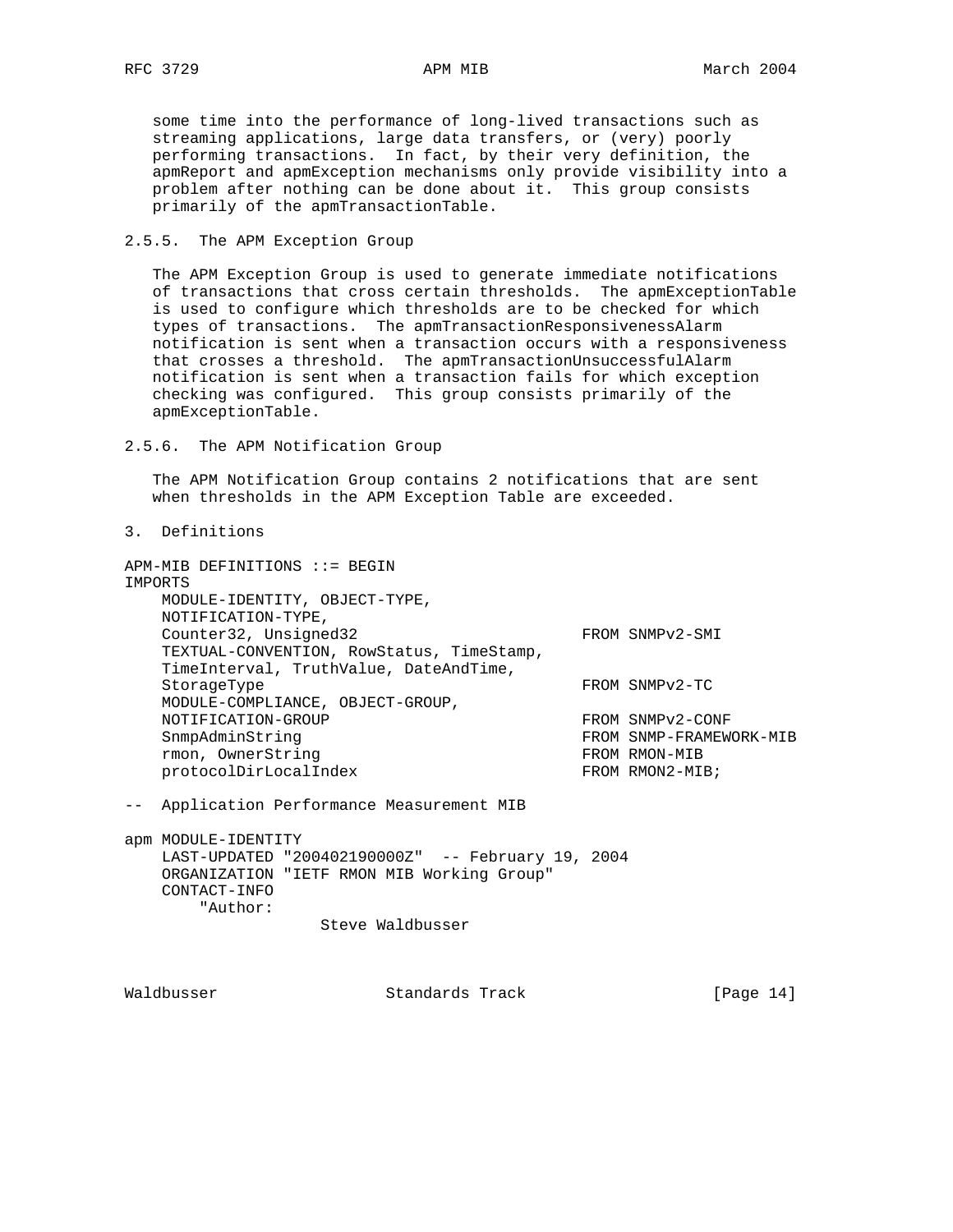Phone: +1-650-948-6500  $Fax : +1-650-745-0671$  Email: waldbusser@nextbeacon.com Working Group Chair: Andy Bierman Cisco Systems, Inc. Postal: 170 West Tasman Drive San Jose, CA USA 95134 Tel: +1 408 527-3711 E-mail: abierman@cisco.com Working Group Mailing List: <rmonmib@ietf.org> To subscribe send email to: <rmonmib-request@ietf.org> " DESCRIPTION "The MIB module for measuring application performance as experienced by end-users. Copyright (C) The Internet Society (2004). This version of this MIB module is part of RFC 3729; see the RFC itself for full legal notices." REVISION "200402190000Z" -- February 19, 2004 DESCRIPTION "The original version of this MIB Module, published as RFC3729."  $::=$  { rmon 23 } apmMibObjects OBJECT IDENTIFIER ::= { apm 1 }  $apmConformance OBJECT IDENTIFYER ::= \{ app. 2 \}$ apmCompliances OBJECT IDENTIFIER ::= { apmConformance 1 } apmGroups 0BJECT IDENTIFIER ::= { apmConformance 2 } AppLocalIndex ::= TEXTUAL-CONVENTION STATUS current DESCRIPTION "A locally arbitrary unique identifier associated with an application or application verb. All objects of type AppLocalIndex are assigned by the agent out of a common number space. In other words, AppLocalIndex values assigned to entries in one table must not overlap with AppLocalIndex values assigned to entries in another table. Further, every protocolDirLocalIndex value registered by the agent automatically assigns the same value out of the Waldbusser Standards Track [Page 15]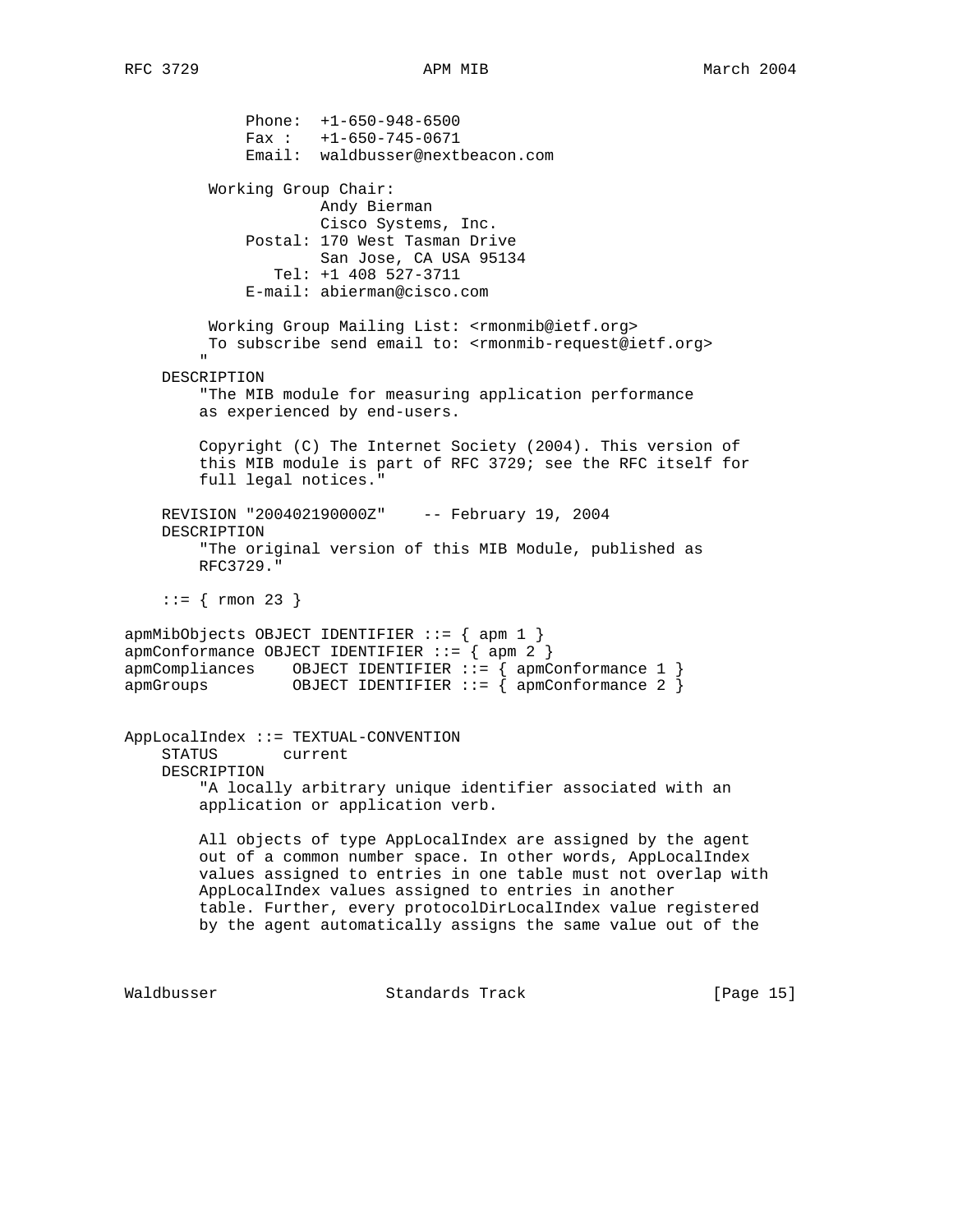AppLocalIndex number space.

For example, if the protocolDirLocalIndex values  $\{1, 3, 5, 7\}$  have been assigned, and the apmHttpFilterAppLocalIndex values  $\{6, 8, 9\}$  have been assigned:

- Assignment of new AppLocalIndex values must not use the values { 1, 3, 5, 6, 7, 8, 9 }.
- AppLocalIndex values { 1, 3, 5, 7 } are automatically assigned and are associated with the identical value of protocolDirLocalIndex. In particular, an entry in the apmAppDirTable indexed by a value provides further information about a protocol indexed by the same value in the protocolDirTable of RMON2.

 The value for each supported application must remain constant at least from one re-initialization of the entity's network management system to the next re-initialization, except that if an application is deleted and re-created, it must be re-created with a new value that has not been used since the last re-initialization.

 The specific value is meaningful only within a given SNMP entity. An AppLocalIndex value must not be re-used until the next agent restart." SYNTAX Unsigned32 (1..2147483647)

ProtocolDirNetworkAddress ::= TEXTUAL-CONVENTION STATUS current

DESCRIPTION

 "A network level address whose semantics and encoding are specified by an associated protocolDirLocalIndex value. Objects of this type must specify which protocolDirLocalIndex value is used. This value is encoded according to the encoding rules for the identified protocolDirectory entry.

 For example, if the associated protocolDirLocalIndex indicates an encapsulation of ip, this object is encoded as a length octet of 4, followed by the 4 octets of the ip address, in network byte order.

 Objects of this type may allow this value to be the zero length string. If so, they must identify they meaning of this value."

SYNTAX OCTET STRING (SIZE(0..255))

DataSourceOrZero ::= TEXTUAL-CONVENTION

Waldbusser Standards Track [Page 16]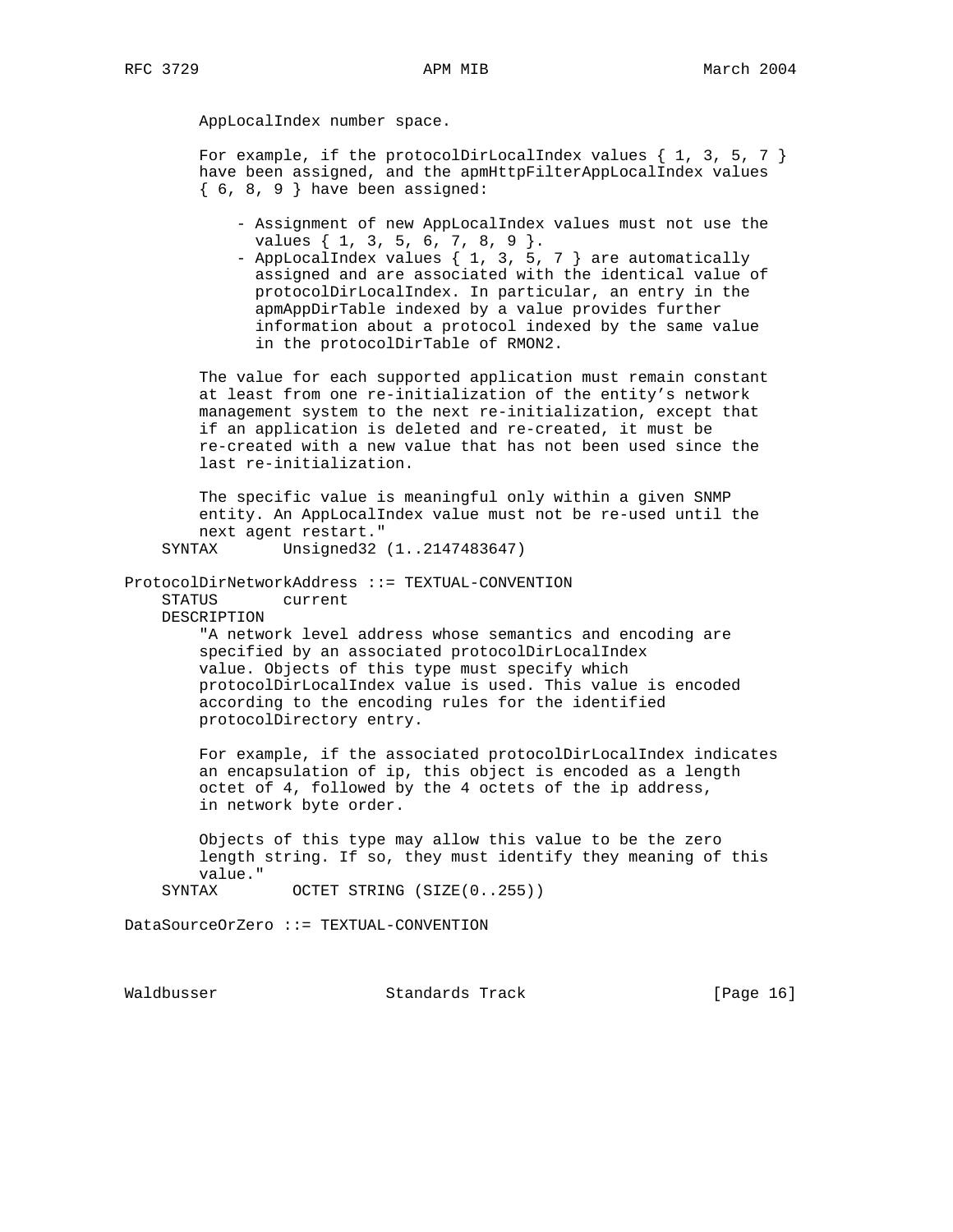STATUS current DESCRIPTION "Identifies the source of the data that the associated function is configured to analyze. This source can be any interface on this device. In order to identify a particular interface, this object shall identify the instance of the ifIndex object, defined in [4], for the desired interface. For example, if an entry were to receive data from interface #1, this object would be set to ifIndex.1. If the source of the data isn't an interface or cannot be localized to an interface, this object would be set to 0.0" REFERENCE "The DataSource textual convention is defined in RFC 2021 [5]."<br>SYNTAX OBJECT IDENTIF OBJECT IDENTIFIER RmonClientID ::= TEXTUAL-CONVENTION STATUS current DESCRIPTION "A long-lived unique ID assigned to an end-system. This ID is assigned by the agent using an implementation-specific algorithm. Because a client machine may be assigned multiple addresses over any time period it can be difficult to attribute behavior to a particular client based solely on its address. A ClientID may be assigned to provide a more stable handle for referencing that client. The entity that assigns the ClientID may use various implementation

 entity is unable to track client address mappings, it may map client identifiers to client addresses rather than to distinct client machines. This is named ClientID because it helps to solve a problem seen in network clients (servers usually have well-known,

techniques to keep track of a client but if the assigning

 long-lived addresses). However, ClientID's may be assigned to any end-system regardless of its role on the network." SYNTAX Unsigned32 (0..4294967295)

TransactionAggregationType ::= TEXTUAL-CONVENTION STATUS current DESCRIPTION

Waldbusser Standards Track [Page 17]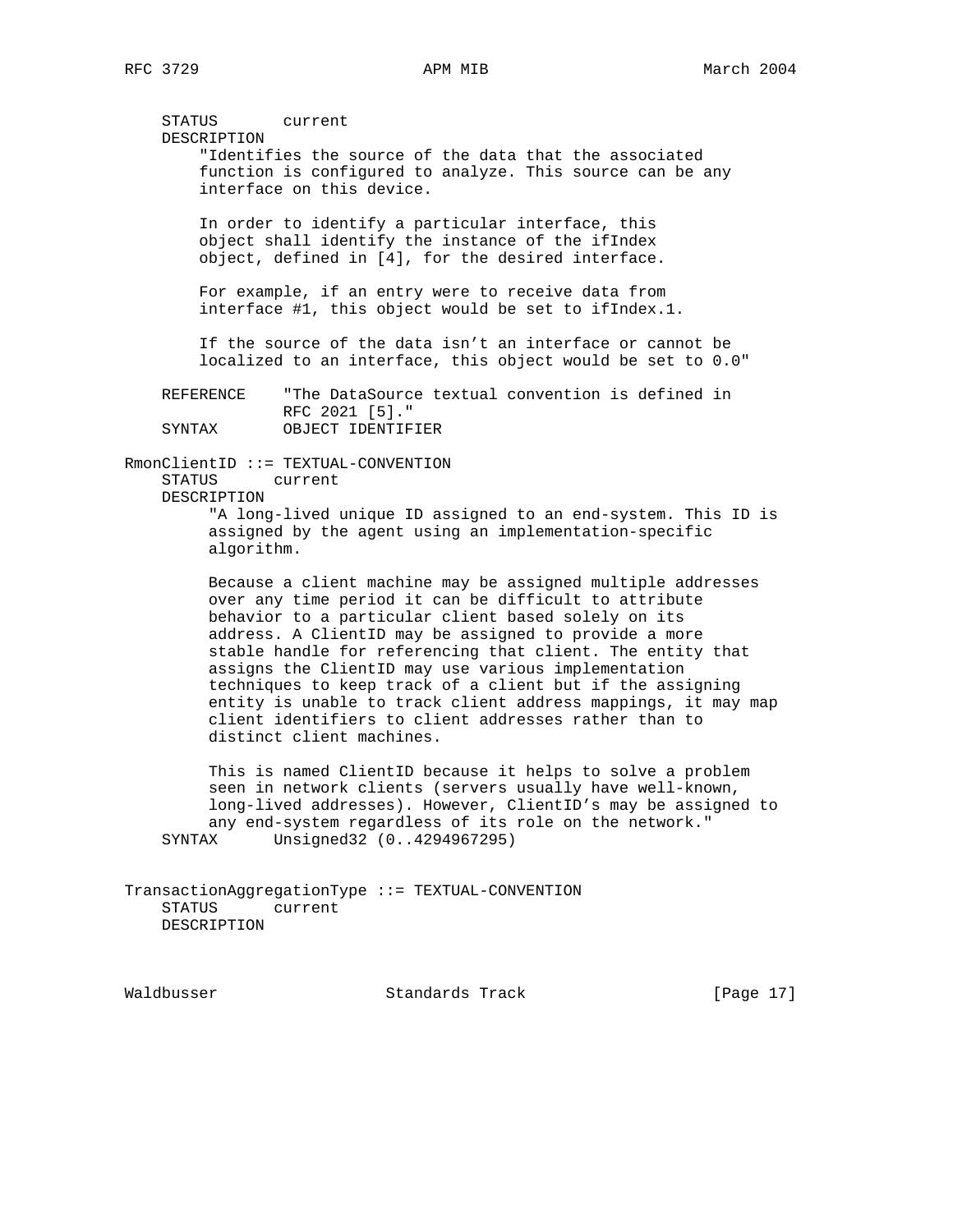"Specifies one of 4 different techniques for aggregating transactions.

 The metrics for a single transaction are the responsiveness of the transaction and whether the transaction succeeded (a boolean). When such metrics are aggregated in this MIB Module, these metrics are replaced by averages and distributions of responsiveness and availability. The metrics describing aggregates are constant no matter which type of aggregation is being performed. These metrics may be found in the apmReportTable.

 The flows(1) aggregation is the simplest. All transactions that share common application/server/client 3-tuples are aggregated together, resulting in a set of metrics for all such unique 3-tuples.

 The clients(2) aggregation results in somewhat more aggregation (i.e., fewer resulting records). All transactions that share common application/client tuples are aggregated together, resulting in a set of metrics for all such unique tuples.

 The servers(3) aggregation usually results in still more aggregation (i.e., fewer resulting records). All transactions that share common application/server tuples are aggregated together, resulting in a set of metrics for all such unique tuples.

 The applications(4) aggregation results in the most aggregation (i.e., the fewest resulting records). All transactions that share a common application are aggregated together, resulting in a set of metrics for all such unique applications.

 Note that it is not meaningful to aggregate applications, as different applications have widely varying characteristics. As a result, this set of aggregations is complete." SYNTAX INTEGER { flows(1), -- Least Aggregation clients(2), servers(3), applications(4) -- Most Aggregation }

-- The APM Application Directory Group

-- The Application Directory Table contains a record for every

Waldbusser Standards Track [Page 18]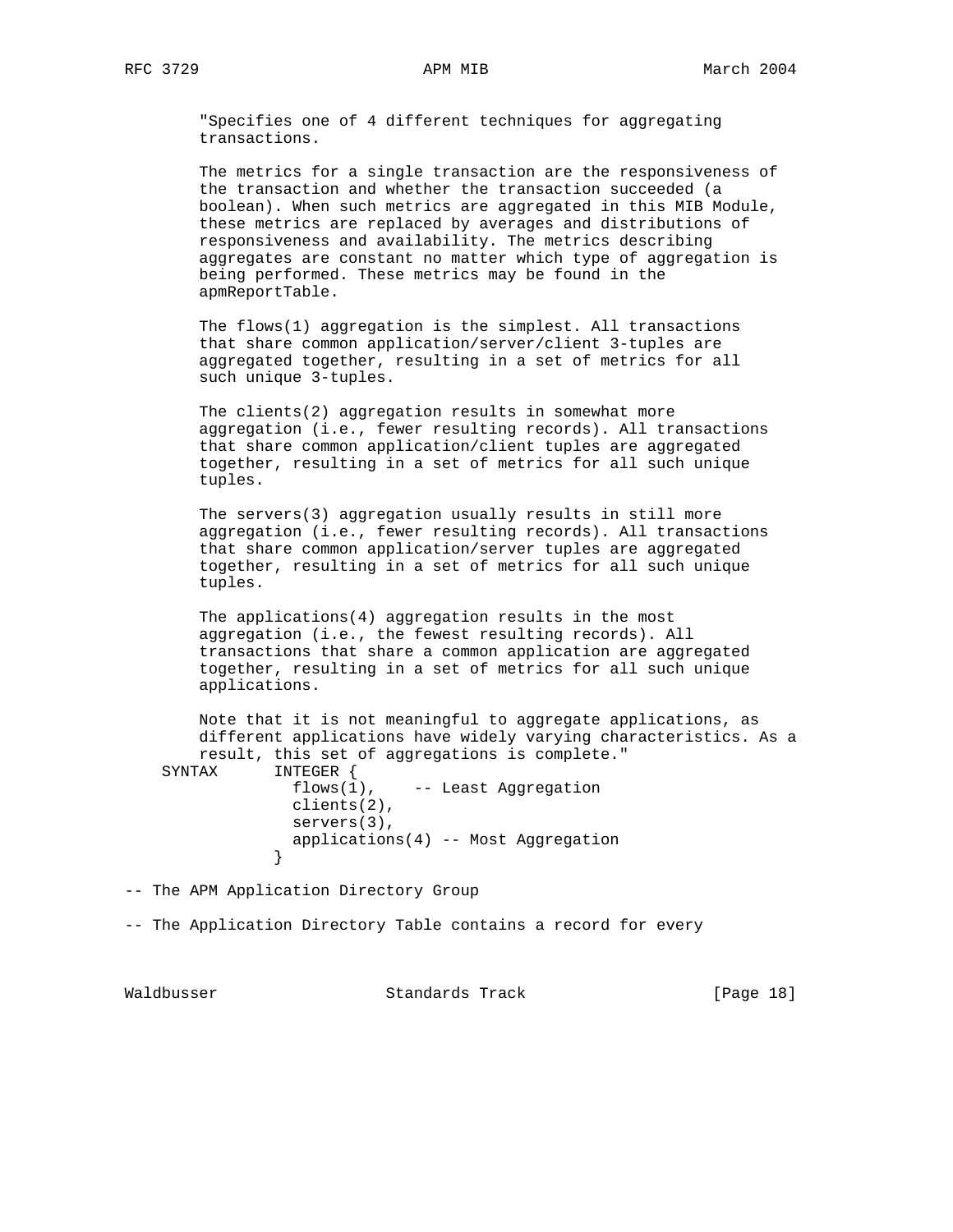```
-- application monitored by this agent. This table is also used to
-- configure whether or not an application will be measured and which
-- bucket boundaries will be used for the application.
--
-- The bucket boundaries define the break-points between bins of a
-- histogram analysis for that application. As an example of how this
-- works, consider an entry representing response-time for http.
-- If the boundaries are set as follows:
-- Boundary1: 500 milliseconds
-- Boundary2: 1 second
-- Boundary3: 2 seconds
-- Boundary4: 5
-- Boundary5: 15
-- Boundary6: 60
--
-- If the following measurements are made (all in milliseconds):
-- 377, 8645, 1300, 487, 1405, 775, 1115, 850, 945, 1054, 7745, 9380
- --- A report run during this interval would report the following
-- counts:
-- Bucket1: 2
-- Bucket2: 3
-- Bucket3: 4
-- Bucket4: 0
-- Bucket5: 3
-- Bucket6: 0
-- Bucket7: 0
apmAppDirTable OBJECT-TYPE
    SYNTAX SEQUENCE OF ApmAppDirEntry
    MAX-ACCESS not-accessible
    STATUS current
    DESCRIPTION
         "The APM MIB directory of applications and application
         verbs. The agent will populate this table with all
         applications/verbs of any responsivenessType it has the
         capability to monitor. Since the agent populates this table
         with every entry it has the capability to monitor, the
         entries in this table are read-write, allowing the management
         station to modify parameters in this table but not to add new
         entries or delete entries (however, entries may be
        disabled). If new entries are added to the apmHttpFilterTable
         or the apmUserDefinedAppTable, the agent will add the
         corresponding entries to this table.
         It is an implementation-dependent matter as to how the agent
         sets these default parameters. For example, it may leave
         certain entries in this table 'off(0)' if the agent developer
```
Waldbusser Standards Track [Page 19]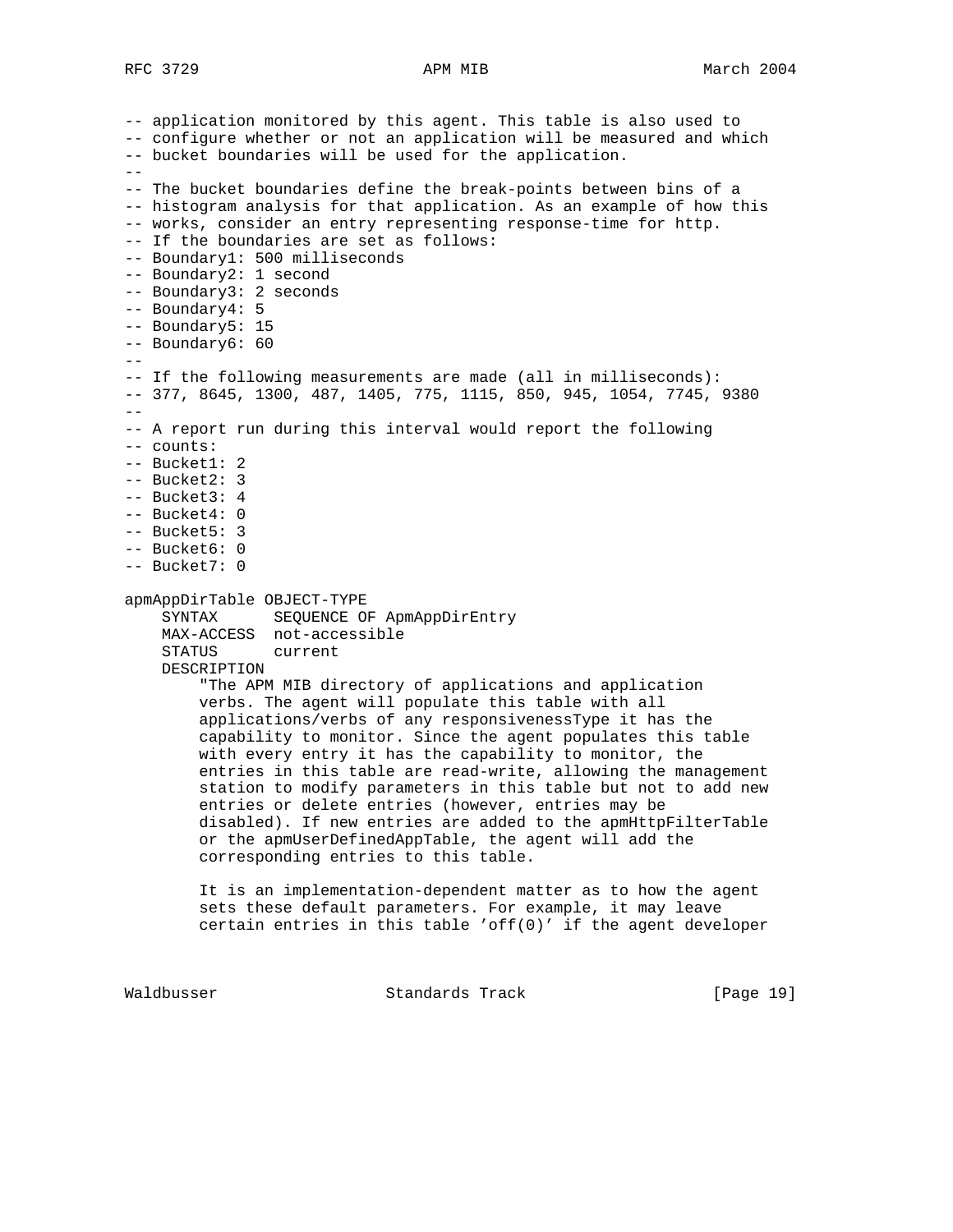believes that combination will be infrequently used, allowing a manager that needs that capability to set it to 'on(1)'.

 Some applications are registered in the RMON2 protocol directory and some are registered in other tables in this MIB Module. Regardless of where an application is originally registered, it is assigned an AppLocalIndex value that is the primary index for this table.

 The contents of this table affect all reports and exceptions generated by this agent. Accordingly, modification of this table should be performed by a manager acting in the role of administrator. In particular, management software should not require or enforce particular configuration of this table - it should reflect the preferences of the site administrator, not the software author. As a practical matter, this requires management software to allow the administrator to configure the values it will use so that it can be adapted to the site policy."

```
::= { apmMibObjects 1 }
```

```
apmAppDirEntry OBJECT-TYPE
    SYNTAX ApmAppDirEntry
    MAX-ACCESS not-accessible
    STATUS current
    DESCRIPTION
        "The APM MIB directory of applications and application
        verbs. An entry will exist in this table for all applications
        for which application performance measurement is supported."
    INDEX { apmAppDirAppLocalIndex,
            apmAppDirResponsivenessType }
   ::= { apmAppDirTable 1 }
ApmAppDirEntry ::= SEQUENCE {
   apmAppDirAppLocalIndex AppLocalIndex,
   apmAppDirResponsivenessType INTEGER,
   apmAppDirConfig INTEGER,
 apmAppDirResponsivenessBoundary1 Unsigned32,
 apmAppDirResponsivenessBoundary2 Unsigned32,
 apmAppDirResponsivenessBoundary3 Unsigned32,
    apmAppDirResponsivenessBoundary4 Unsigned32,
    apmAppDirResponsivenessBoundary5 Unsigned32,
    apmAppDirResponsivenessBoundary6 Unsigned32
}
apmAppDirAppLocalIndex OBJECT-TYPE
    SYNTAX AppLocalIndex
```

```
 MAX-ACCESS not-accessible
```
Waldbusser Standards Track [Page 20]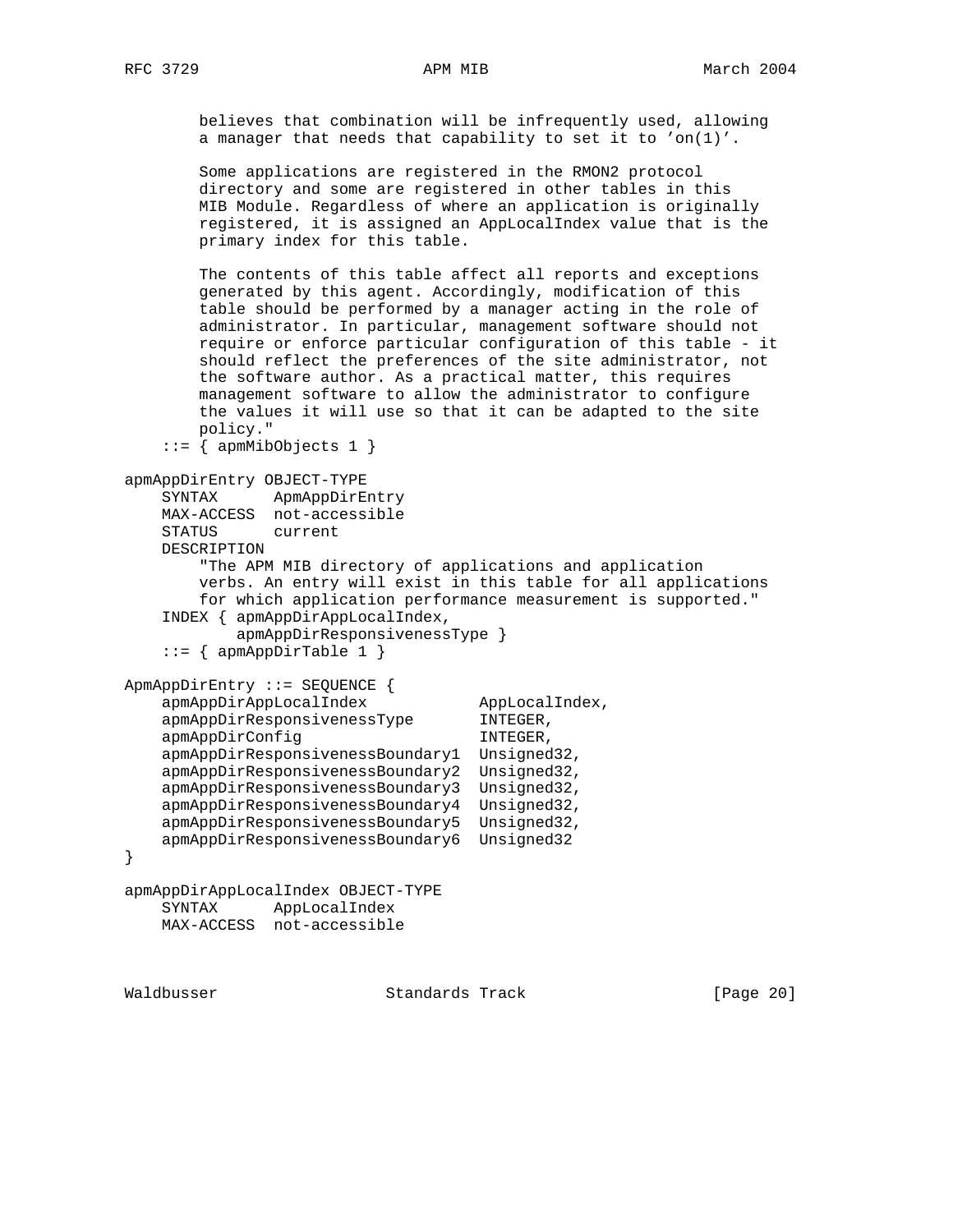STATUS current DESCRIPTION "The AppLocalIndex assigned for this application Directory entry." ::=  $\{$  apmAppDirEntry 1  $\}$ apmAppDirResponsivenessType OBJECT-TYPE SYNTAX INTEGER { transactionOriented(1), throughputOriented(2), streamingOriented(3) } MAX-ACCESS not-accessible STATUS current DESCRIPTION "This object describes and configures the agent's support for application performance measurement for this application. There are 3 types of measurements for different types of applications: Transaction-Oriented applications have a fairly constant workload to perform for all transactions. The responsiveness metric for transaction-oriented applications is application response time (from first request to final delivery of service) and is measured in milliseconds. This is commonly referred to as end-user response time. Throughput-Oriented applications have widely varying workloads based on the nature of the client request. In particular, throughput-oriented applications vary widely in the amount of data that must be transported to satisfy the request. The responsiveness metric for throughput-oriented applications is kilobits per second. Streaming-Oriented applications deliver data at a constant metered rate of speed regardless of the responsiveness of the networking and computing infrastructure. This constant rate of speed is generally specified to be below (sometimes well below) the nominal capability of the infrastructure. However, when the infrastructures cannot deliver data at this speed, interruption of service or degradation of service can result. The responsiveness metric for streaming-oriented applications is the ratio of time that the service is degraded or interrupted to the total service time. This metric is measured in parts per million. Note that for some applications, measuring more than one responsiveness type may be interesting. For agents that wish Waldbusser **Standards Track** [Page 21]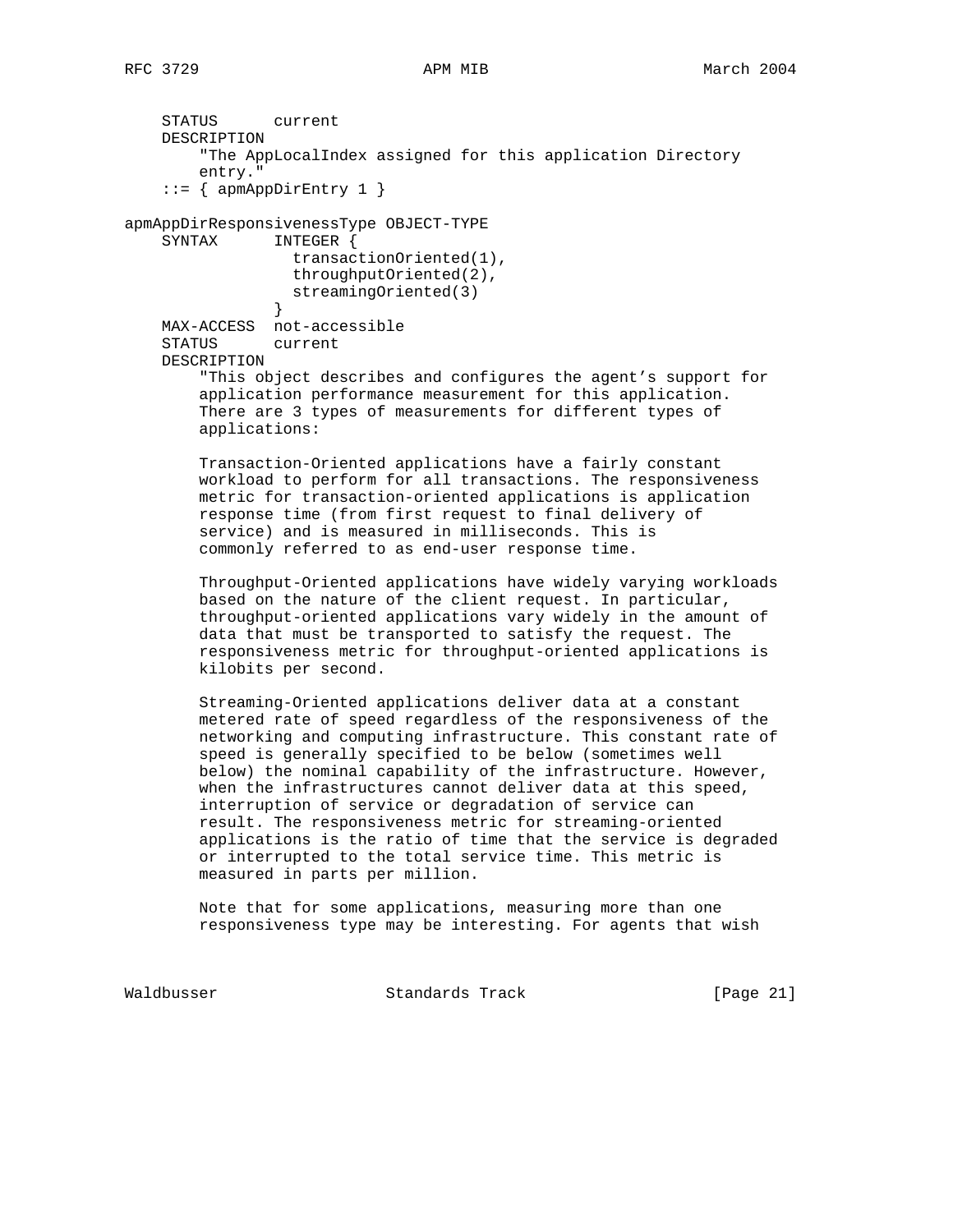to support more than one measurement for a application, they will populate this table with multiple entries for that application, one for each type."  $::= \{$  apmAppDirEntry 2  $\}$ apmAppDirConfig OBJECT-TYPE SYNTAX INTEGER { off(1), on(2) } MAX-ACCESS read-write STATUS current DESCRIPTION "This object describes and configures support for application performance measurement for this application. If the value of this object is on(2), the agent supports measurement of application performance metrics for this application and is configured to measure such metrics for all APM MIB functions and all interfaces. If the value of this object is off(1), the agent supports measurement of application performance for this application but is configured to not measure these metrics for any APM MIB functions or interfaces. Whenever this value changes from  $on(2)$  to  $off(1)$ , the agent shall delete all related entries in all tables in this MIB Module. The value of this object must persist across reboots."  $::=$  { apmAppDirEntry 3 } apmAppDirResponsivenessBoundary1 OBJECT-TYPE SYNTAX Unsigned32 MAX-ACCESS read-write STATUS current DESCRIPTION "The boundary value between bucket1 and bucket 2. If this value is modified, all entries in the apmReportTable must be deleted by the agent. The value of this object must persist across reboots." ::=  $\{$  apmAppDirEntry 4  $\}$ apmAppDirResponsivenessBoundary2 OBJECT-TYPE SYNTAX Unsigned32 MAX-ACCESS read-write STATUS current DESCRIPTION "The boundary value between bucket2 and bucket 3. If this

Waldbusser Standards Track [Page 22]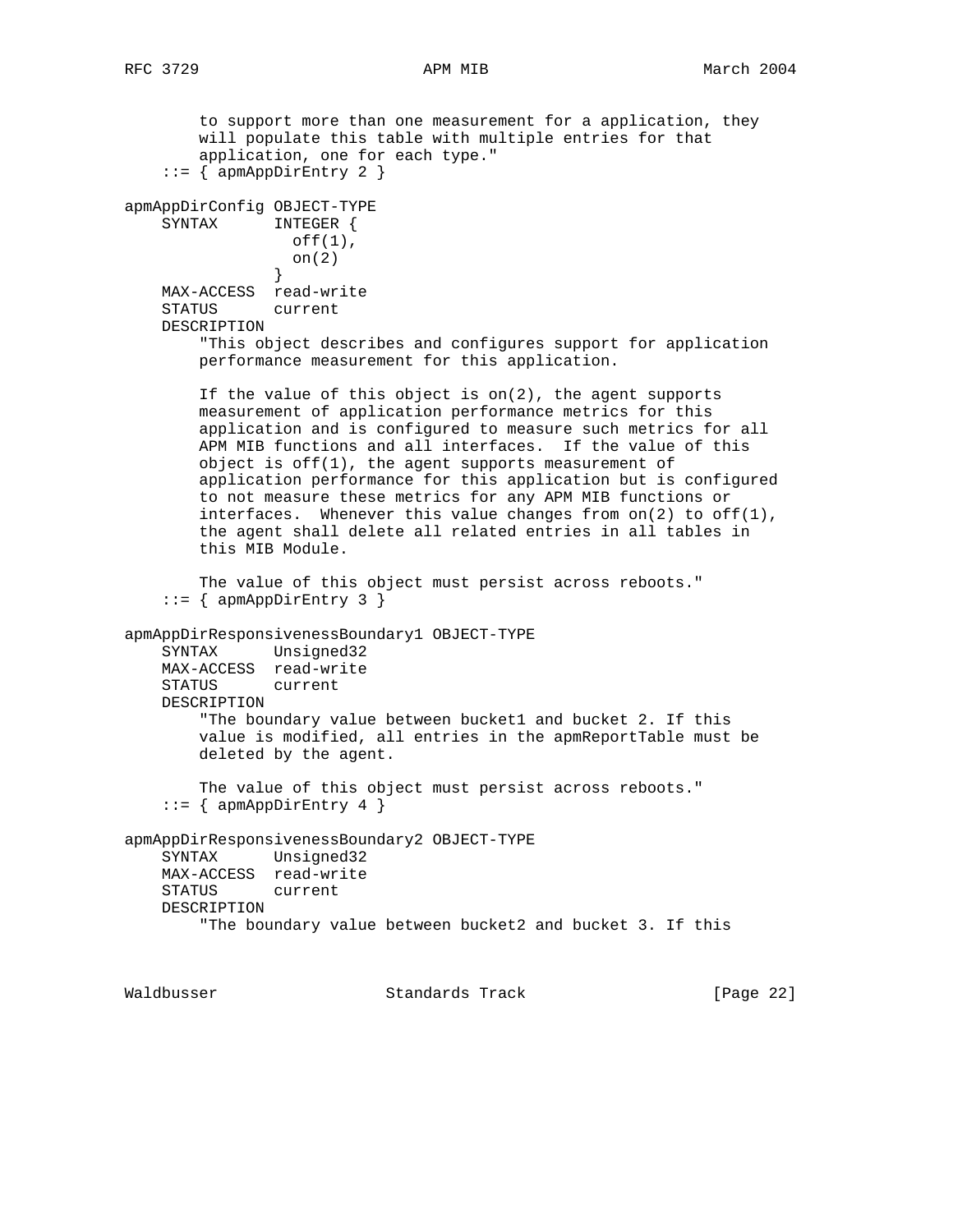value is modified, all entries in the apmReportTable must be deleted by the agent. The value of this object must persist across reboots." ::=  $\{$  apmAppDirEntry 5  $\}$ apmAppDirResponsivenessBoundary3 OBJECT-TYPE SYNTAX Unsigned32 MAX-ACCESS read-write STATUS current DESCRIPTION "The boundary value between bucket3 and bucket 4. If this value is modified, all entries in the apmReportTable must be deleted by the agent. The value of this object must persist across reboots."  $::=$  { apmAppDirEntry 6 } apmAppDirResponsivenessBoundary4 OBJECT-TYPE SYNTAX Unsigned32 MAX-ACCESS read-write STATUS current DESCRIPTION "The boundary value between bucket4 and bucket 5. If this value is modified, all entries in the apmReportTable must be deleted by the agent. The value of this object must persist across reboots." ::=  $\{$  apmAppDirEntry 7  $\}$ apmAppDirResponsivenessBoundary5 OBJECT-TYPE SYNTAX Unsigned32 MAX-ACCESS read-write STATUS current DESCRIPTION "The boundary value between bucket5 and bucket 6. If this value is modified, all entries in the apmReportTable must be deleted by the agent. The value of this object must persist across reboots."  $::=$  { apmAppDirEntry 8 } apmAppDirResponsivenessBoundary6 OBJECT-TYPE SYNTAX Unsigned32 MAX-ACCESS read-write STATUS current DESCRIPTION "The boundary value between bucket6 and bucket 7. If this Waldbusser Standards Track [Page 23]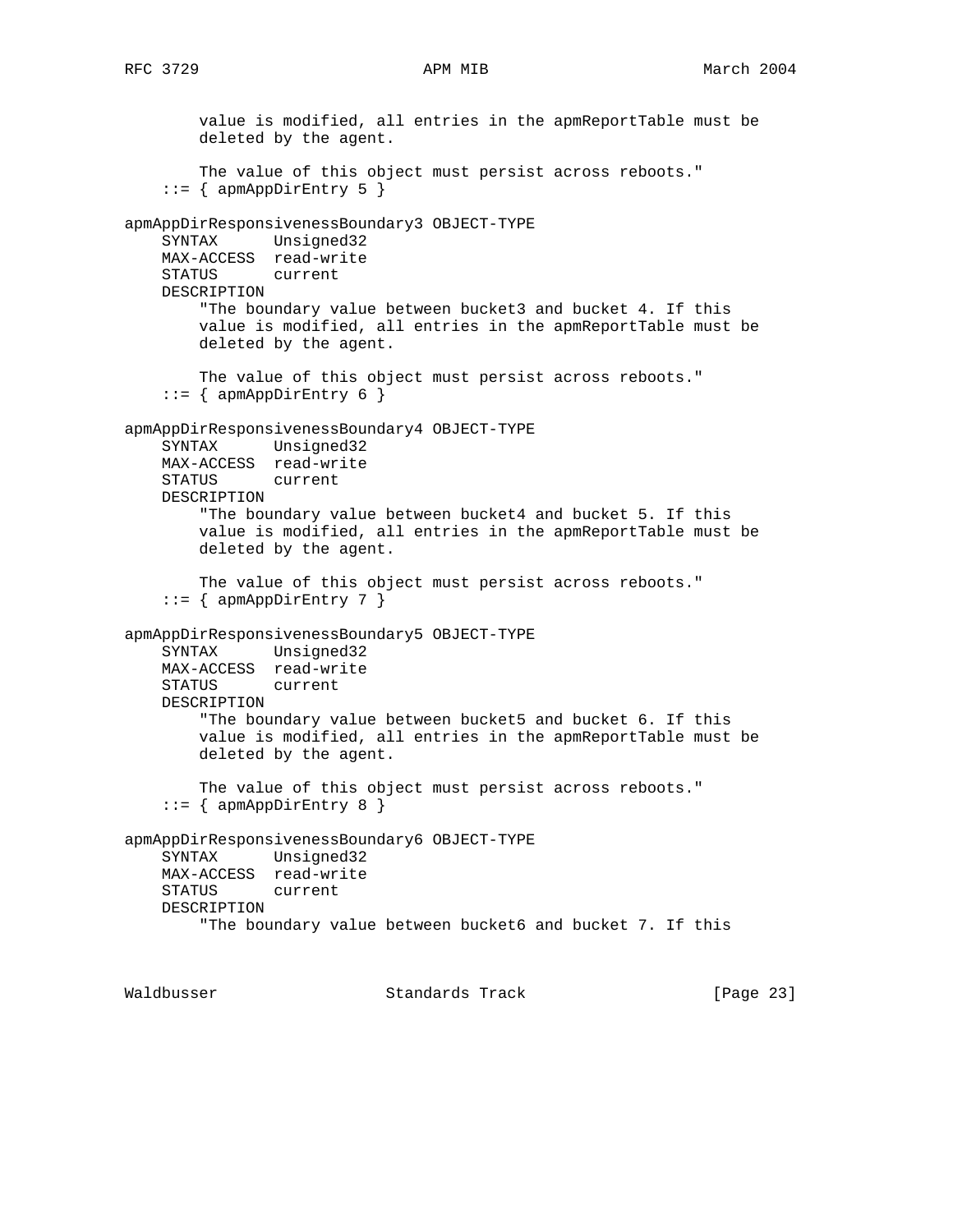value is modified, all entries in the apmReportTable must be deleted by the agent. The value of this object must persist across reboots."  $::=$  { apmAppDirEntry 9 } -- Scalars related to the Application Directory table apmBucketBoundaryLastChange OBJECT-TYPE SYNTAX TimeStamp MAX-ACCESS read-only STATUS current DESCRIPTION "The value of sysUpTime the last time that any bucket boundary in any appDirEntry was changed. This object can help to determine if two managers are both trying to enforce different configurations of this table."  $::=$  { apmMibObjects 2 } apmAppDirID OBJECT-TYPE SYNTAX OBJECT IDENTIFIER MAX-ACCESS read-write STATUS current DESCRIPTION "This object allows managers to avoid downloading application directory information when the directory is set to a known (usually fixed) configuration. If the value of this object isn't 0.0, it signifies that the entire contents of the apmAppDirTable, apmHttpFilterTable, apmUserDefinedAppTable and protocolDirTable are equal to a known state identified by the value of this object. If a manager recognizes this value as identifying a directory configuration it has a local copy of, it may use this local copy rather than downloading these tables. Note that it may have downloaded this local copy (and the ID) from another agent and used this copy for all other agents that advertised the same ID. If an agent recognizes that the entire contents of the apmAppDirTable, apmHttpFilterTable, apmUserDefinedAppTable and protocolDirTable are equal to a known state to which an ID has been assigned, it should set this object to that ID. In many cases when this feature is used, the application directory information will be in read-only memory and thus the tables may not be modified via SNMP requests. In the event

Waldbusser Standards Track [Page 24]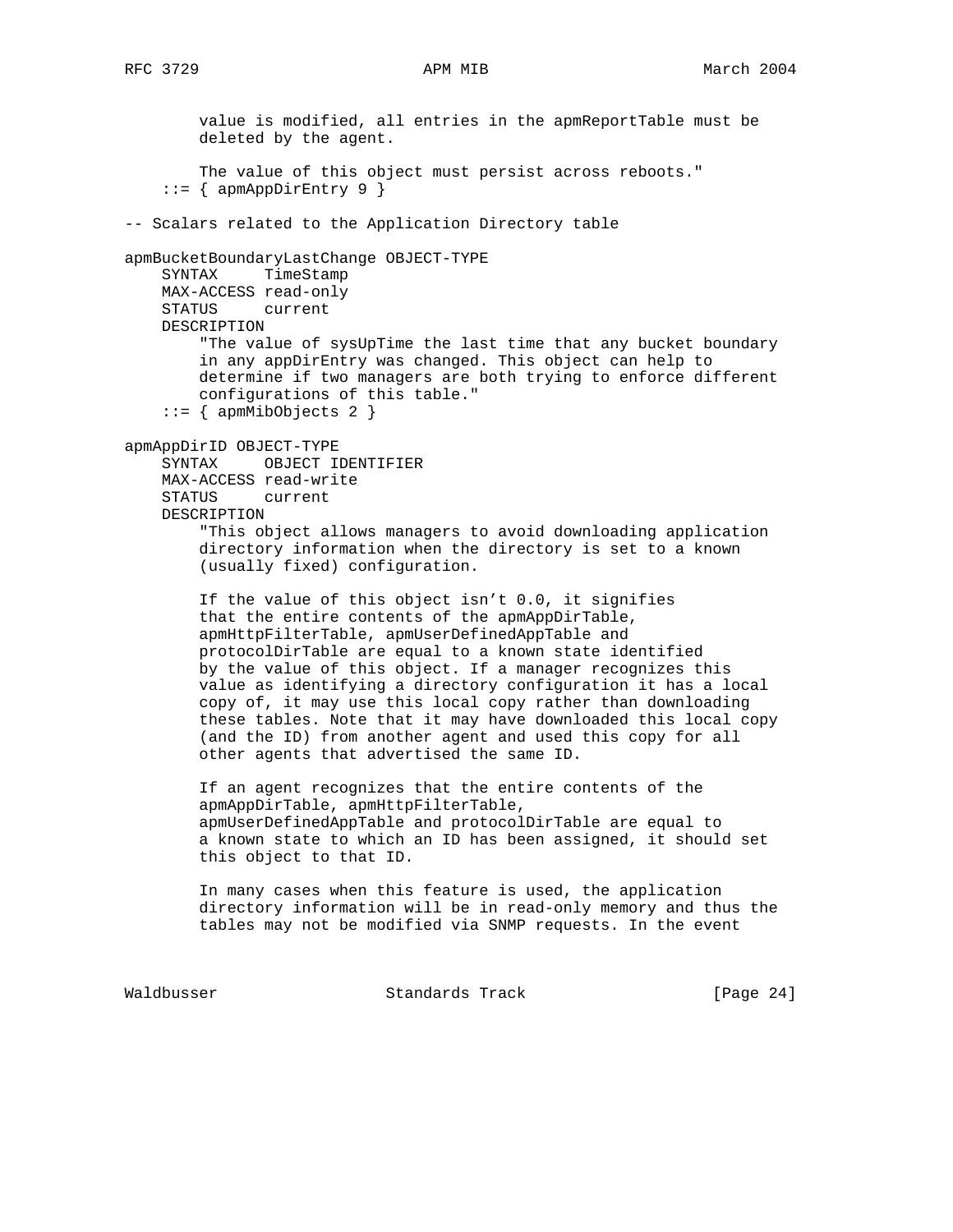that the tables are writable and a modification is made, the agent is responsible for setting this object to 0.0 if it cannot determine that the state is equal to a known state.

 An agent is not obligated to recognize and advertise all such registered states as it may not have knowledge of all states. Thus, a manager may encounter agents whose DirectoryID value is 0.0 even though the contents of the directory were equal to a registered state.

 Note that the contents of those tables includes the protocolDirLocalIndex and appLocalIndex values. In other words, these values can't be assigned randomly on each agent, but must be equal to values that are part of the known state. While it is possible for a manager to download application directory details using SNMP and to set the appropriate directoryID, the manager would need to have some scheme to ensure consistent values of LocalIndex variables from agent to agent. Such schemes are outside the scope of this specification.

 Application directory registrations are unique within an administrative domain.

 Typically these registrations will be made by an agent software developer who will set the application directory tables to a read-only state and assign a DirectoryID to that state. Thus, all agents running this software would share the same DirectoryID. As the application directory might change from one software release to the next, the developer may register different DirectoryID's for each software release.

 A customer could also create a site-wide application directory configuration and assign a DirectoryID to that configuration as long as consistent values of LocalIndex variables can be ensured.

 The value of this object must persist across reboots."  $::=$  { apmMibObjects 3 }

-- APM HTTP Filter Table

-- The HTTP Filter Table creates virtual applications which measure the -- performance of certain web pages or sets of web pages. Some -- circumstances where this is particularly useful are: -- -- - An Intranet or ASP scenario where a business application is -- running on one or more web pages or scripts.

Waldbusser Standards Track [Page 25]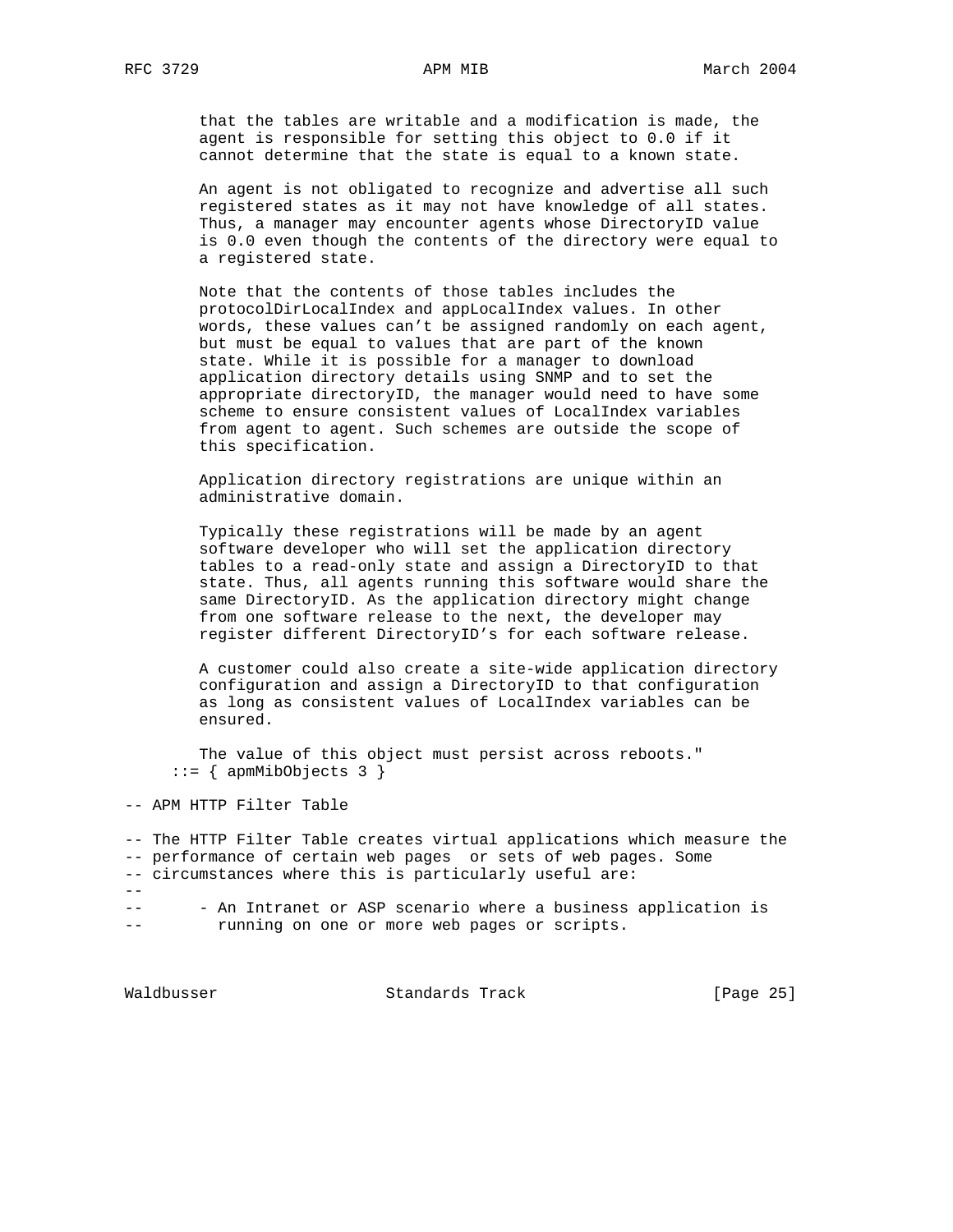| (i.e., /expense/submit.cgi?employeeID=3426&)<br>$- -$<br>- A web-hosting scenario where one wants to measure the<br>service level for a particular customer<br>- An e-commerce scenario where the performance of certain<br>$- -$<br>pages needs to be monitored more closely.<br>(i.e., shopping cart, shipping, credit card authorization)<br>--                                                                                                       |  |
|----------------------------------------------------------------------------------------------------------------------------------------------------------------------------------------------------------------------------------------------------------------------------------------------------------------------------------------------------------------------------------------------------------------------------------------------------------|--|
| apmHttpFilterTable OBJECT-TYPE<br>SEQUENCE OF ApmHttpFilterEntry<br>SYNTAX<br>MAX-ACCESS not-accessible<br>STATUS<br>current<br>DESCRIPTION<br>"A table that creates virtual applications which measure the<br>performance of certain web pages or sets of web pages.                                                                                                                                                                                    |  |
| When an entry is added to this table, the agent will<br>automatically create one or more entries in the<br>apmAppDirTable (one for each responsivenessType it is<br>capable of measuring).                                                                                                                                                                                                                                                               |  |
| Note that when entries exist in this table some HTTP<br>transactions will be summarized twice: in applications<br>represented here as well as the HTTP application. If entries<br>in this table overlap, these transactions may be summarized<br>additional times.                                                                                                                                                                                       |  |
| The contents of this table affect all reports and exceptions<br>generated by this agent. Accordingly, modification of this<br>table should be performed by a manager acting in the role of<br>administrator. In particular, management software should not<br>require or enforce particular configuration of this table - it<br>should reflect the preferences of the site administrator, not<br>the software author."<br>$ ::= \{$ apmMibObjects 4 $\}$ |  |
| apmHttpFilterEntry OBJECT-TYPE<br>ApmHttpFilterEntry<br>SYNTAX<br>MAX-ACCESS not-accessible<br>STATUS<br>current<br>DESCRIPTION<br>"A virtual application which measure the performance of certain<br>web pages or sets of web pages."<br>INDEX { apmHttpFilterIndex }<br>$::= \{$ apmHttpFilterTable 1 $\}$                                                                                                                                             |  |
| ApmHttpFilterEntry ::= SEQUENCE {<br>apmHttpFilterIndex<br>Unsigned32,<br>apmHttpFilterAppLocalIndex<br>AppLocalIndex,                                                                                                                                                                                                                                                                                                                                   |  |

Waldbusser Standards Track [Page 26]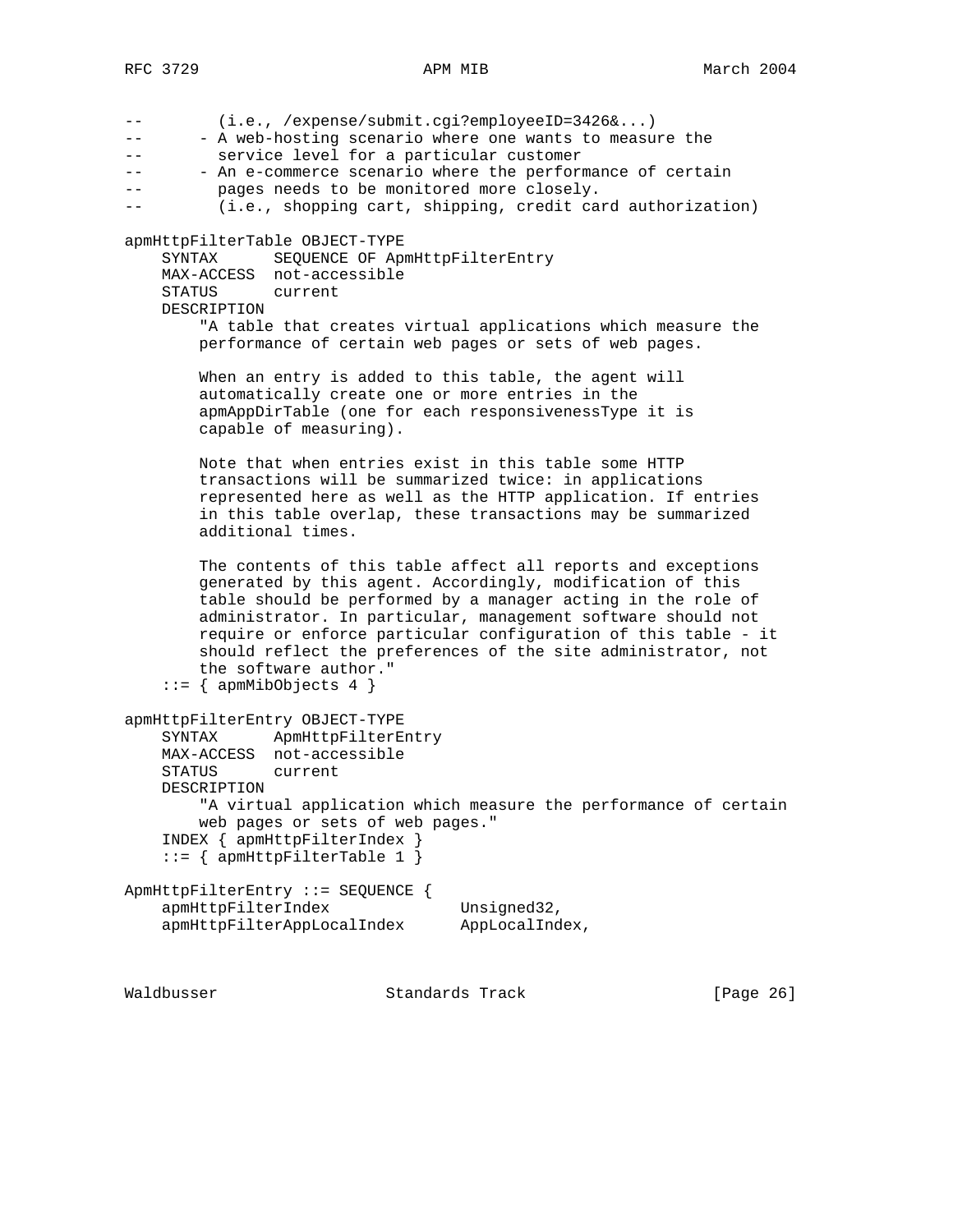```
 apmHttpFilterServerProtocol Unsigned32,
 apmHttpFilterServerAddress ProtocolDirNetworkAddress,
 apmHttpFilterURLPath OCTET STRING,
 apmHttpFilterMatchType INTEGER,
apmHttpFilterOwner CwnerString,
apmHttpFilterStorageType StorageType,
 apmHttpFilterRowStatus RowStatus
}
apmHttpFilterIndex OBJECT-TYPE
    SYNTAX Unsigned32 (0..65535)
    MAX-ACCESS not-accessible
    STATUS current
    DESCRIPTION
        "An index that uniquely identifies an entry in the
        apmHttpFilterTable."
    ::= { apmHttpFilterEntry 1 }
apmHttpFilterAppLocalIndex OBJECT-TYPE
    SYNTAX AppLocalIndex
    MAX-ACCESS read-only
    STATUS current
    DESCRIPTION
        "The AppLocalIndex that represents HTTP transactions
        that match this entry.
        This object is read-only. A value is created by the agent from
        an unused AppLocalIndex value when this apmHttpFilterEntry is
        created."
    ::= { apmHttpFilterEntry 2 }
apmHttpFilterServerProtocol OBJECT-TYPE
    SYNTAX Unsigned32 (1..2147483647)
    MAX-ACCESS read-create
    STATUS current
    DESCRIPTION
        "The protocolDirLocalIndex value of the network level protocol
        of the apmHttpFilterServerAddress."
   ::= { apmHttpFilterEntry 3 }
apmHttpFilterServerAddress OBJECT-TYPE
    SYNTAX ProtocolDirNetworkAddress
    MAX-ACCESS read-create
    STATUS current
    DESCRIPTION
        "This entry will only represent transactions coming from the
        network address specified in this object.
```
Waldbusser Standards Track [Page 27]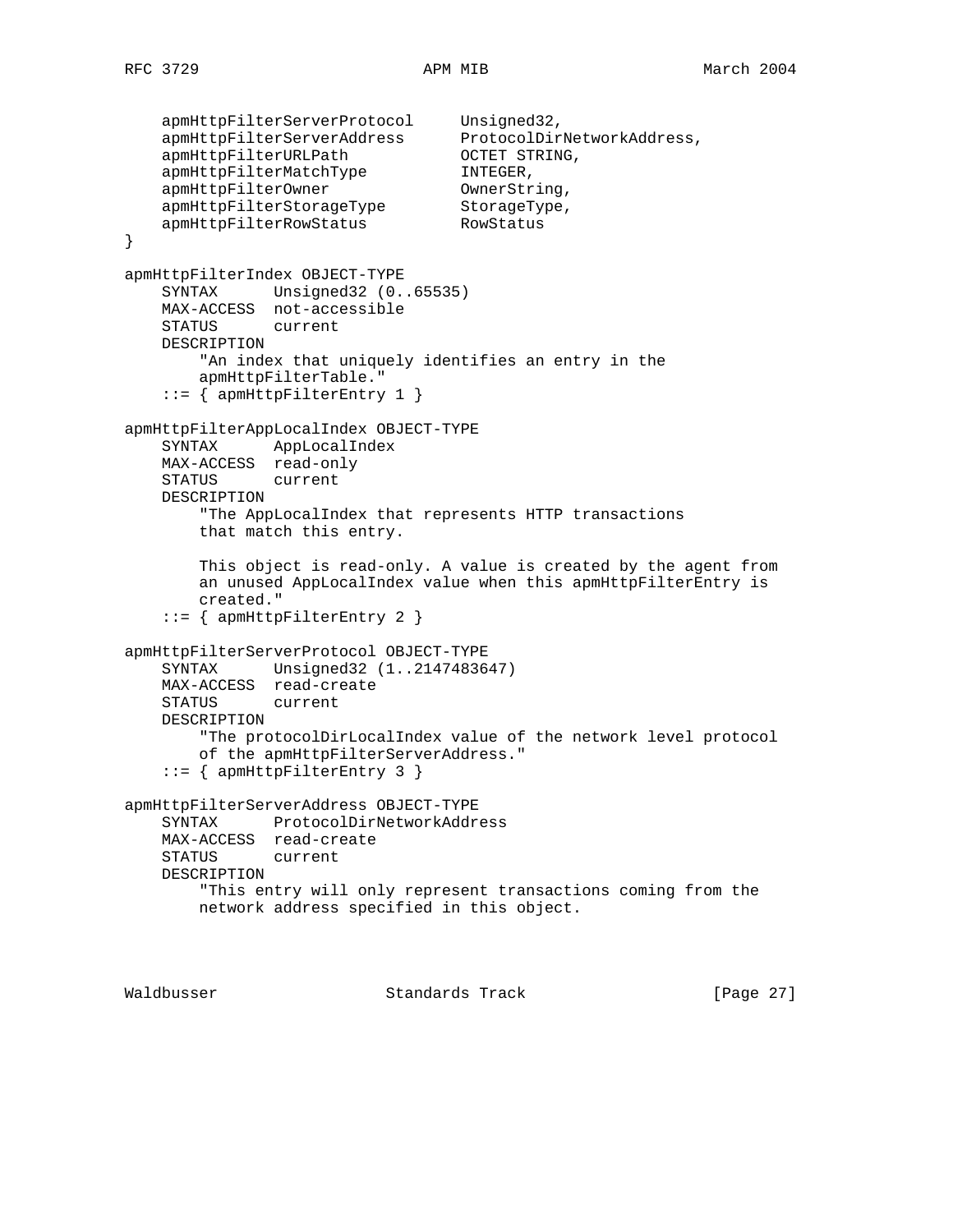This is represented as an octet string with specific semantics and length as identified by the associated apmHttpFilterServerProtocol object. If this object is the zero-length string, then this entry will match one of the addresses represented by the 'host' component of the associated apmHttpFilterURLPath object, where the format if a URL [9] is http://<host>:<port>/<path>?<searchpart>."  $::=$  { apmHttpFilterEntry 4 } apmHttpFilterURLPath OBJECT-TYPE SYNTAX OCTET STRING (SIZE(0..65535)) MAX-ACCESS read-create STATUS current DESCRIPTION "This entry will only represent HTTP transactions where the URL path component in the request matches this value. This value represents the requested path regardless of any substitution that the server might perform. Prior to the matching, the URL is stripped of any server address or DNS name and consists solely of the path name on that server. If the length of this object is zero, then this entry will match if the associated apmHttpFilterServerAddress match. If the length of that object is also zero, then this entry will match nothing. The value of the associated apmHttpFilterMatchType dictates the type of matching that will be attempted." ::= { apmHttpFilterEntry 5 } apmHttpFilterMatchType OBJECT-TYPE SYNTAX INTEGER { exact(1), stripTrailingSlash(2), prefix(3) } MAX-ACCESS read-create STATUS current DESCRIPTION "The matching algorithm used to compare the URL pathname. If the value is  $exact(1)$ , then the pathname component will be compared with the associated apmHttpFilterURLPath and will only be associated with this entry if it matches exactly.

Waldbusser **Standards Track** [Page 28]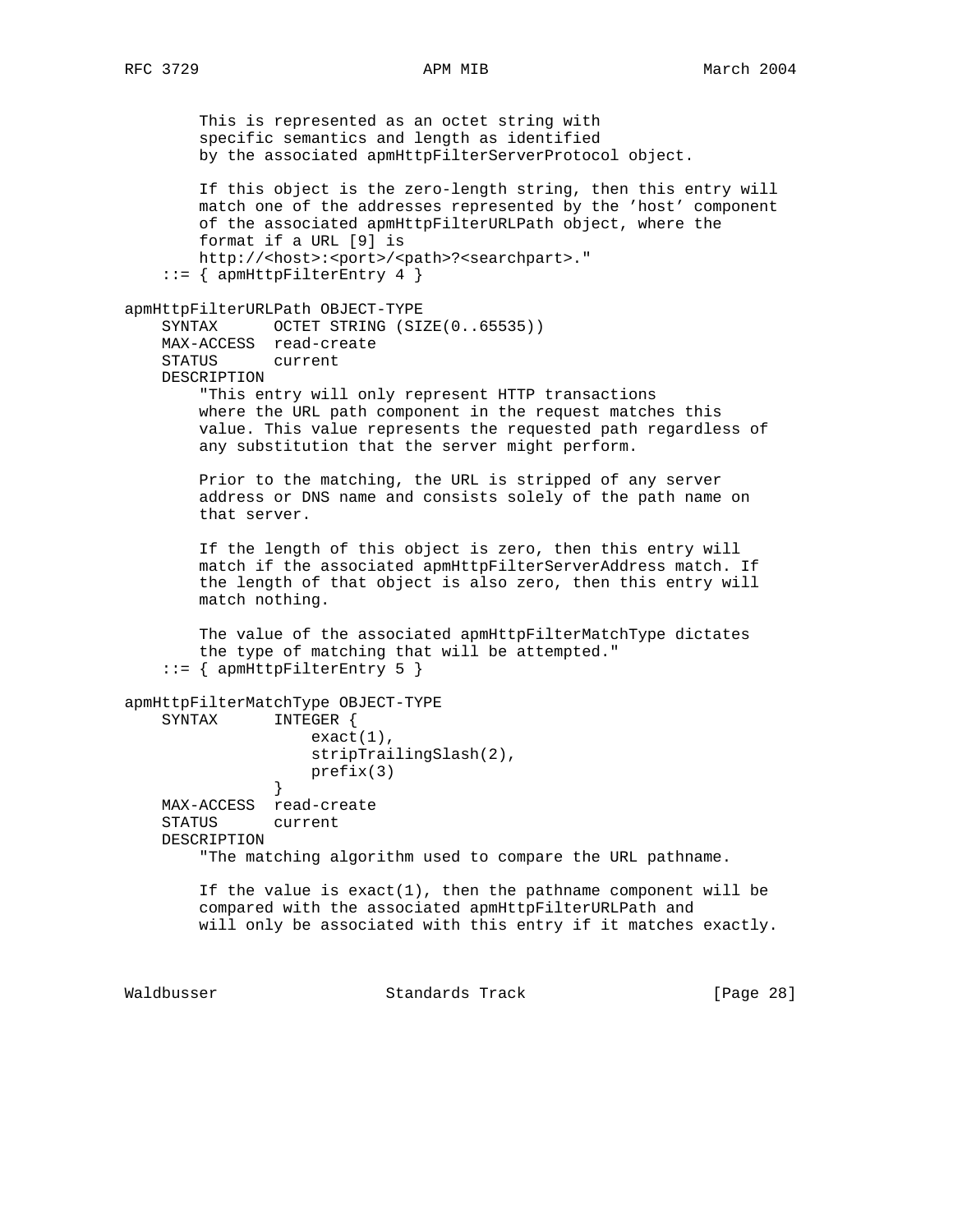```
 If the value is stripTrailingSlash(2), then the pathname
         component will be compared with the associated
         apmHttpFilterURLPath and will only be associated with this
         entry if it matches exactly or if the pathname ends with a '/'
         symbol and matches apmHttpFilterURLPath if the '/' symbol is
        removed from the pathname. This option exists for those paths
        where an optional trailing slash is possible but for which a
        prefix match would be too broad.
        If the value is prefix(3), then the pathname component will be
        compared with the associated apmHttpFilterURLPath and will
        only be associated with this entry if the beginning of the
        pathname matches every octet of this value. Octets that extend
        beyond the length of this value are ignored."
    ::= { apmHttpFilterEntry 6 }
apmHttpFilterOwner OBJECT-TYPE
    SYNTAX OwnerString
    MAX-ACCESS read-create
    STATUS current
    DESCRIPTION
         "The entity that configured this entry and is
        therefore using the resources assigned to it."
     ::= { apmHttpFilterEntry 7 }
apmHttpFilterStorageType OBJECT-TYPE
     SYNTAX StorageType
    MAX-ACCESS read-create
     STATUS current
    DESCRIPTION
         "The storage type of this apmHttpFilterEntry. If the value of
         this object is 'permanent', no objects in this row need to be
        writable."
    ::= { apmHttpFilterEntry 8 }
apmHttpFilterRowStatus OBJECT-TYPE
     SYNTAX RowStatus
    MAX-ACCESS read-create
    STATUS current
    DESCRIPTION
         "The status of this apmHttpFilterEntry. No objects in this row
        may be modified while the row's status is 'active'."
     ::= { apmHttpFilterEntry 9 }
apmHttpIgnoreUnregisteredURLs OBJECT-TYPE
    SYNTAX TruthValue
    MAX-ACCESS read-write
    STATUS current
```
Waldbusser Standards Track [Page 29]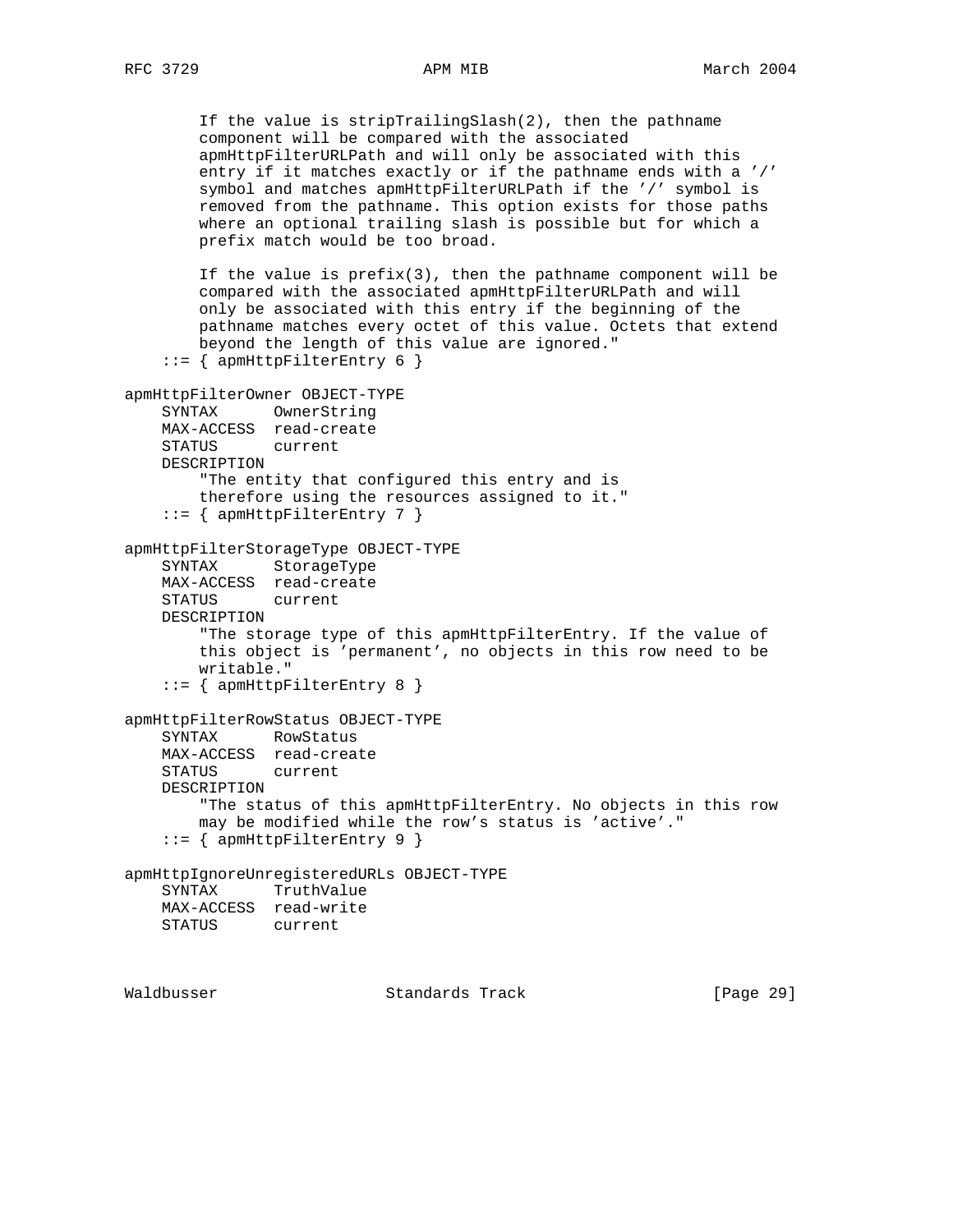### DESCRIPTION

 "When true, APM measurements of HTTP transactions will only measure transactions relating to URLs that match a filter in the apmHttpFilterTable. Thus, measurements for the HTTP application will present aggregated statistics for URL-matching HTTP transactions and measurements for the HTTP GET application verb will present aggregated statistics for URL-matching HTTP GET transactions.

 This will be used in environments that wish to monitor only targeted URLs and to ignore large volumes of internet web browsing traffic.

 This object affects all APM reports and exceptions generated by this agent. Accordingly, modification of this object should be performed by a manager acting in the role of administrator. In particular, management software should not require or enforce particular configuration of this object it should reflect the preferences of the site administrator, not the software author.

 The value of this object must persist across reboots."  $::=$  { apmMibObjects 5 }

## apmHttp4xxIsFailure OBJECT-TYPE

 SYNTAX TruthValue MAX-ACCESS read-write STATUS current DESCRIPTION

> "When true, this agent will recognize HTTP errors in the range of 400 through 499 and will treat them as unavailable transactions. When false or when this object isn't supported, they will be treated as successful transactions.

 This object allows such error pages to be tracked at the possible expense of having user typos treated as poor service on the part of the web server.

 This object affects all reports and exceptions generated by this agent. Accordingly, modification of this object should be performed by a manager acting in the role of administrator. In particular, management software should not require or enforce particular configuration of this object - it should reflect the preferences of the site administrator, not the software author.

 The value of this object must persist across reboots."  $::=$  { apmMibObjects 6 }

Waldbusser Standards Track [Page 30]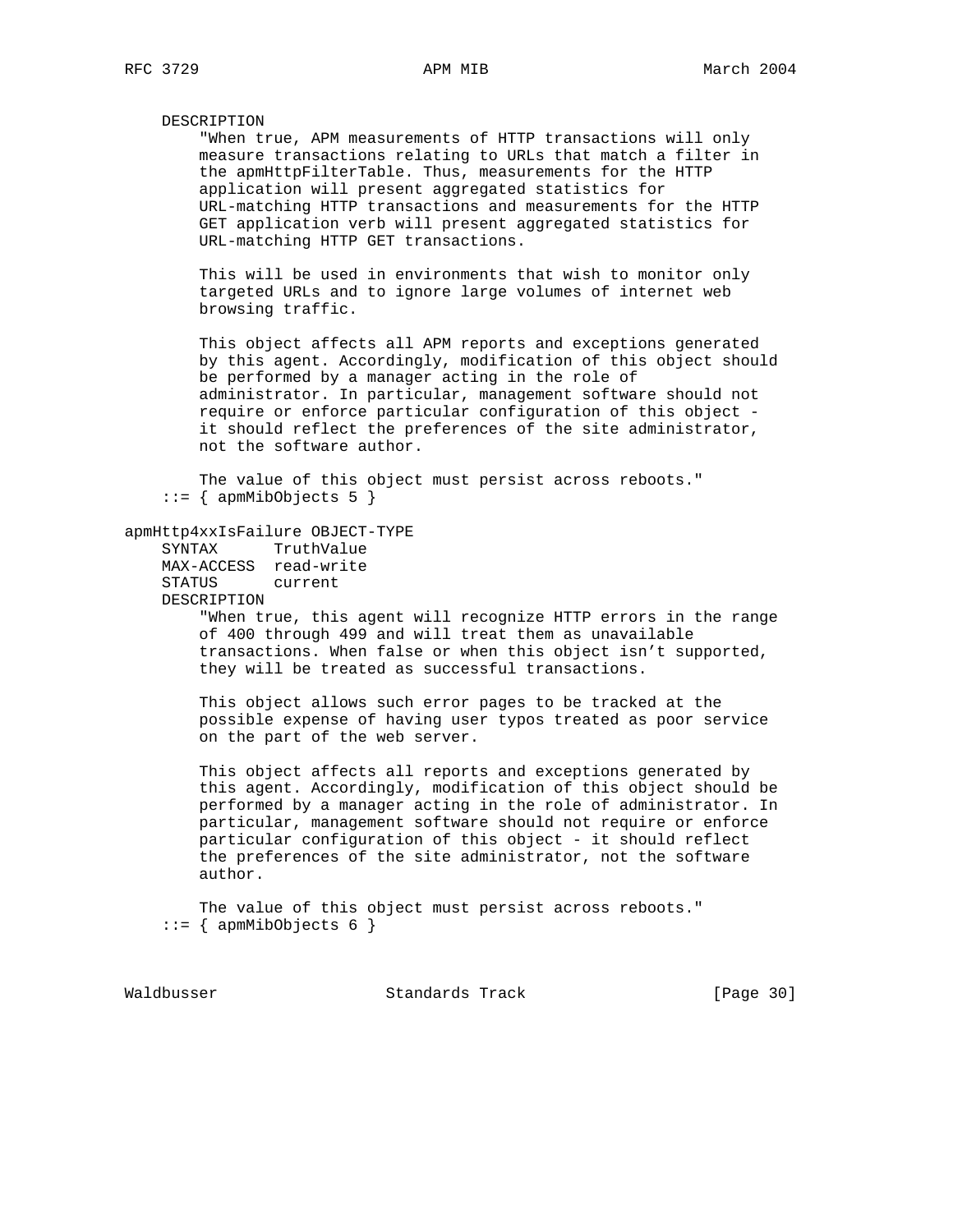-- The APM User-Defined Application Table -- Many application protocols will never be registered with a -- standards body (and thus included in a protocol directory standard) -- because they are custom, in-house or proprietary -- applications. Nevertheless, implementation strategies exist for -- monitoring the end-user experience of these applications. -- -- This read-only table provides a means for the agent to advertise -- which user-defined applications it is monitoring and to associate -- each with an AppLocalIndex value. It is an implementation-dependent -- matter as to how the agent learns how to monitor these -- applications. apmUserDefinedAppTable OBJECT-TYPE SYNTAX SEQUENCE OF ApmUserDefinedAppEntry MAX-ACCESS not-accessible STATUS current DESCRIPTION "A table that advertises user-defined applications that the agent is measuring. The agent will automatically create one or more entries in the apmAppDirTable (one for each responsivenessType it is capable of measuring) for each entry in this table. Note that when entries exist in this table some transactions can be summarized more than once if there is overlap between applications defined here and applications defined in the protocol directory or in the httpFilter table."  $::=$  { apmMibObjects 7 } apmUserDefinedAppEntry OBJECT-TYPE SYNTAX ApmUserDefinedAppEntry MAX-ACCESS not-accessible STATUS current DESCRIPTION "A user-defined application that the agent is measuring, along with its AppLocalIndex assignment. The apmAppDirAppLocalIndex value in the index identifies the agent-assigned AppLocalIndex value for this user-defined application." INDEX { apmAppDirAppLocalIndex } ::= { apmUserDefinedAppTable 1 } ApmUserDefinedAppEntry ::= SEQUENCE { apmUserDefinedAppParentIndex Unsigned32,

Waldbusser Standards Track [Page 31]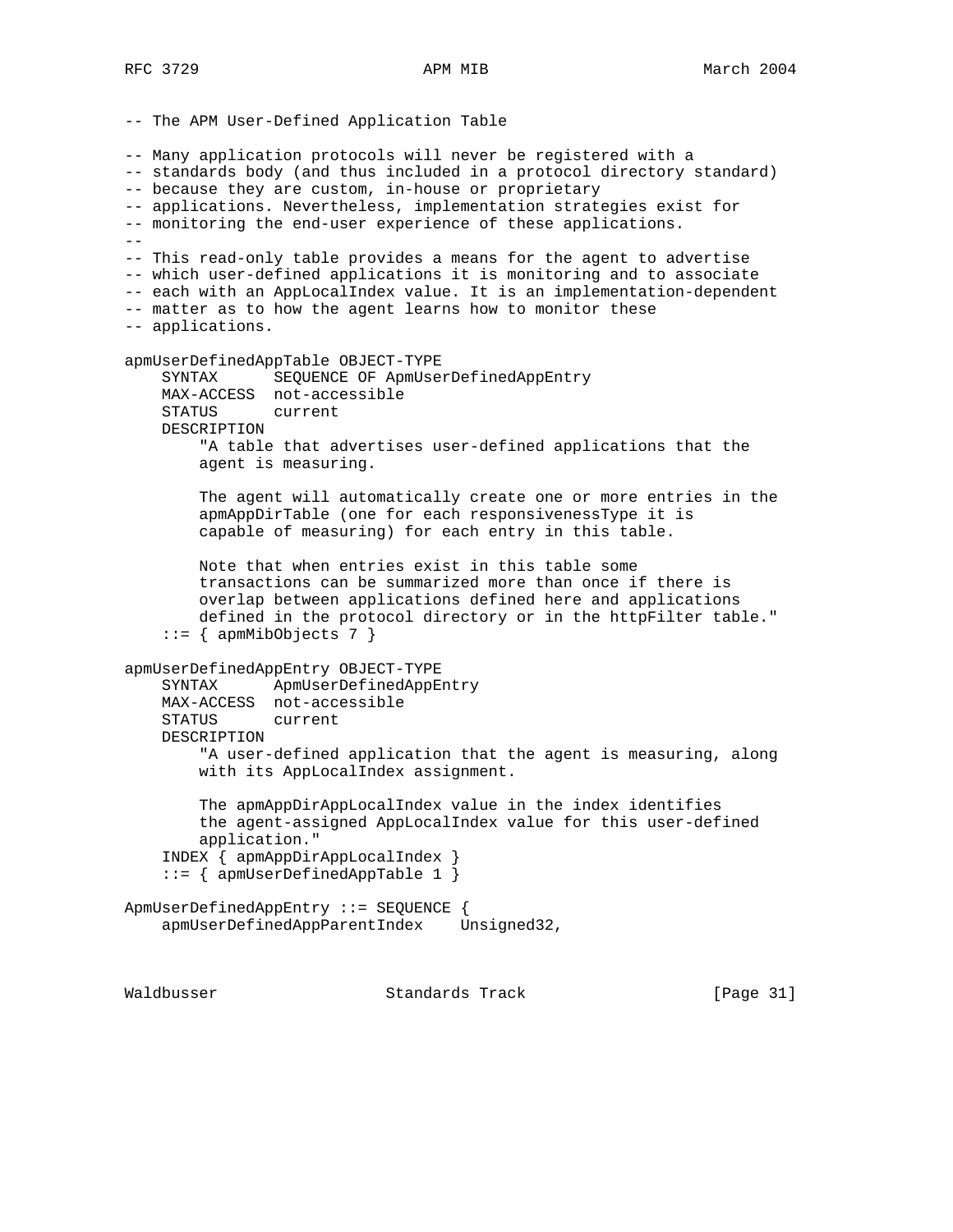```
 apmUserDefinedAppApplication SnmpAdminString
}
apmUserDefinedAppParentIndex OBJECT-TYPE
     SYNTAX Unsigned32 (1..2147483647)
    MAX-ACCESS read-only
    STATUS current
    DESCRIPTION
         "The protocolDirLocalIndex value of the highest-layer
        protocol defined in the protocolDirTable that this
        application is a child of."
     ::= { apmUserDefinedAppEntry 1 }
apmUserDefinedAppApplication OBJECT-TYPE
     SYNTAX SnmpAdminString
    MAX-ACCESS read-only
    STATUS current
    DESCRIPTION
        "A human readable descriptive tag for this application."
     ::= { apmUserDefinedAppEntry 2 }
-- The APM Name Table
apmNameTable OBJECT-TYPE
     SYNTAX SEQUENCE OF ApmNameEntry
    MAX-ACCESS not-accessible
    STATUS current
     DESCRIPTION
         "A client machine may have multiple addresses during a period
        of monitoring. The apmNameTable assigns a long-lived
         identifier to a client and records what addresses were
         assigned to that client for periods of time. Various
         implementation techniques exist for tracking this mapping but
         if an agent is unable to track client address mappings, it may
        map client identifiers to client addresses rather than to
        distinct client machines.
        A particular apmNameClientID should be a constant attribute of
         a particular client. When available, the agent may also record
         the machine name and/or user name which may be valuable for
         displaying to humans. The apmNameMachineName and
         apmNameUserName are relatively constant, changing only if
         these attributes actually change on the client.
        The agent will store a historical log of these entries, aging
        out old entries as the log becomes too large. Since this table
        contains information vital to the interpretation of other
         tables (e.g., the apmReportTable), the agent should ensure that
```
Waldbusser Standards Track [Page 32]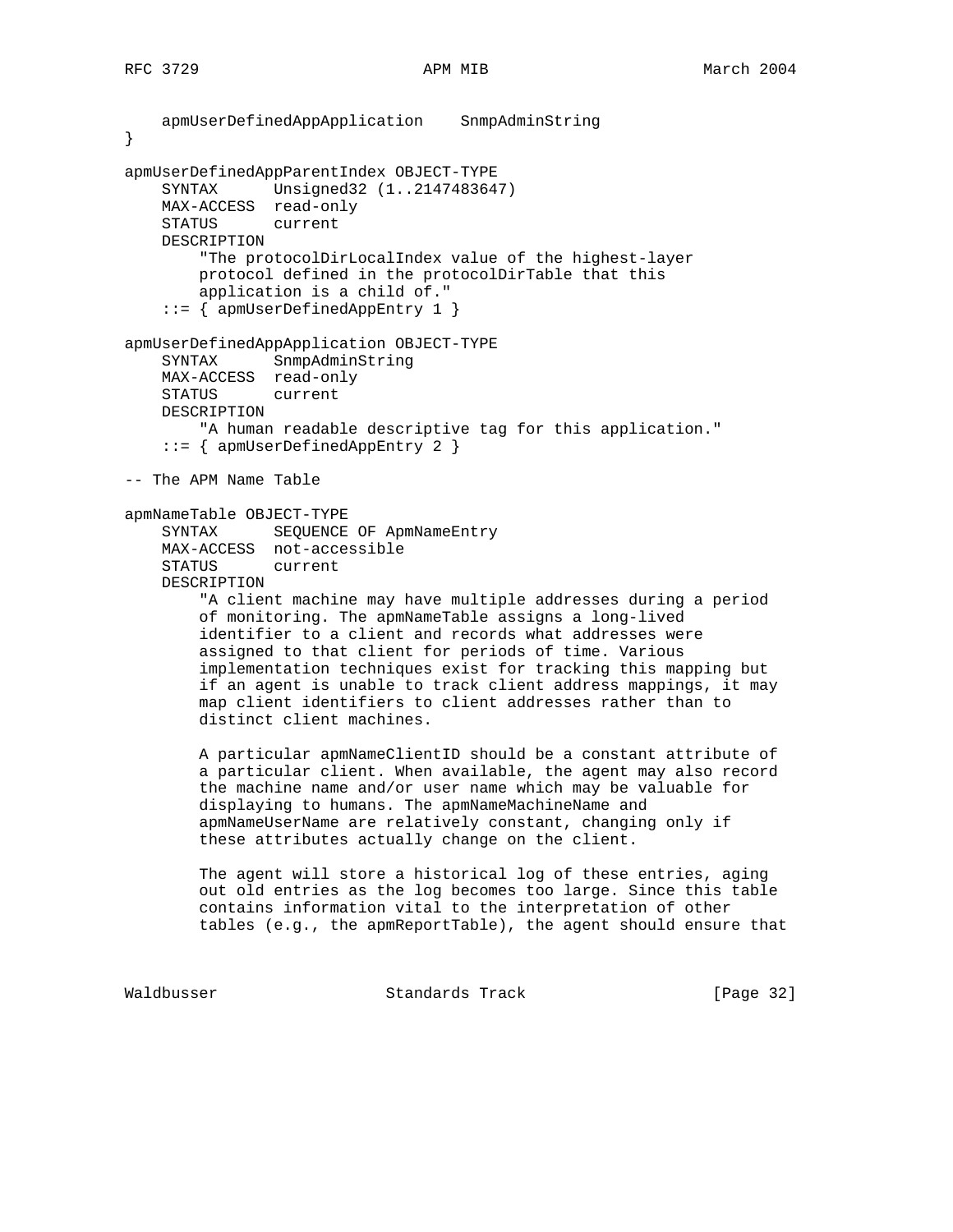the log doesn't age out entries that would be referenced by data in those tables.

 Note that an entry for a clientID is active from its StartTime until the StartTime of another entry (for the same clientID) that supersedes it, or 'now' if none supersede it. Therefore, if a clientID only has a single entry, it is by definition very new and should never be aged out. No entry for a clientID should be aged out unless it has been updated by a new entry for the client (i.e., with an updated address) and only if the new entry is 'old' enough.

 To determine how old is old enough, compute the maximum value of Interval \* (NumReports + 1) of all entries in the apmReportControlTable (the '+ 1' is to allow a reasonable period of time for the report to be downloaded). Then take the larger of this value and the age in seconds of the oldest entry in the current transaction table. If an entry for a clientID is superseded by another entry whose StartTime is more than this many seconds ago, then the older entry may be deleted."

```
 ::= { apmMibObjects 8 }
```
## apmNameEntry OBJECT-TYPE

```
 SYNTAX ApmNameEntry
 MAX-ACCESS not-accessible
 STATUS current
 DESCRIPTION
```
 "An entry in the APM name table. An entry exists for each period of time that a client has been associated with a particular address.

 The protocolDirLocalIndex value in the index identifies the network layer protocol for the ClientAddress for this entry.

 Note that some combinations of index values may result in an index that exceeds 128 sub-identifiers in length which exceeds the maximum for the SNMP protocol. Implementations should take care to avoid such combinations."

INDEX { apmNameClientID,

```
 protocolDirLocalIndex, apmNameClientAddress,
 apmNameMappingStartTime }
```

```
::= { apmNameTable 1 }
```
ApmNameEntry ::= SEQUENCE { apmNameClientID RmonClientID,

apmNameClientAddress ProtocolDirNetworkAddress,

Waldbusser **Standards Track** [Page 33]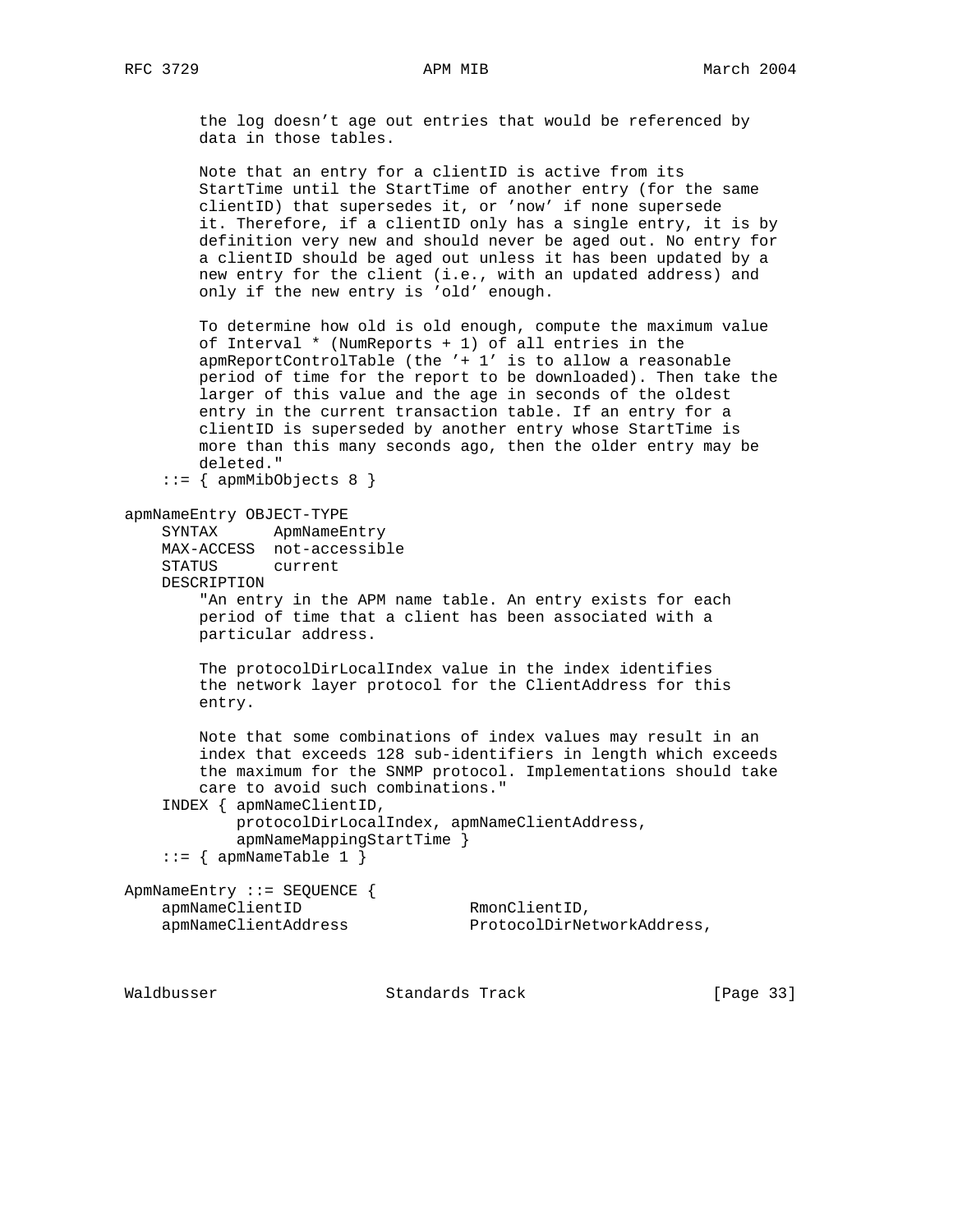```
apmNameMappingStartTime DateAndTime,
    apmNameMachineName SnmpAdminString,
   apmNameUserName SnmpAdminString
}
apmNameClientID OBJECT-TYPE
    SYNTAX RmonClientID
    MAX-ACCESS not-accessible
    STATUS current
    DESCRIPTION
          "A unique ID assigned to the machine represented by this
         mapping. This ID is assigned by the agent using an
         implementation-specific algorithm."
    ::= { apmNameEntry 1 }
apmNameClientAddress OBJECT-TYPE
    SYNTAX ProtocolDirNetworkAddress (SIZE(1..255))
    MAX-ACCESS not-accessible
    STATUS current
    DESCRIPTION
        "The network client address for this client when this mapping
        was active.
        This is represented as an octet string with specific semantics
        and length as identified by the protocolDirLocalIndex
        component of the index. This object may not be the zero length
        string.
        Since this object is an index variable, it is encoded in the
        index according to the index encoding rules. For example, if
        the protocolDirLocalIndex component of the index indicates an
        encapsulation of ip, this object is encoded as a length octet
        of 4, followed by the 4 octets of the ip address, in network
        byte order. Care should be taken to avoid values of this
        object that, in conjunction with the other index variables,
        would result in an index longer than SNMP's maximum of 128
        subidentifiers."
    ::= { apmNameEntry 2 }
apmNameMappingStartTime OBJECT-TYPE
    SYNTAX DateAndTime
    MAX-ACCESS not-accessible
   STATUS
    DESCRIPTION
        "The time that the agent first discovered this mapping
        as active."
    ::= { apmNameEntry 3 }
```
Waldbusser Standards Track [Page 34]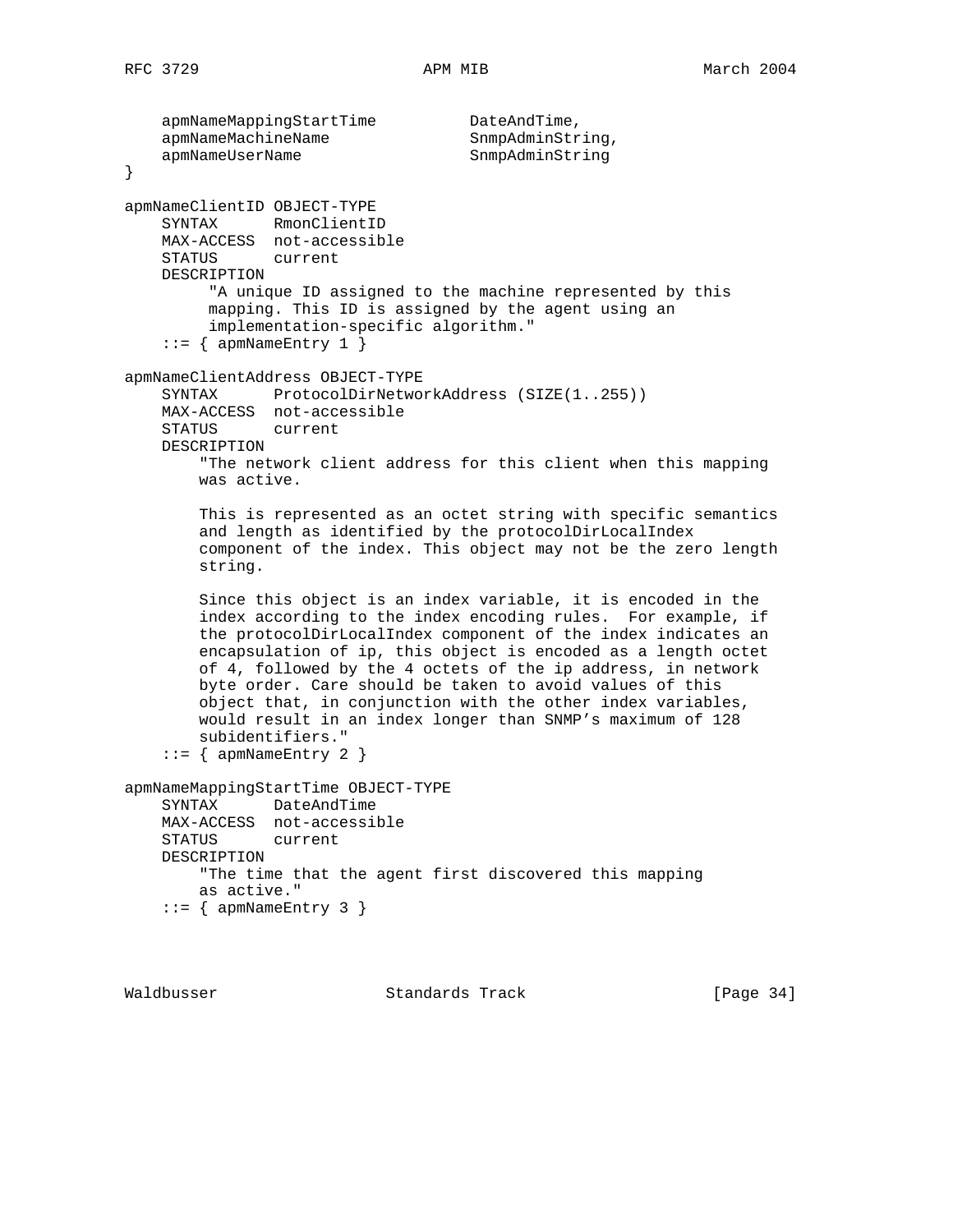```
apmNameMachineName OBJECT-TYPE
 SYNTAX SnmpAdminString
 MAX-ACCESS read-only
    STATUS current
    DESCRIPTION
         "The human readable name of the client machine.
        If the client has no machine name or the agent is
        unable to learn the machine name, this object will be
        a zero-length string."
    ::= { apmNameEntry 4 }
apmNameUserName OBJECT-TYPE
    SYNTAX SnmpAdminString
    MAX-ACCESS read-only
    STATUS current
    DESCRIPTION
        "The human readable name of a human user using the client
        machine. If more than one user name are available
        simultaneously, it is an implementation-dependent matter as to
        which is used here. However, if the user name changes, this
        object should change to reflect that change.
        Non-human user names like 'root' or 'administrator' aren't
        intended as values for this object. If the client has no
        recorded user name or the agent is unable to learn a user
        name, this object will be a zero-length string."
    ::= { apmNameEntry 5 }
-- The APM Report Group
apmReportControlTable OBJECT-TYPE
    SYNTAX SEQUENCE OF ApmReportControlEntry
    MAX-ACCESS not-accessible
    STATUS current
    DESCRIPTION
        "Parameters that control the creation of a set of reports that
        aggregate application performance."
     ::= { apmMibObjects 9 }
apmReportControlEntry OBJECT-TYPE
    SYNTAX ApmReportControlEntry
    MAX-ACCESS not-accessible
    STATUS current
    DESCRIPTION
        "A conceptual row in the apmReportControlTable.
        An example of the indexing of this table is
Waldbusser Standards Track [Page 35]
```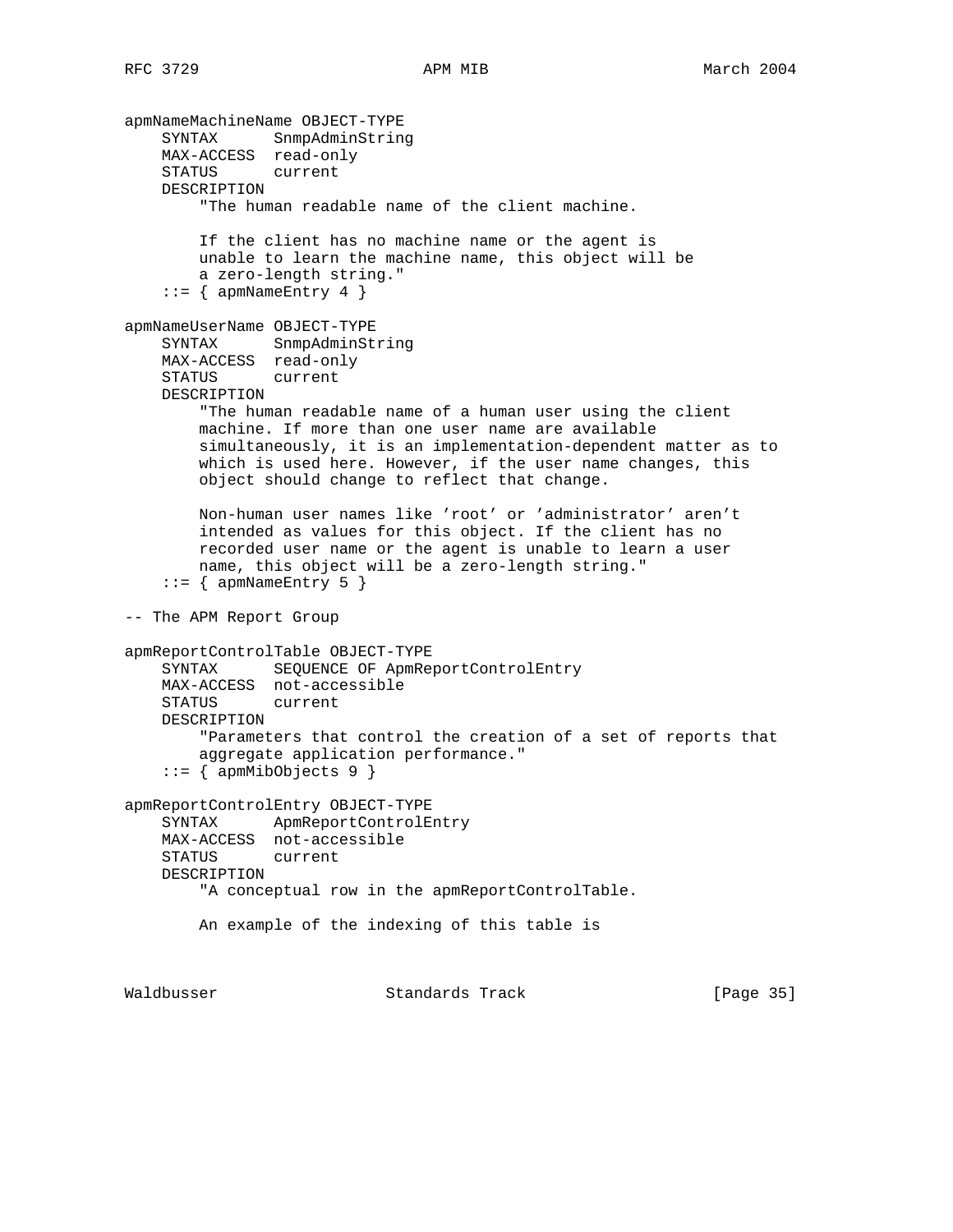```
 apmReportControlInterval.3"
     INDEX { apmReportControlIndex }
     ::= { apmReportControlTable 1 }
ApmReportControlEntry ::= SEQUENCE {
apmReportControlIndex Unsigned32,
 apmReportControlDataSource DataSourceOrZero,
    apmReportControlAggregationType TransactionAggregationType,
    apmReportControlInterval Unsigned32,
     apmReportControlRequestedSize Unsigned32,
   apmReportControlGrantedSize Unsigned32,
    apmReportControlRequestedReports Unsigned32,
    apmReportControlGrantedReports Unsigned32,<br>apmReportControlStartTime TimeStamp,
apmReportControlStartTime TimeStamp,
 apmReportControlReportNumber Unsigned32,
    apmReportControlDeniedInserts Counter32,
 apmReportControlDroppedFrames Counter32,
apmReportControlOwner CwnerString,
 apmReportControlStorageType StorageType,
apmReportControlStatus RowStatus
}
apmReportControlIndex OBJECT-TYPE
    SYNTAX Unsigned32 (1..65535)
    MAX-ACCESS not-accessible
    STATUS current
    DESCRIPTION
         "An index that uniquely identifies an entry in the
        apmReportControlTable. Each such entry defines a unique
        report whose results are placed in the apmReportTable on
        behalf of this apmReportControlEntry."
     ::= { apmReportControlEntry 1 }
apmReportControlDataSource OBJECT-TYPE
    SYNTAX DataSourceOrZero
    MAX-ACCESS read-create
    STATUS current
    DESCRIPTION
        "The source of the data for APM Reports generated on
        behalf of this apmReportControlEntry.
        If the measurement is being performed by a probe, this should
        be set to interface or port where data was received for
        analysis. If the measurement isn't being performed by a probe,
        this should be set to the primary interface over which the
        measurement is being performed. If the measurement isn't being
        performed by a probe and there is no primary interface or this
```
Waldbusser Standards Track [Page 36]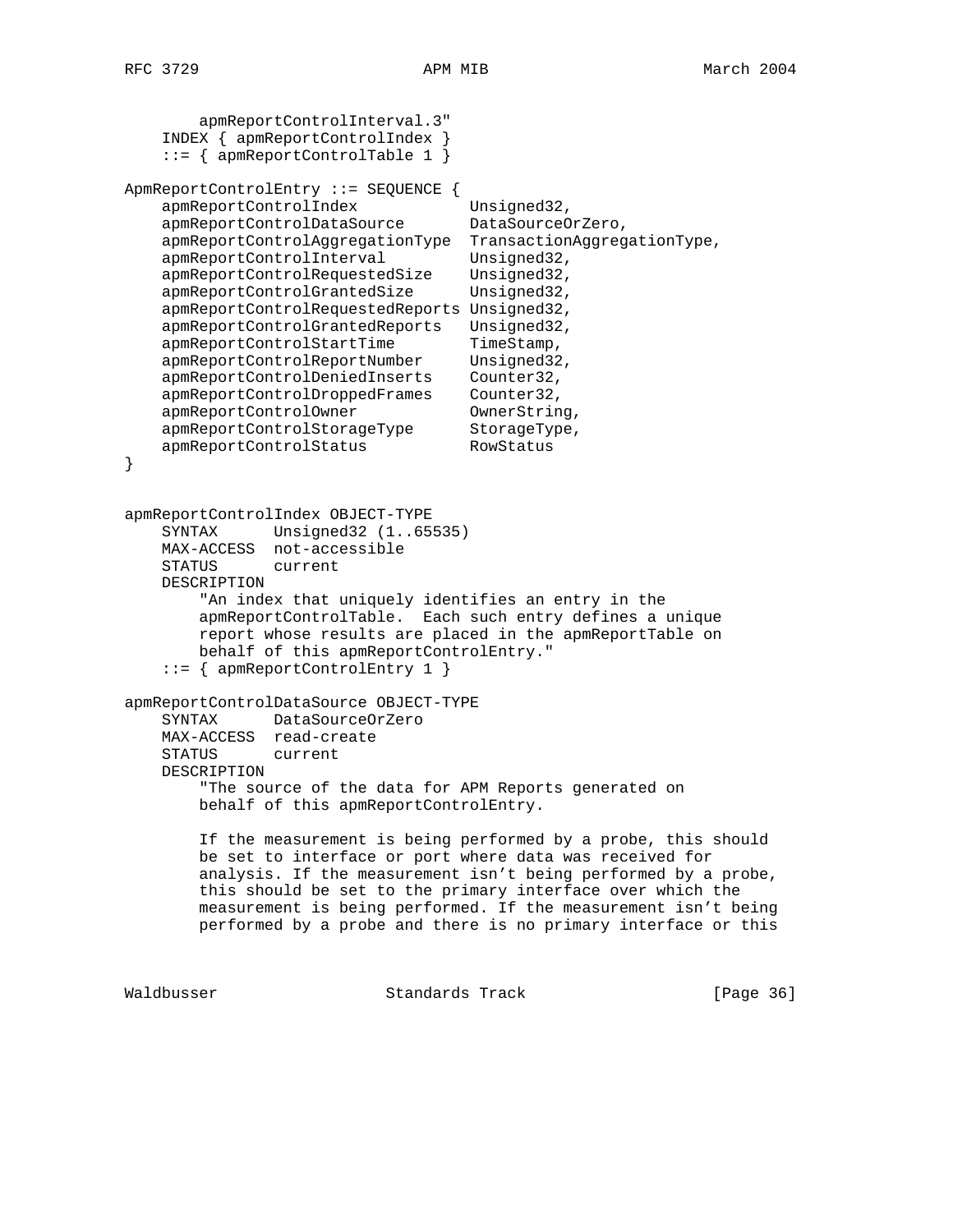information isn't known, this object should be set to 0.0. This object may not be modified if the associated apmReportControlStatus object is equal to active(1)." ::= { apmReportControlEntry 2 } apmReportControlAggregationType OBJECT-TYPE SYNTAX TransactionAggregationType -- INTEGER { -- flows(1), -- clients(2), -- servers(3), -- applications(4) --<br>-- } MAX-ACCESS read-create STATUS current DESCRIPTION "The type of aggregation being performed for this set of reports. The metrics for a single transaction are the responsiveness of the transaction and whether the transaction succeeded (a boolean). When such metrics are aggregated in this MIB Module, these metrics are replaced by averages and distributions of responsiveness and availability. The metrics describing aggregates are constant no matter which type of aggregation is being performed. These metrics may be found in the apmReportTable. The flows(1) aggregation is the simplest. All transactions that share common application/server/client 3-tuples are aggregated together, resulting in a set of metrics for all such unique 3-tuples. The clients(2) aggregation results in somewhat more aggregation (i.e., fewer resulting records). All transactions that share common application/client tuples are aggregated together, resulting in a set of metrics for all such unique tuples. The servers(3) aggregation usually results in still more aggregation (i.e., fewer resulting records). All transactions that share common application/server tuples are aggregated together, resulting in a set of metrics for all such unique tuples. The applications(4) aggregation results in the most aggregation (i.e., the fewest resulting records). All

Waldbusser Standards Track [Page 37]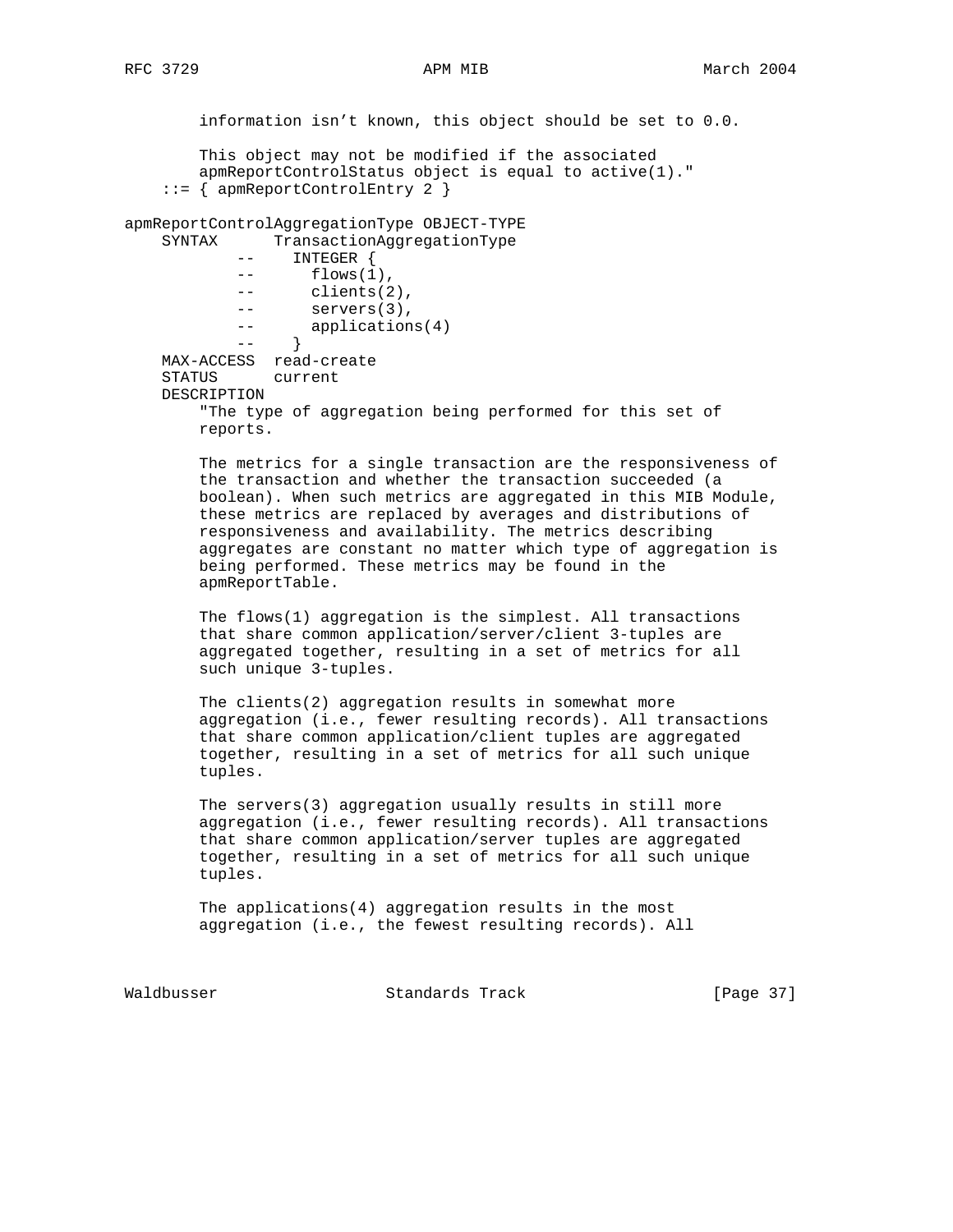transactions that share a common application are aggregated together, resulting in a set of metrics for all such unique applications.

 Note that it is not meaningful to aggregate applications, as different applications have widely varying characteristics. As a result, this set of aggregations is complete.

 This object may not be modified if the associated apmReportControlStatus object is equal to active(1)." ::= { apmReportControlEntry 3 }

```
apmReportControlInterval OBJECT-TYPE
```

```
 SYNTAX Unsigned32
 UNITS "Seconds"
    MAX-ACCESS read-create
    STATUS current
    DESCRIPTION
```
 "The interval in seconds over which data is accumulated before being aggregated into a report in the apmReportTable. All reports with the same apmReportControlIndex will be based on the same interval. This object must be greater than zero.

 Many users desire that these reports be synchronized to within seconds of the beginning of the hour because the results may be correlated more meaningfully to business behavior and so that data from multiple agents is aggregated over the same time periods. Thus management software may take extra effort to synchronize reports to the beginning of the hour and to one another. However, the agent must not allow reports to 'drift' over time as they will quickly become unsynchronized. In particular, if there is any fixed processing delay between reports, the reports should deduct this time from the interval so that reports don't drift.

```
 This object may not be modified if the associated
     apmReportControlStatus object is equal to active(1)."
 DEFVAL { 3600 }
 ::= { apmReportControlEntry 4 }
```

```
apmReportControlRequestedSize OBJECT-TYPE
    SYNTAX Unsigned32
    MAX-ACCESS read-create
    STATUS current
    DESCRIPTION
         "The number of entries requested to be allocated for each
        report generated on behalf of this entry."
     ::= { apmReportControlEntry 5 }
```
Waldbusser **Standards Track** [Page 38]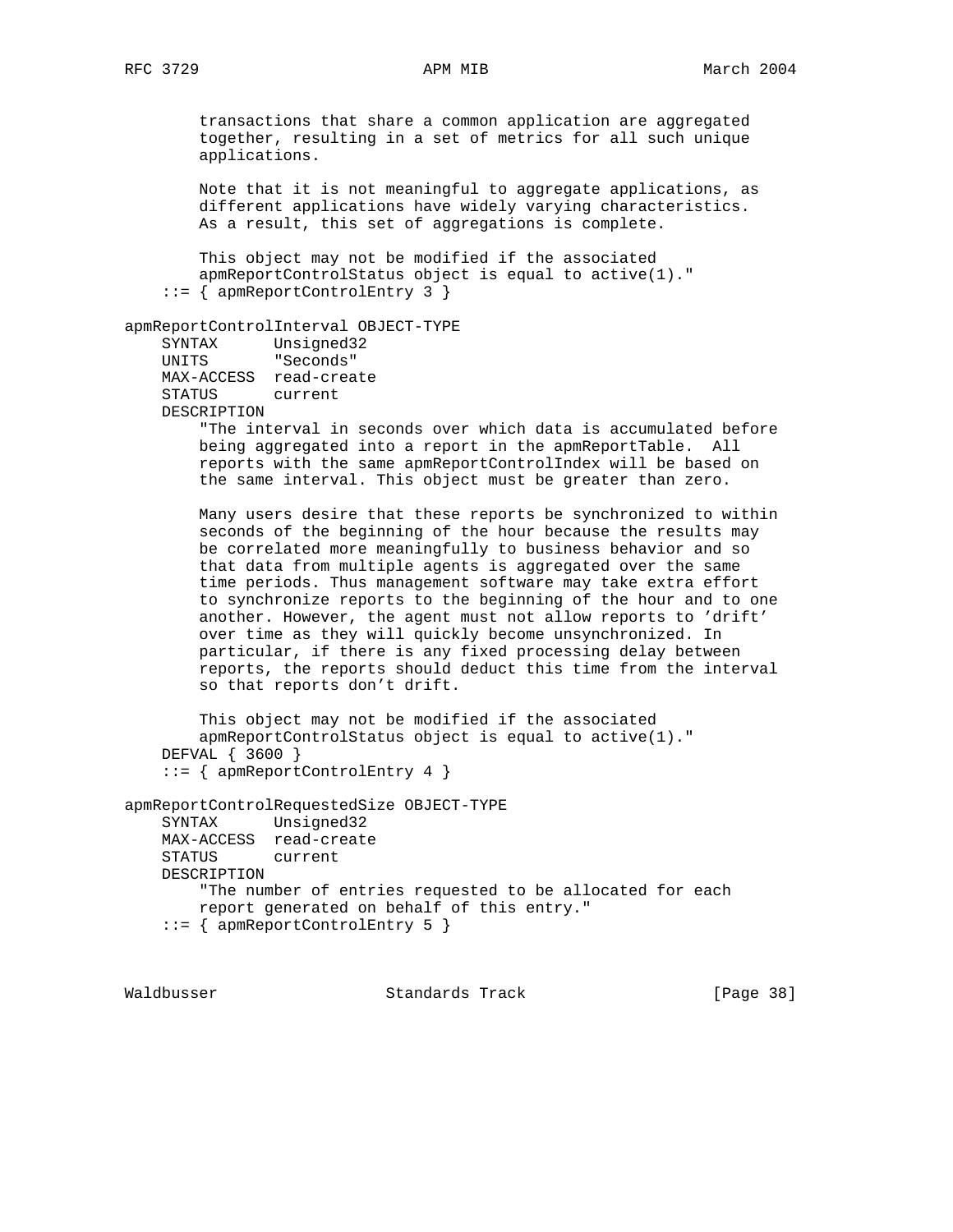apmReportControlGrantedSize OBJECT-TYPE SYNTAX Unsigned32 MAX-ACCESS read-only STATUS current DESCRIPTION "The number of entries per report the agent has allocated based on the requested amount in apmReportControlRequestedSize. Since multiple reports are saved, the total number of entries allocated will be this number multiplied by the value of apmReportControlGrantedReports, or 1 if that object doesn't exist. When the associated apmReportControlRequestedSize object is created or modified, the agent should set this object as closely to the requested value as is possible for the particular implementation and available resources. When considering resources available, the agent must consider its ability to allocate this many entries for all reports. Note that while the actual number of entries stored in the reports may fluctuate due to changing conditions, the agent must continue to have storage available to satisfy the full report size for all reports when necessary. Further, the agent must not lower this value except as a result of a set to the associated apmReportControlRequestedSize object." ::= { apmReportControlEntry 6 } apmReportControlRequestedReports OBJECT-TYPE SYNTAX Unsigned32 (0..65535) MAX-ACCESS read-create STATUS current DESCRIPTION "The number of saved reports requested to be allocated on behalf of this entry." ::= { apmReportControlEntry 7 } apmReportControlGrantedReports OBJECT-TYPE SYNTAX Unsigned32 (0..65535) MAX-ACCESS read-only STATUS current DESCRIPTION "The number of saved reports the agent has allocated based on the requested amount in apmReportControlRequestedReports. Since each report can have many entries, the total number of entries allocated will be this number multiplied by the value of apmReportControlGrantedSize, or 1 if that object doesn't exist.

Waldbusser **Standards Track** [Page 39]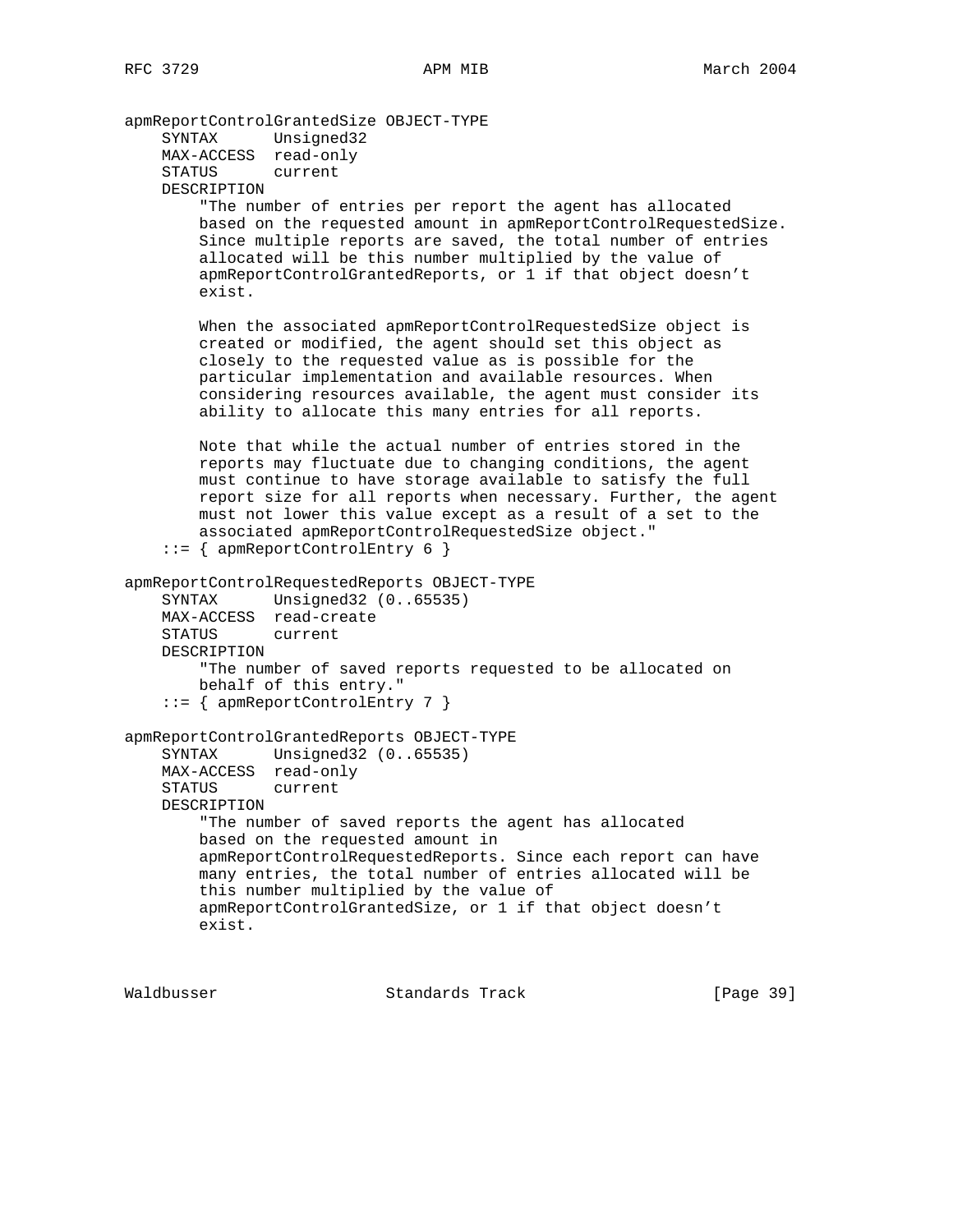When the associated apmReportControlRequestedReports object is created or modified, the agent should set this object as closely to the requested value as is possible for the particular implementation and available resources. When considering resources available, the agent must consider its ability to allocate this many reports each with the number of entries represented by apmReportControlGrantedSize, or 1 if that object doesn't exist.

 Note that while the storage required for each report may fluctuate due to changing conditions, the agent must continue to have storage available to satisfy the full report size for all reports when necessary. Further, the agent must not lower this value except as a result of a set to the associated apmReportControlRequestedSize object."

```
 ::= { apmReportControlEntry 8 }
```

```
apmReportControlStartTime OBJECT-TYPE
```

```
 SYNTAX TimeStamp
 MAX-ACCESS read-only
 STATUS current
 DESCRIPTION
```
 "The value of sysUpTime when the system began processing the report in progress. Note that the report in progress is not available.

 This object may be used by the management station to figure out the start time for all previous reports saved for this apmReportControlEntry, as reports are started at fixed intervals."

```
 ::= { apmReportControlEntry 9 }
```
### apmReportControlReportNumber OBJECT-TYPE

```
 SYNTAX Unsigned32 (1..4294967295)
 MAX-ACCESS read-only
 STATUS current
 DESCRIPTION
     "The number of the report in progress. When an
     apmReportControlEntry is activated, the first report will be
    numbered one."
 ::= { apmReportControlEntry 10 }
```

```
apmReportControlDeniedInserts OBJECT-TYPE
    SYNTAX Counter32
    MAX-ACCESS read-only
    STATUS current
    DESCRIPTION
         "The number of failed attempts to add an entry to reports for
```
Waldbusser Standards Track [Page 40]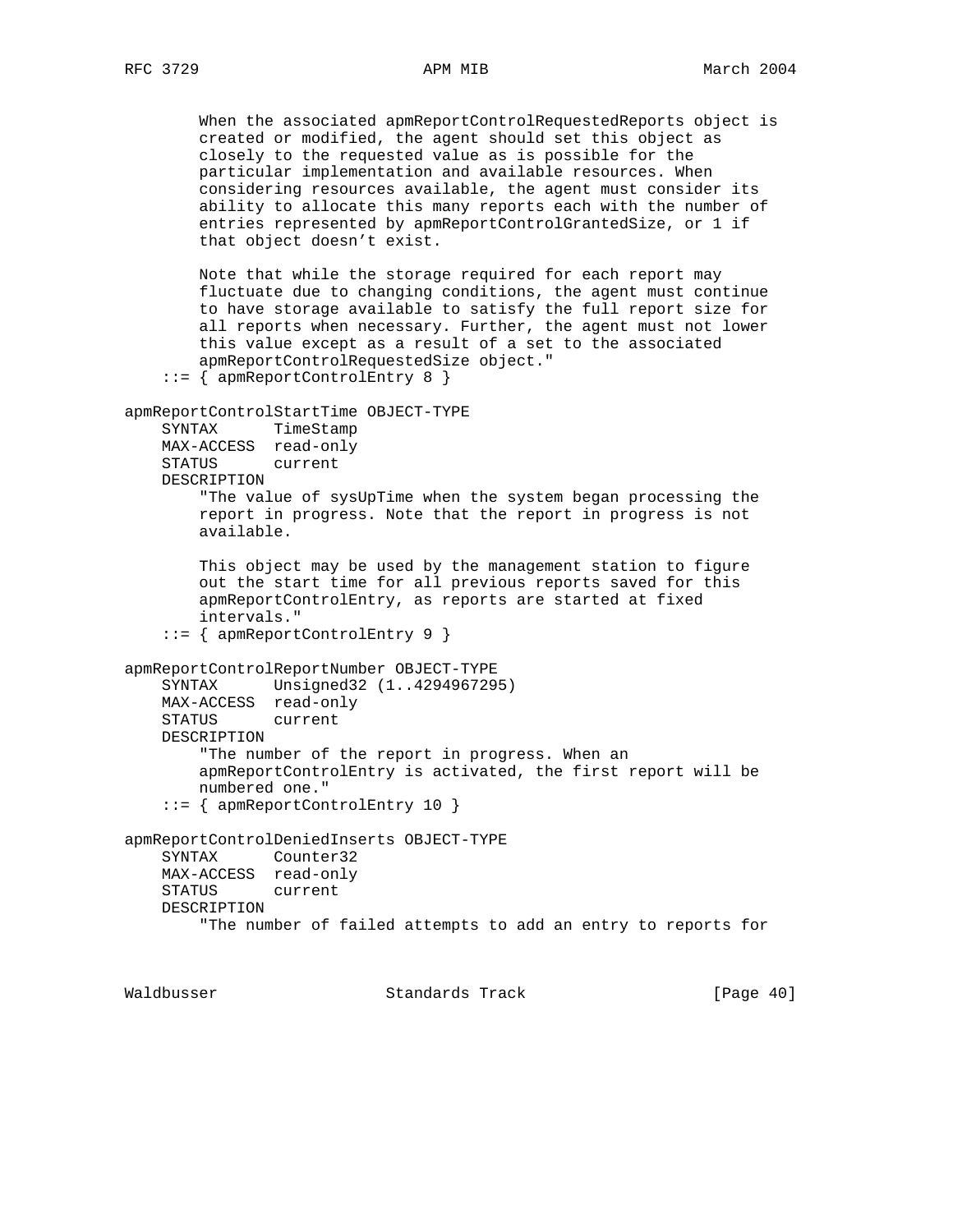this apmReportControlEntry because the number of entries would have exceeded apmReportControlGrantedSize.

 This number is valuable in determining if enough entries have been allocated for reports in light of fluctuating network usage. Note that since an entry that is denied will often be attempted again, this number will not predict the exact number of additional entries needed, but can be used to understand the relative magnitude of the problem.

 Also note that there is no ordering specified for the entries in the report, thus there are no rules for which entries will be omitted when not enough entries are available. As a consequence, the agent is not required to delete 'least valuable' entries first."

::= { apmReportControlEntry 11 }

apmReportControlDroppedFrames OBJECT-TYPE

| SYNTAX        | Counter32 |
|---------------|-----------|
| MAX-ACCESS    | read-only |
| <b>STATUS</b> | current   |
| DESCRIPTION   |           |

 "The total number of frames which were received by the agent and therefore not accounted for in the \*StatsDropEvents, but for which the agent chose not to count for this entry for whatever reason. Most often, this event occurs when the agent is out of some resources and decides to shed load from this collection.

 This count does not include packets that were not counted because they had MAC-layer errors.

 This counter is only relevant if this apm report is based on a data source whose collection methodology is based on analyzing network traffic.

 Note that if the apmReportTables are inactive because no applications are enabled in the application directory, this value should be 0.

 Note that, unlike the dropEvents counter, this number is the exact number of frames dropped." ::= { apmReportControlEntry 12 }

apmReportControlOwner OBJECT-TYPE

| SYNTAX     | OwnerString |
|------------|-------------|
| MAX-ACCESS | read-create |
| STATUS     | current     |

Waldbusser Standards Track [Page 41]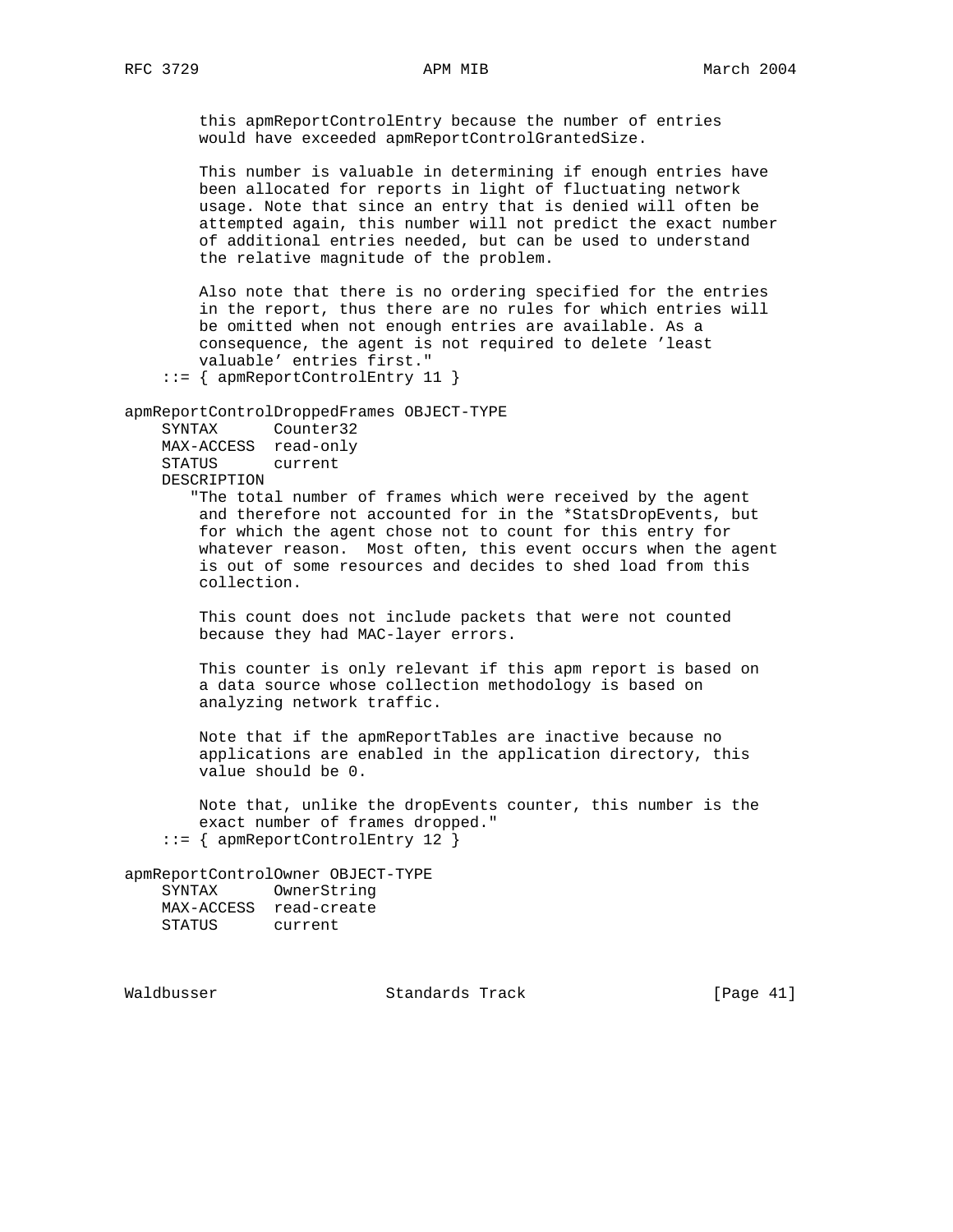DESCRIPTION "The entity that configured this entry and is therefore using the resources assigned to it." ::= { apmReportControlEntry 13 } apmReportControlStorageType OBJECT-TYPE SYNTAX StorageType MAX-ACCESS read-create STATUS current DESCRIPTION "The storage type of this apmReportControlEntry. If the value of this object is 'permanent', no objects in this row need to be writable." ::= { apmReportControlEntry 14 } apmReportControlStatus OBJECT-TYPE SYNTAX RowStatus MAX-ACCESS read-create STATUS current DESCRIPTION "The status of this apmReportControlEntry. An entry may not exist in the active state unless all objects in the entry have an appropriate value. The only objects in the entry that may be modified while the entry is in the active state are apmReportControlRequestedSize and apmReportControlRequestedReports. If this object is not equal to active(1), all associated entries in the apmReportTable shall be deleted by the agent." ::= { apmReportControlEntry 15 } -- The APM Report Table apmReportTable OBJECT-TYPE SYNTAX SEQUENCE OF ApmReportEntry MAX-ACCESS not-accessible STATUS current DESCRIPTION "The data resulting from aggregated APM reports. Consult the definition of apmReportControlAggregationType for the definition of the various types of aggregations."  $::=$  { apmMibObjects 10 } apmReportEntry OBJECT-TYPE SYNTAX ApmReportEntry MAX-ACCESS not-accessible Waldbusser Standards Track [Page 42]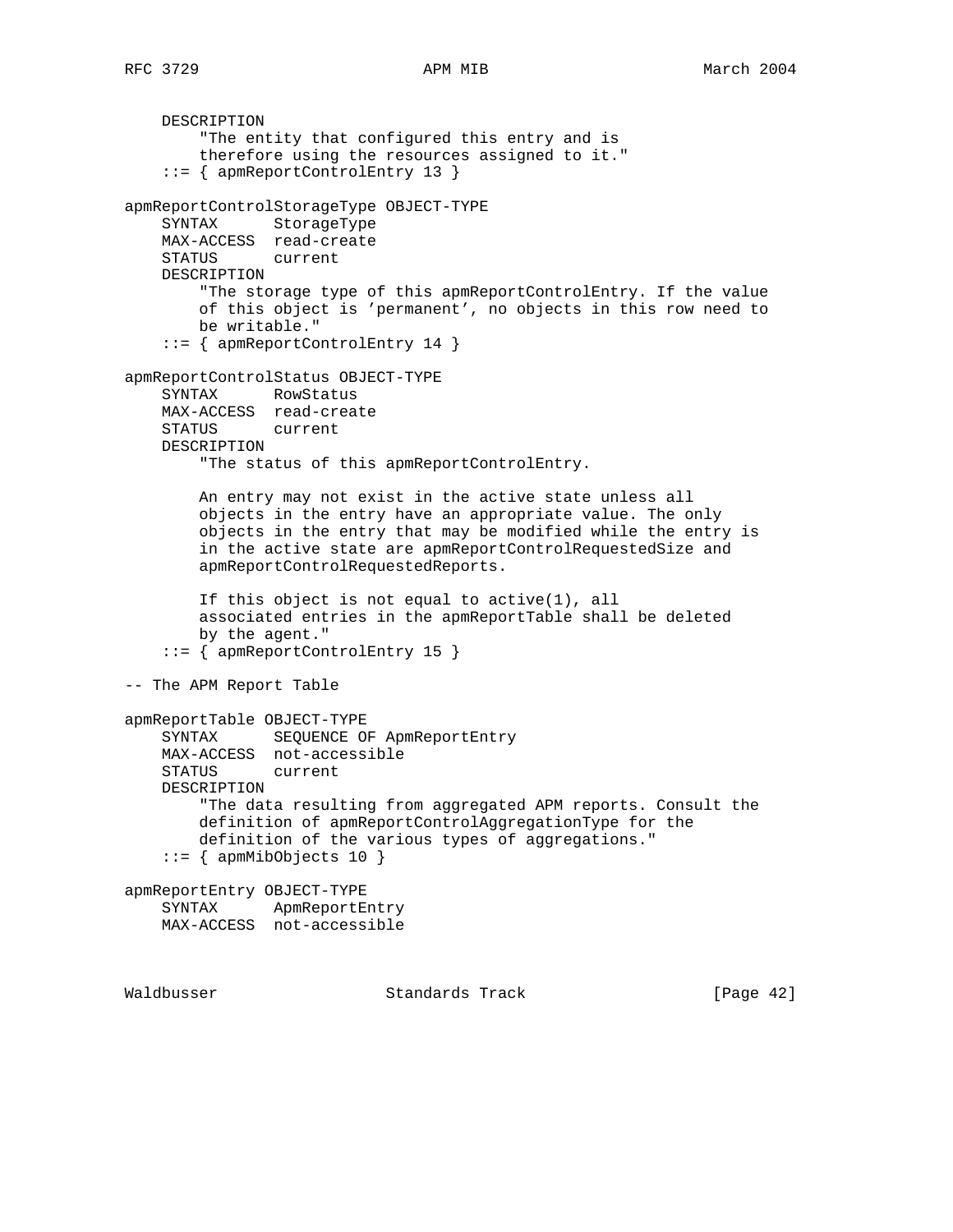STATUS current DESCRIPTION "A conceptual row in the apmReportTable. The apmReportControlIndex value in the index identifies the apmReportControlEntry on whose behalf this entry was created. The apmReportIndex value in the index identifies which report (in the series of reports) this entry is a part of. The apmAppDirAppLocalIndex value in the index identifies the common application of the transactions aggregated in this entry. The apmAppDirResponsivenessType value in the index identifies the type of responsiveness metric reported by this entry and uniquely identifies this entry when more than one responsiveness metric is measured for a flow. Entries will only exist in this table for those combinations of AppLocalIndex and ResponsivenessType that are configured 'on(1)'. The protocolDirLocalIndex value in the index identifies the network layer protocol of the apmReportServerAddress. When the associated apmReportControlAggregationType value is equal to applications(4) or clients(2), this protocolDirLocalIndex value will equal 0. The apmReportServerAddress value in the index identifies the network layer address of the server in transactions aggregated in this entry. The apmNameClientID value in the index identifies the client in transactions aggregated in this entry. If the associated apmReportControlAggregationType is equal to applications(4) or servers(3), then this protocolDirLocalIndex value will equal 0. An example of the indexing of this entry is apmReportTransactionCount.3.15.3.1.8.4.192.168.1.2.3232235788 Note that some combinations of index values may result in an index that exceeds 128 sub-identifiers in length which exceeds the maximum for the SNMP protocol. Implementations should take care to avoid such combinations." INDEX { apmReportControlIndex, apmReportIndex, apmAppDirAppLocalIndex, apmAppDirResponsivenessType, protocolDirLocalIndex, apmReportServerAddress, apmNameClientID }  $::=$  { apmReportTable 1 } ApmReportEntry ::= SEQUENCE { apmReportIndex Unsigned32, apmReportServerAddress ProtocolDirNetworkAddress,

Waldbusser Standards Track [Page 43]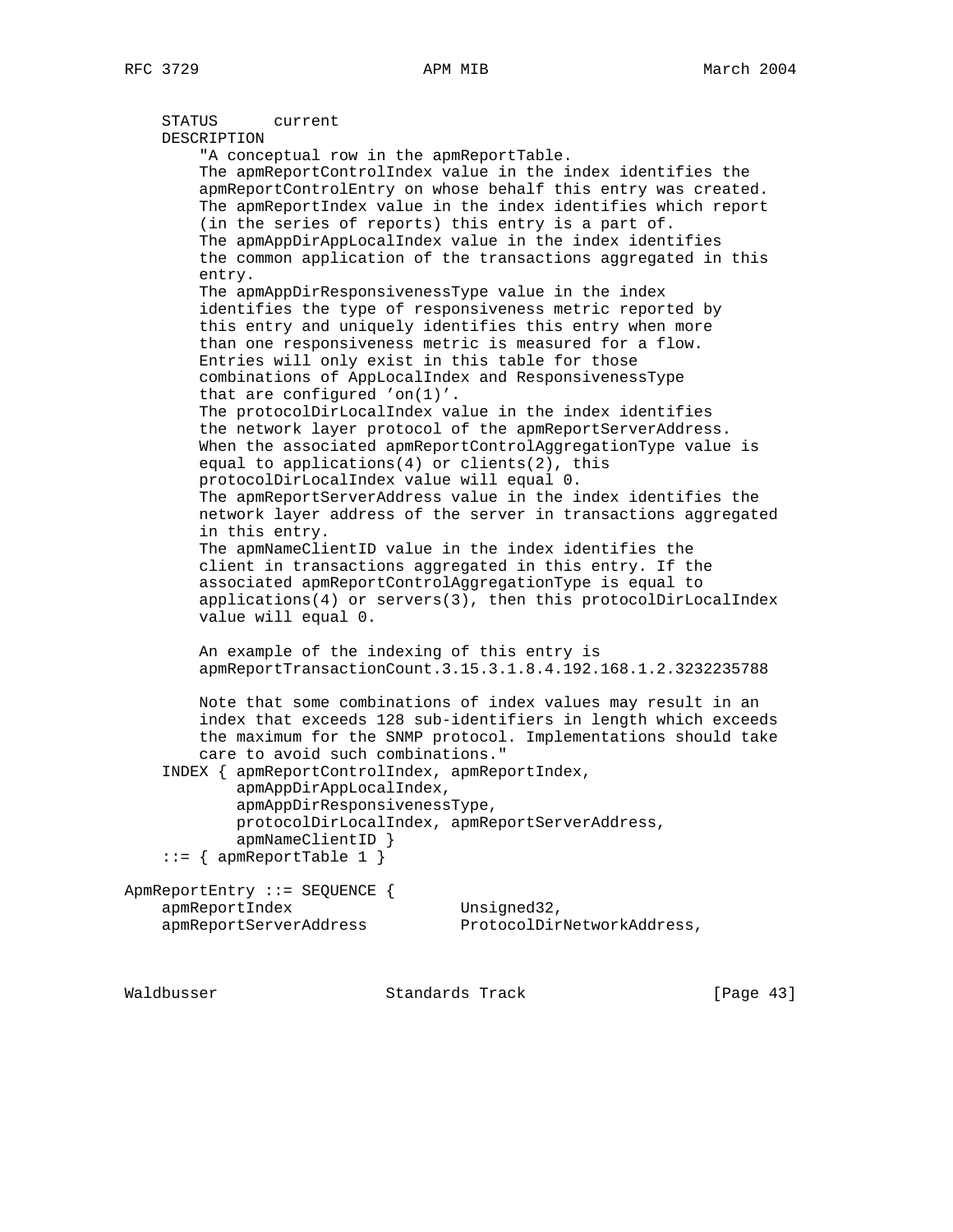```
apmReportTransactionCount Unsigned32,
     apmReportSuccessfulTransactions Unsigned32,
     apmReportResponsivenessMean Unsigned32,
    apmReportResponsivenessMin Unsigned32,<br>apmReportResponsivenessMax Unsigned32,
    apmReportResponsivenessMax
    apmReportResponsivenessB1 Unsigned32,
    apmReportResponsivenessB2 Unsigned32,
     apmReportResponsivenessB3 Unsigned32,
     apmReportResponsivenessB4 Unsigned32,
     apmReportResponsivenessB5 Unsigned32,
     apmReportResponsivenessB6 Unsigned32,
     apmReportResponsivenessB7 Unsigned32
}
apmReportIndex OBJECT-TYPE
     SYNTAX Unsigned32 (1..4294967295)
    MAX-ACCESS not-accessible
   STATUS
    DESCRIPTION
        "The value of apmReportControlReportNumber for the report to
        which this entry belongs."
     ::= { apmReportEntry 1 }
apmReportServerAddress OBJECT-TYPE
     SYNTAX ProtocolDirNetworkAddress
    MAX-ACCESS not-accessible
    STATUS current
     DESCRIPTION
         "The network server address for this apmReportEntry.
        This is represented as an octet string with
         specific semantics and length as identified
        by the protocolDirLocalIndex component of the index.
        Since this object is an index variable, it is encoded in the
         index according to the index encoding rules. For example, if
         the protocolDirLocalIndex indicates an encapsulation of ip,
         this object is encoded as a length octet of 4, followed by the
         4 octets of the ip address, in network byte order. Care
         should be taken to avoid values of this object that, in
         conjunction with the other index variables, would result in an
         index longer than SNMP's maximum of 128 subidentifiers.
         If the associated apmReportControlAggregationType is equal to
        applications(4) or clients(2), then this object will be a null
         string and will be encoded simply as a length octet of 0."
    ::= { apmReportEntry 2 }
```
Waldbusser Standards Track [Page 44]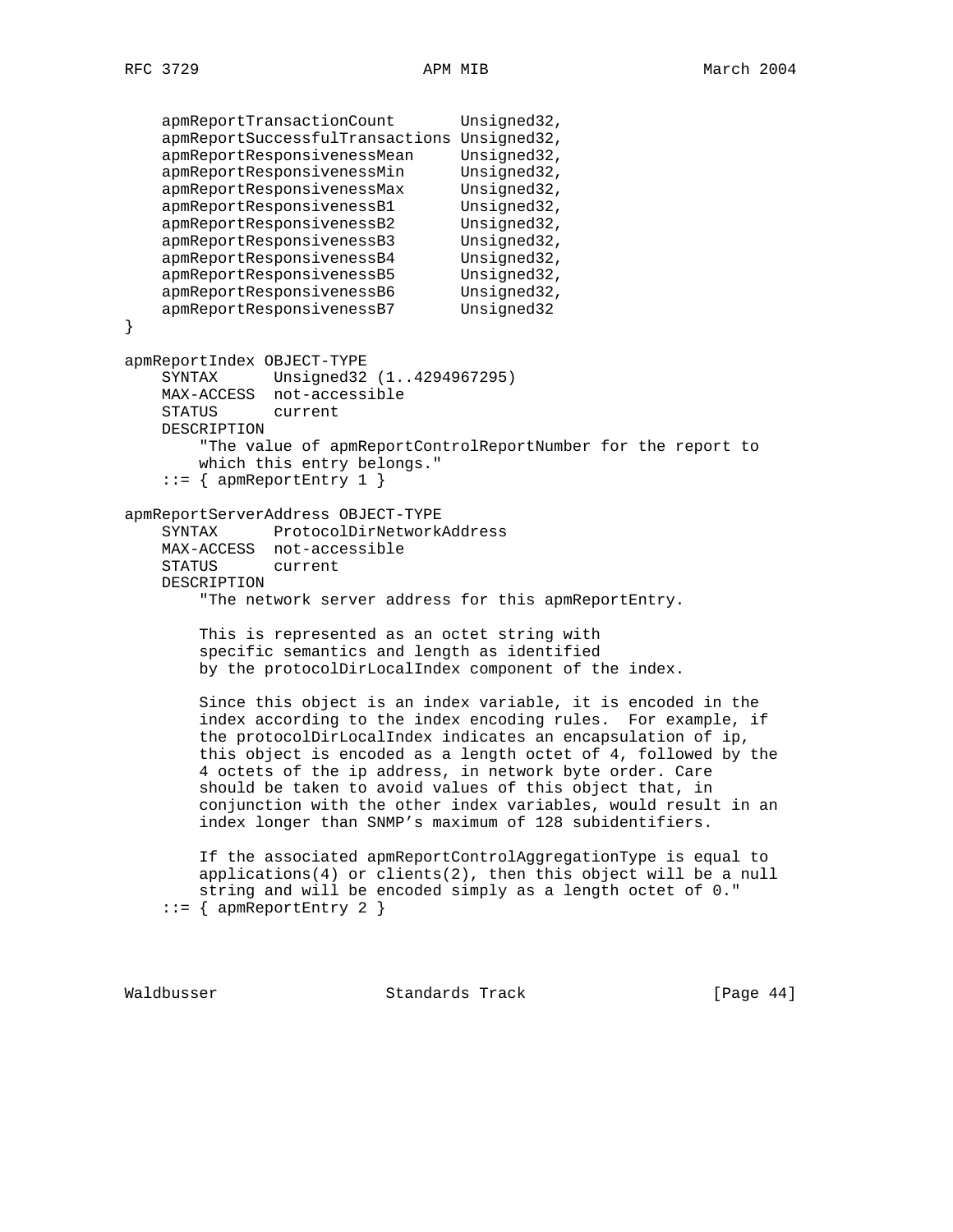```
apmReportTransactionCount OBJECT-TYPE
    SYNTAX Unsigned32
    MAX-ACCESS read-only
    STATUS current
    DESCRIPTION
         "The total number of transactions aggregated into this record."
     ::= { apmReportEntry 3 }
apmReportSuccessfulTransactions OBJECT-TYPE
    SYNTAX Unsigned32
    MAX-ACCESS read-only
    STATUS current
    DESCRIPTION
        "The total number of successful transactions aggregated into
        this record."
    ::= { apmReportEntry 4 }
apmReportResponsivenessMean OBJECT-TYPE
    SYNTAX Unsigned32
    MAX-ACCESS read-only
    STATUS current
    DESCRIPTION
         "The arithmetic mean of the responsiveness metrics for all
        successful transactions aggregated into this record."
     ::= { apmReportEntry 5 }
apmReportResponsivenessMin OBJECT-TYPE
    SYNTAX Unsigned32
    MAX-ACCESS read-only
    STATUS current
    DESCRIPTION
        "The minimum of the responsiveness metrics for all
        successful transactions aggregated into this record."
    ::= { apmReportEntry 6 }
apmReportResponsivenessMax OBJECT-TYPE
    SYNTAX Unsigned32
    MAX-ACCESS read-only
    STATUS current
    DESCRIPTION
         "The maximum of the responsiveness metrics for all
        successful transactions aggregated into this record."
    ::= { apmReportEntry 7 }
-- Note that when updating a report entry, a transaction will not be
-- counted in more than 1 bucket in an entry. It will be counted in
-- the first bucket that matches, starting with Bucket 1 (B1). Note
-- that if a transaction matches 2 application types, it will update
```
Waldbusser Standards Track [Page 45]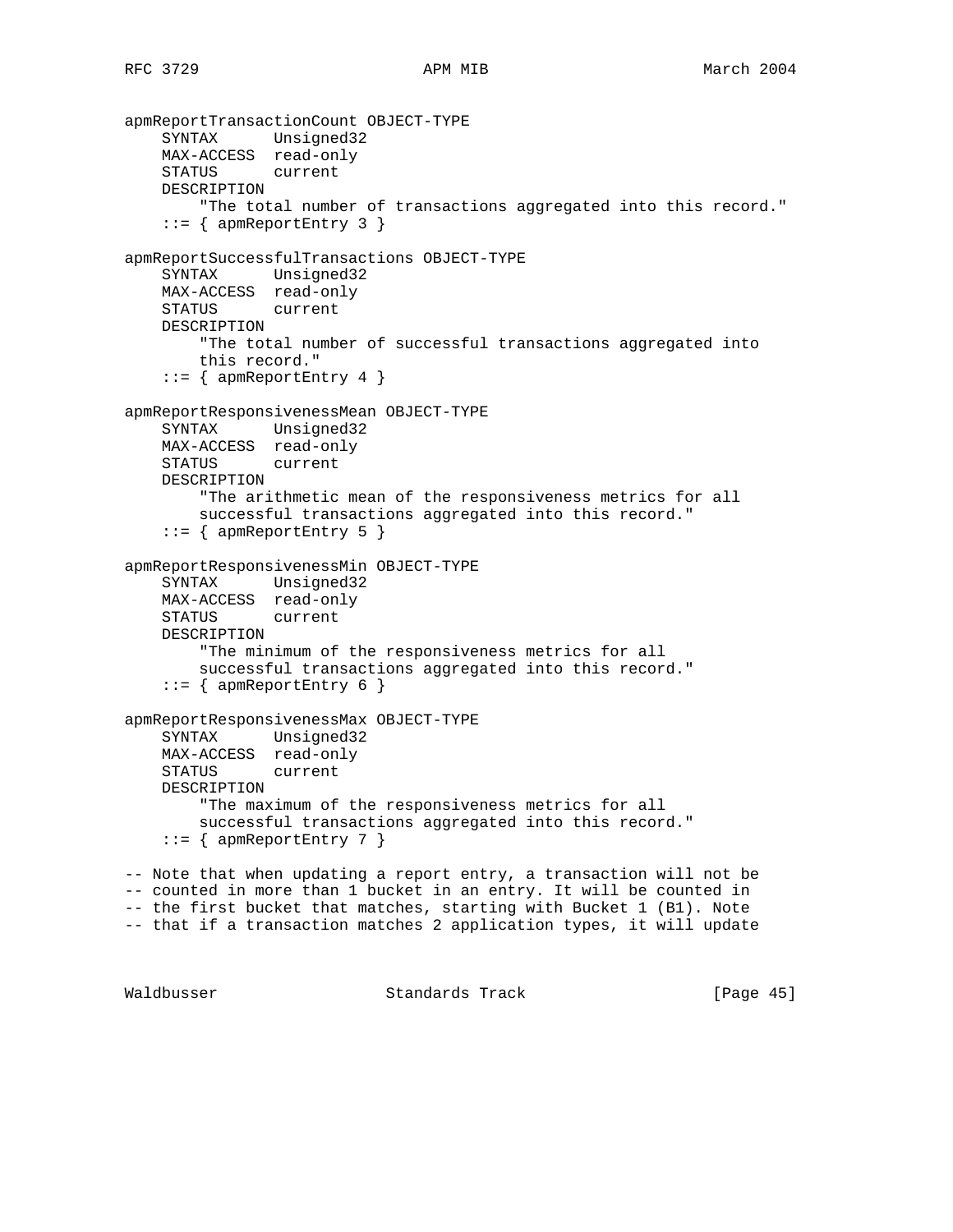-- one bucket in each of 2 entries in this table. apmReportResponsivenessB1 OBJECT-TYPE SYNTAX Unsigned32 MAX-ACCESS read-only STATUS current DESCRIPTION "The number of successful transactions aggregated into this record whose responsiveness was less than boundary1 value for this application." ::= { apmReportEntry 8 } apmReportResponsivenessB2 OBJECT-TYPE SYNTAX Unsigned32 MAX-ACCESS read-only STATUS current DESCRIPTION "The number of successful transactions aggregated into this record whose responsiveness did not fall into Bucket 1 and was greater than or equal to the boundary1 value for this application and less than the boundary2 value for this application." ::= { apmReportEntry 9 } apmReportResponsivenessB3 OBJECT-TYPE SYNTAX Unsigned32 MAX-ACCESS read-only STATUS current DESCRIPTION "The number of successful transactions aggregated into this record whose responsiveness did not fall into Bucket 1 or 2 and as greater than or equal to the boundary2 value for this application and less than the boundary3 value for this application." ::= { apmReportEntry 10 } apmReportResponsivenessB4 OBJECT-TYPE SYNTAX Unsigned32 MAX-ACCESS read-only STATUS current DESCRIPTION "The number of successful transactions aggregated into this record whose responsiveness did not fall into Buckets 1 through 3 and was greater than or equal to the boundary3 value for this application and less than the boundary4 value for this application."  $::=$  { apmReportEntry 11 }

Waldbusser Standards Track [Page 46]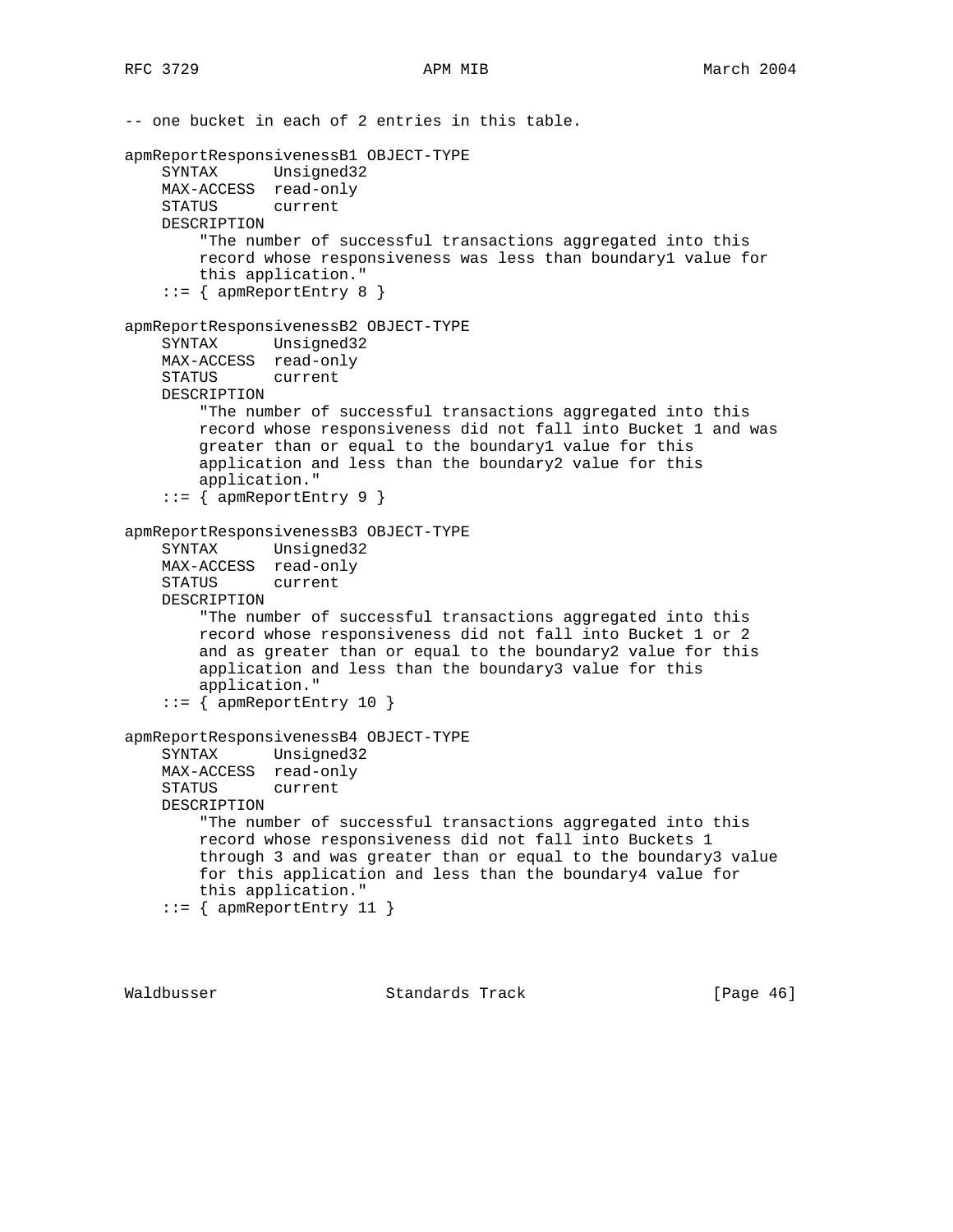```
apmReportResponsivenessB5 OBJECT-TYPE
     SYNTAX Unsigned32
    MAX-ACCESS read-only
     STATUS current
    DESCRIPTION
         "The number of successful transactions aggregated into this
        record whose responsiveness did not fall into Buckets 1
        through 4 and was greater than or equal to the boundary4 value
         for this application and less than the boundary5 value for
         this application."
     ::= { apmReportEntry 12 }
apmReportResponsivenessB6 OBJECT-TYPE
     SYNTAX Unsigned32
    MAX-ACCESS read-only
    STATUS current
    DESCRIPTION
         "The number of successful transactions aggregated into this
        record whose responsiveness did not fall into Buckets 1
        through 5 and was greater than or equal to the
        boundary5 value for this application and less than the
        boundary6 value for this application."
    ::= { apmReportEntry 13 }
apmReportResponsivenessB7 OBJECT-TYPE
     SYNTAX Unsigned32
    MAX-ACCESS read-only
    STATUS current
    DESCRIPTION
         "The number of successful transactions aggregated into this
        record whose responsiveness did not fall into Buckets 1
        through 6 and was greater than or equal to the boundary6 value
         for this application."
    ::= { apmReportEntry 14 }
-- APM Transaction Table
apmTransactionTable OBJECT-TYPE
     SYNTAX SEQUENCE OF ApmTransactionEntry
    MAX-ACCESS not-accessible
   STATUS
    DESCRIPTION
        "This table contains transactions that are currently running
        or have recently finished."
    ::= { apmMibObjects 11 }
apmTransactionEntry OBJECT-TYPE
    SYNTAX ApmTransactionEntry
```
Waldbusser Standards Track [Page 47]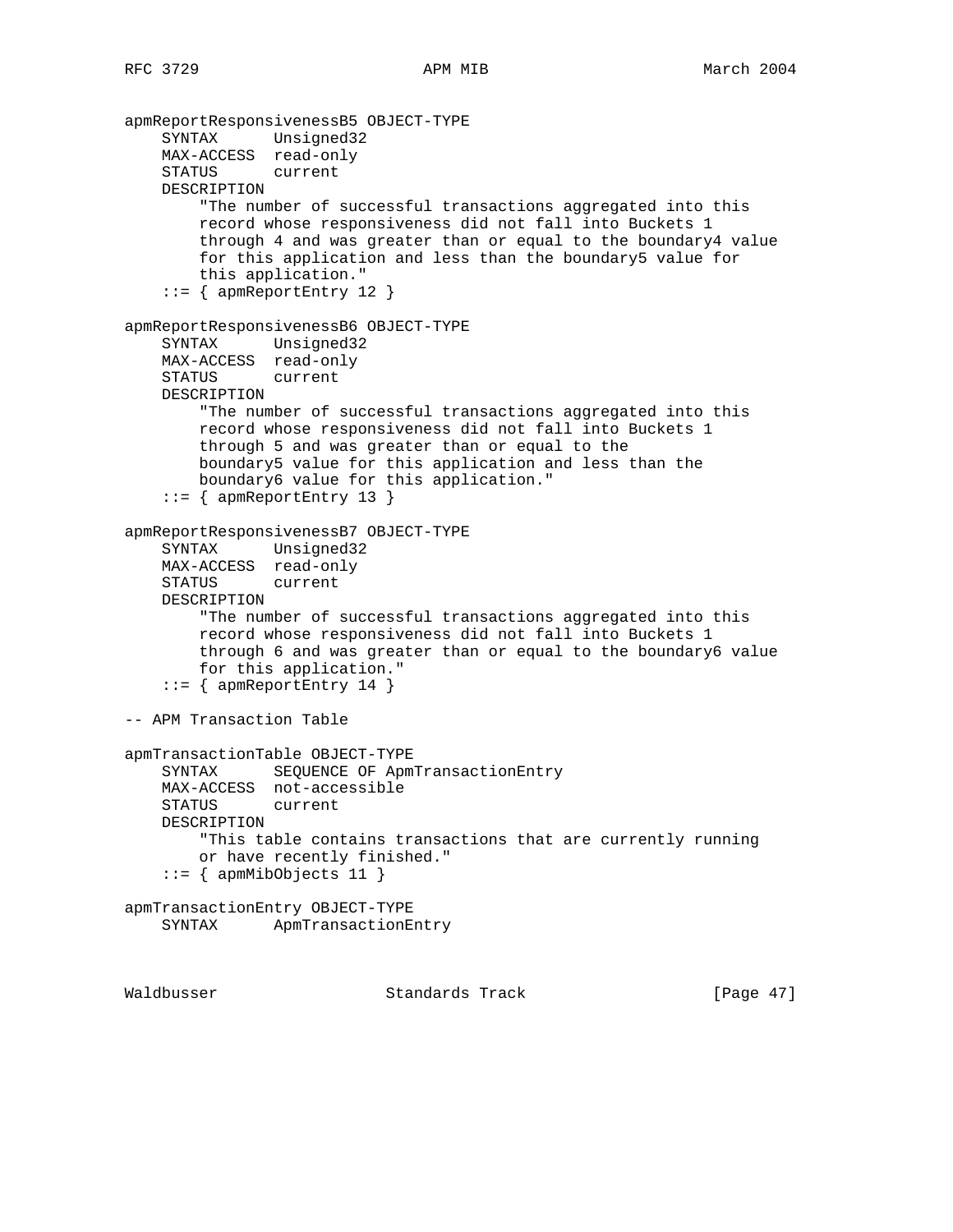```
 MAX-ACCESS not-accessible
    STATUS current
    DESCRIPTION
         "A conceptual row in the apmTransactionTable.
        The apmAppDirAppLocalIndex value in the index identifies
         the application of the transaction represented by this entry.
        The apmAppDirResponsivenessType value in the index
         identifies the type of responsiveness metric reported by
         this entry and uniquely identifies this entry when more
         than one responsiveness metric is measured for a flow.
        Entries will only exist in this table for those
        combinations of AppLocalIndex and ResponsivenessType
         that are configured 'on(1)'.
        The protocolDirLocalIndex value in the index identifies
        the network layer protocol of the apmTransactionServerAddress.
        The apmTransactionServerAddress value in the index identifies
        the network layer address of the server in the transaction
        represented by this entry.
        The apmNameClientID value in the index identifies the
        client in the transaction represented by this entry.
        An example of the indexing of this entry is
        apmTransactionCount.3.1.8.4.192.168.1.2.3232235788.2987
        Note that some combinations of index values may result in an
        index that exceeds 128 sub-identifiers in length which exceeds
        the maximum for the SNMP protocol. Implementations should take
         care to avoid such combinations."
     INDEX { apmAppDirAppLocalIndex,
            apmAppDirResponsivenessType,
            protocolDirLocalIndex, apmTransactionServerAddress,
            apmNameClientID, apmTransactionID }
     ::= { apmTransactionTable 1 }
ApmTransactionEntry ::= SEQUENCE {
 apmTransactionServerAddress ProtocolDirNetworkAddress,
apmTransactionID Unsigned32,
 apmTransactionResponsiveness Unsigned32,
apmTransactionAge TimeInterval,
apmTransactionSuccess TruthValue
apmTransactionServerAddress OBJECT-TYPE
    SYNTAX ProtocolDirNetworkAddress (SIZE (1..255))
    MAX-ACCESS not-accessible
    STATUS current
    DESCRIPTION
```
Waldbusser Standards Track [Page 48]

}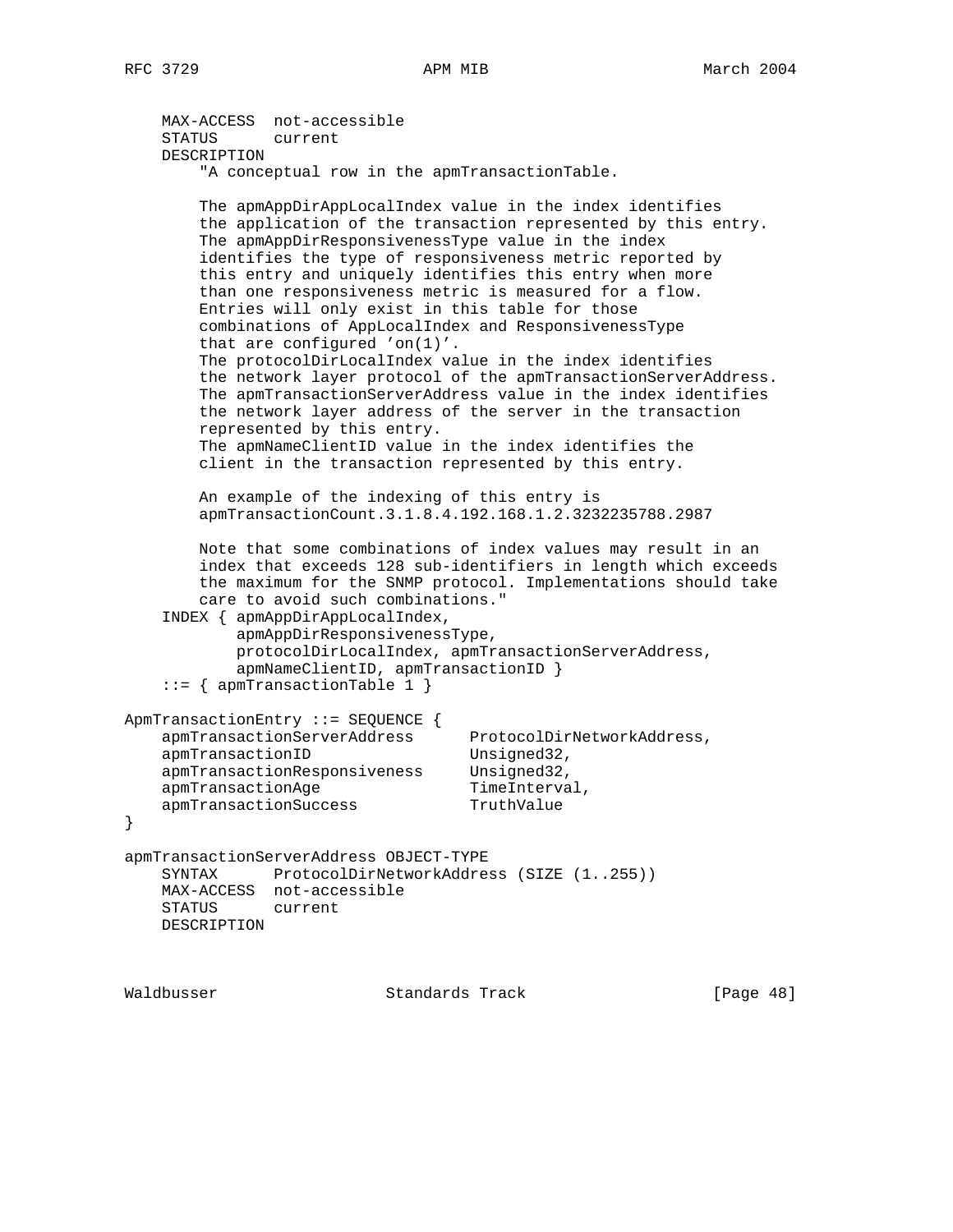```
 "The network server address for this apmTransactionEntry.
        This is represented as an octet string with specific semantics
         and length as identified by the protocolDirLocalIndex
         component of the index. This object may not be the zero length
        string.
        For example, if the protocolDirLocalIndex indicates an
        encapsulation of ip, this object is encoded as a length octet
        of 4, followed by the 4 octets of the ip address, in network
        byte order. Care should be taken to avoid values of this
        object that, in conjunction with the other index variables,
        would result in an index longer than SNMP's maximum of 128
         subidentifiers."
     ::= { apmTransactionEntry 1 }
apmTransactionID OBJECT-TYPE
    SYNTAX Unsigned32 (0..4294967295)
    MAX-ACCESS not-accessible
    STATUS current
    DESCRIPTION
         "A unique value for this transaction amongst other
        transactions sharing the same application layer protocol and
        server and client addresses. Implementations may choose to use
         the value of the client's source port, when possible."
     ::= { apmTransactionEntry 2 }
apmTransactionResponsiveness OBJECT-TYPE
    SYNTAX Unsigned32
    MAX-ACCESS read-only
    STATUS current
    DESCRIPTION
         "The current value of the responsiveness metric for this
         transaction. If this transaction has completed, the final
        value of the metric will be available.
        Note that this value may change over the lifetime of the
        transaction and it is the final value of this metric that is
        recorded as the responsiveness of the transaction for use in
        other APM MIB functions."
     ::= { apmTransactionEntry 3 }
apmTransactionAge OBJECT-TYPE
    SYNTAX TimeInterval
    MAX-ACCESS read-only
    STATUS current
    DESCRIPTION
         "If this transaction is still executing, this value shall be
```
Waldbusser **Standards Track** [Page 49]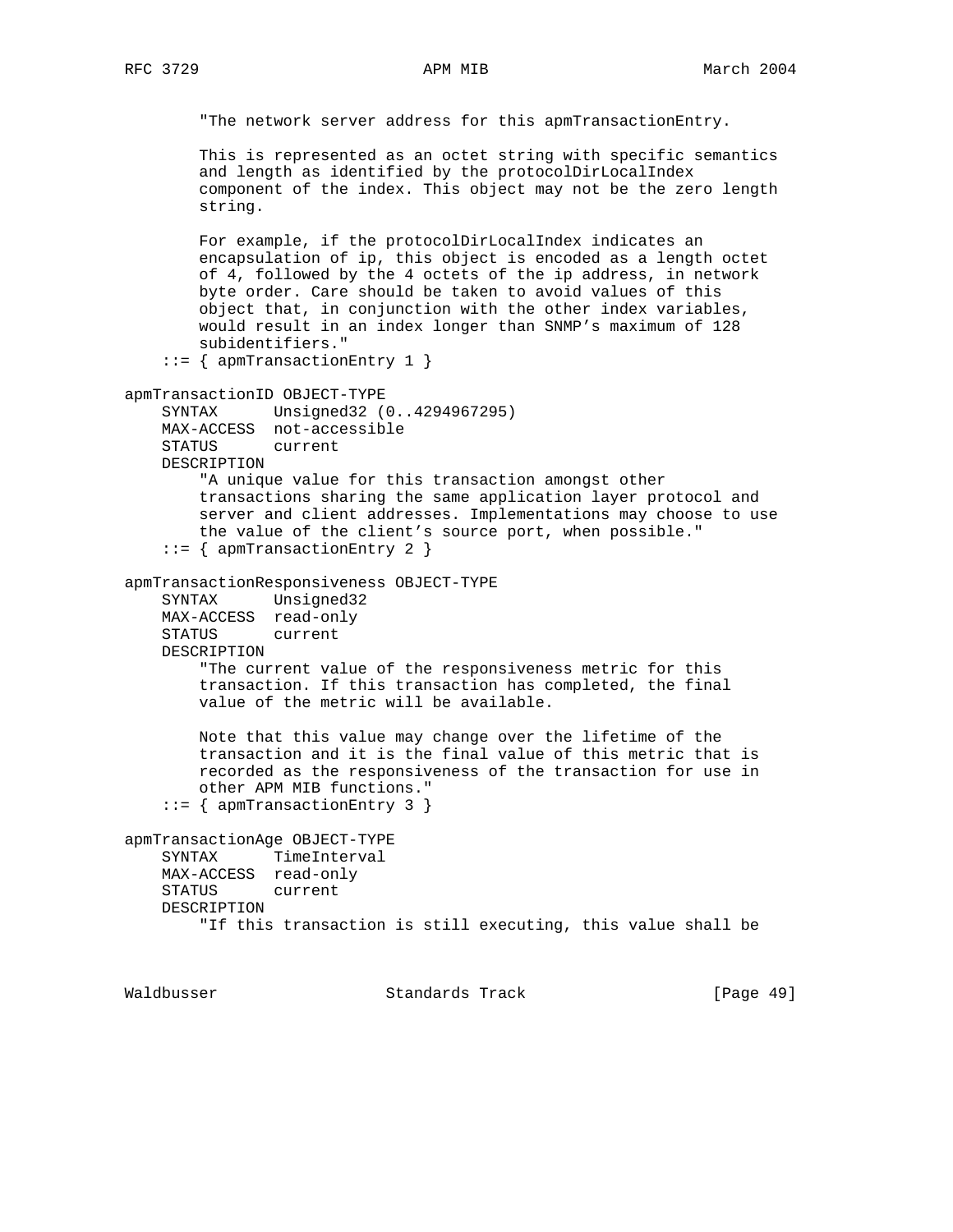the length of time since it was started. If it has completed, this value shall be the length of time it was executing." ::= { apmTransactionEntry 4 } apmTransactionSuccess OBJECT-TYPE SYNTAX TruthValue MAX-ACCESS read-only STATUS current DESCRIPTION "The success of this transaction up to this time. Once a transaction has been marked as failed, it cannot move back into the successful state." ::= { apmTransactionEntry 5 } apmTransactionsRequestedHistorySize OBJECT-TYPE SYNTAX Unsigned32 MAX-ACCESS read-write<br>STATUS current STATUS DESCRIPTION "The maximum number of completed transactions desired to be retained in the apmTransactionTable. If the agent doesn't have enough resources to retain this many, it will retain as many as possible. Regardless of this value, the agent must attempt to keep records for all current transactions it is monitoring. The value of this object must persist across reboots." ::= { apmMibObjects 12 } -- The APM Exception table -- The APM Exception Table creates filters so that a management -- station can get immediate notification of a transaction that has -- had poor availability or responsiveness.  $-$ -- This function is particularly helpful in unaggregated situations -- where the numbers of agents is relatively high and the transaction -- rate per agent is relatively low (such as agents for desktops or -- dedicated to small workgroups). Polling agents in such an -- environment would either cause scalability problems (high rate) or -- lead to long notification delays (low rate). apmExceptionTable OBJECT-TYPE SYNTAX SEQUENCE OF ApmExceptionEntry MAX-ACCESS not-accessible STATUS current DESCRIPTION "This table creates filters so that a management station can get immediate notification of a transaction that has had poor

Waldbusser **Standards Track** [Page 50]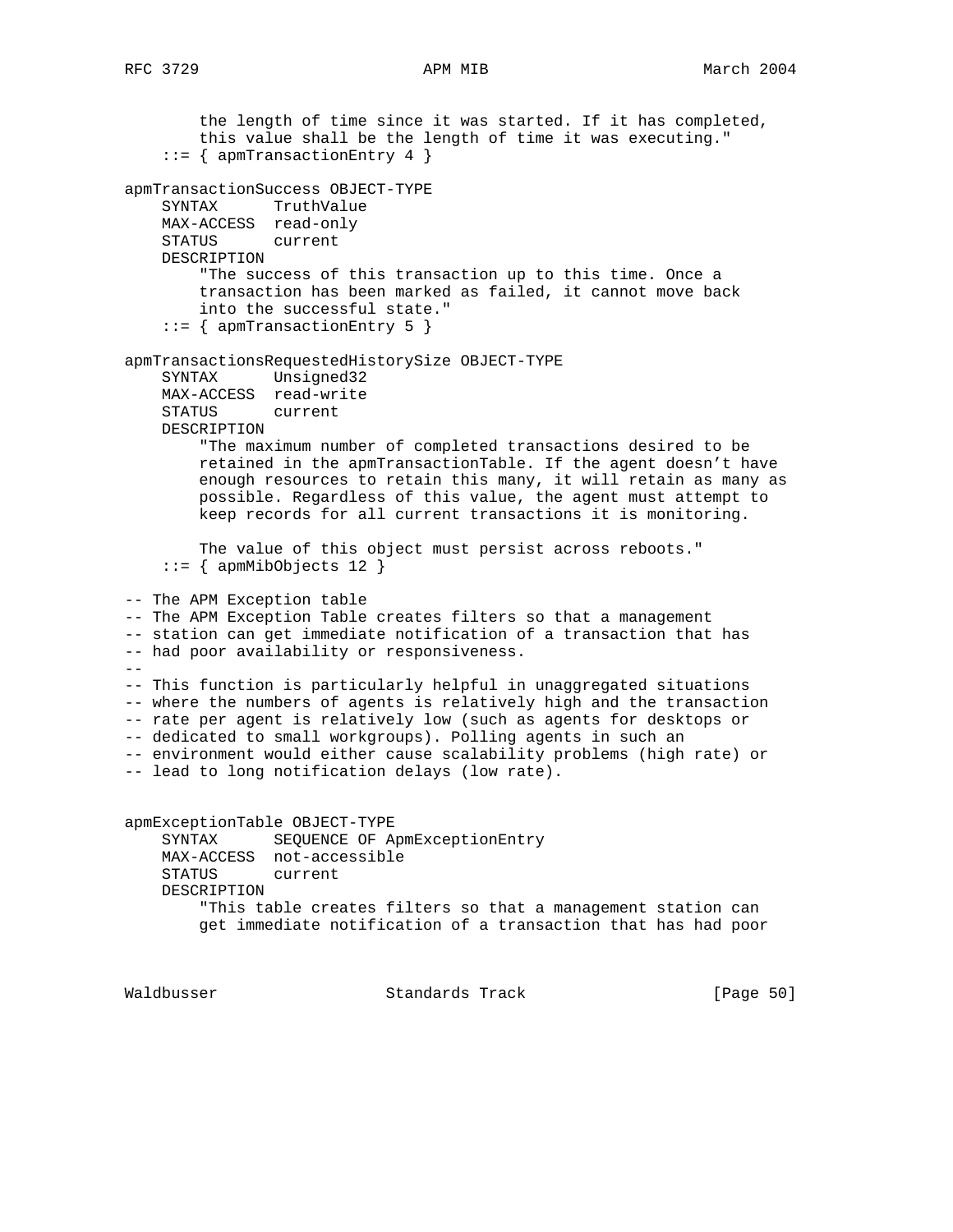availability or responsiveness.

 Each apmExceptionEntry is associated with a particular type of transaction and is applied to all transactions of that type. Multiple apmExceptionEntries may be associated with a particular type of transaction. A transaction type is identified by the value of the apmAppDirAppLocalIndex component of the index. Because the quality of a transaction is not known until it is completed, these thresholds are only applied after the transaction has completed."  $::=$  { apmMibObjects 13 } apmExceptionEntry OBJECT-TYPE SYNTAX ApmExceptionEntry MAX-ACCESS not-accessible STATUS current DESCRIPTION "A conceptual row in the apmExceptionTable. The apmAppDirAppLocalIndex value in the index identifies the application this entry will monitor. The apmAppDirResponsivenessType value in the index identifies the type of responsiveness metric this entry will monitor." INDEX { apmAppDirAppLocalIndex, apmAppDirResponsivenessType, apmExceptionIndex } ::= { apmExceptionTable 1 } ApmExceptionEntry ::= SEQUENCE { apmExceptionIndex Unsigned32, apmExceptionResponsivenessComparison INTEGER, apmExceptionResponsivenessThreshold Unsigned32, apmExceptionUnsuccessfulException INTEGER, apmExceptionUnsuccessfulException INTEGER,<br>apmExceptionResponsivenessEvents Counter32, apmExceptionUnsuccessfulEvents Counter32, apmExceptionOwner Communication OwnerString, apmExceptionStorageType StorageType, apmExceptionStatus RowStatus } apmExceptionIndex OBJECT-TYPE SYNTAX Unsigned32 (1..65535) MAX-ACCESS not-accessible STATUS current DESCRIPTION

Waldbusser Standards Track [Page 51]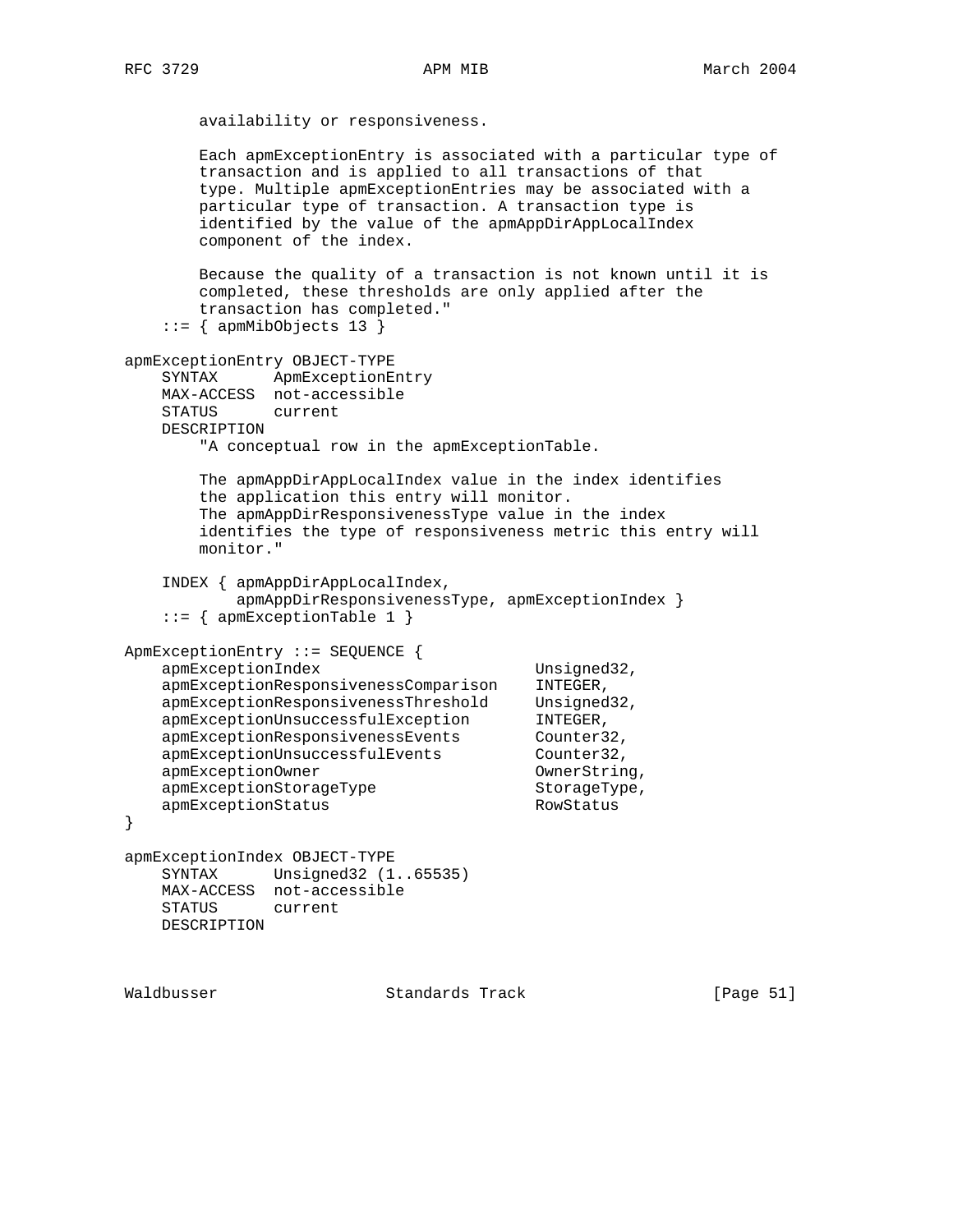```
 "An index that uniquely identifies an entry in the
        apmExceptionTable amongst other entries with equivalent index
        values for apmAppDirAppLocalIndex and
        apmAppDirResponsivenessType. Each such entry sets up
        thresholds for a particular measurement of a particular
        application."
     ::= { apmExceptionEntry 1 }
apmExceptionResponsivenessComparison OBJECT-TYPE
    SYNTAX INTEGER {
                   none(1),
                    greater(2),
               less(3) }
    MAX-ACCESS read-create
    STATUS current
    DESCRIPTION
        "If this value is greater(2) or less(3), the associated
        apmExceptionResponsivenessThreshold will be compared to this
        value and an exception will be created if the responsiveness
       is greater than the threshold (greatest(2)) or less than the
        threshold (less(3))."
     ::= { apmExceptionEntry 2 }
apmExceptionResponsivenessThreshold OBJECT-TYPE
    SYNTAX Unsigned32
    MAX-ACCESS read-create
    STATUS current
    DESCRIPTION
        "The threshold that responsiveness metrics are compared to."
     ::= { apmExceptionEntry 3 }
apmExceptionUnsuccessfulException OBJECT-TYPE
    SYNTAX INTEGER {
                    off(1),
               \} on(2)
 }
    MAX-ACCESS read-create
    STATUS current
    DESCRIPTION
        "If this value is on(2), an exception will be created if a
        transaction of the associated type is unsuccessful."
     ::= { apmExceptionEntry 4 }
apmExceptionResponsivenessEvents OBJECT-TYPE
    SYNTAX Counter32
    MAX-ACCESS read-only
    STATUS current
```
Waldbusser Standards Track [Page 52]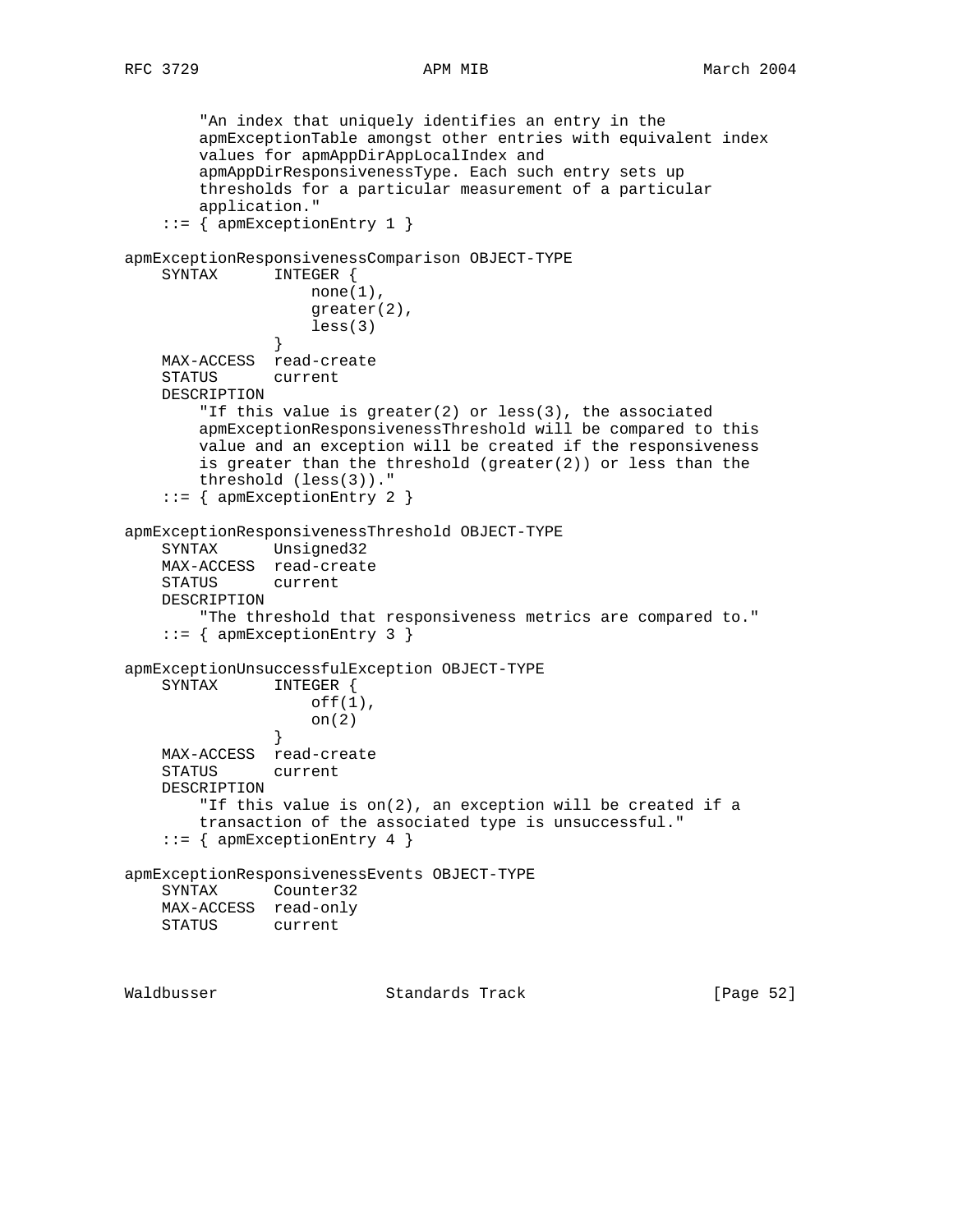```
 DESCRIPTION
         "The total number of responsiveness exceptions generated. This
         counter will be incremented even if no notification was sent
         due to notifications not being configured or due to exceeding
         the apmNotificationMaxRate value."
     ::= { apmExceptionEntry 5 }
apmExceptionUnsuccessfulEvents OBJECT-TYPE
     SYNTAX Counter32
    MAX-ACCESS read-only
    STATUS current
    DESCRIPTION
         "The total number of unsuccessful exceptions generated. This
         counter will be incremented even if no notification was sent
         due to notifications not being configured or due to exceeding
         the apmNotificationMaxRate value."
     ::= { apmExceptionEntry 6 }
apmExceptionOwner OBJECT-TYPE
    SYNTAX OwnerString
    MAX-ACCESS read-create
    STATUS current
    DESCRIPTION
         "The entity that configured this entry and is
         therefore using the resources assigned to it."
     ::= { apmExceptionEntry 7 }
apmExceptionStorageType OBJECT-TYPE
    SYNTAX StorageType
    MAX-ACCESS read-create
    STATUS current
    DESCRIPTION
         "The storage type of this apmReportControlEntry. If the value
         of this object is 'permanent', no objects in this row need to
        be writable."
     ::= { apmExceptionEntry 8 }
apmExceptionStatus OBJECT-TYPE
     SYNTAX RowStatus
    MAX-ACCESS read-create
     STATUS current
    DESCRIPTION
         "The status of this apmExceptionEntry. The only objects in the
         entry that may be modified while the entry is in the active
         state are apmExceptionResponsivenessComparison,
         apmExceptionResponsivenessThreshold and
         apmExceptionUnsuccessfulException."
     ::= { apmExceptionEntry 9 }
```
Waldbusser Standards Track [Page 53]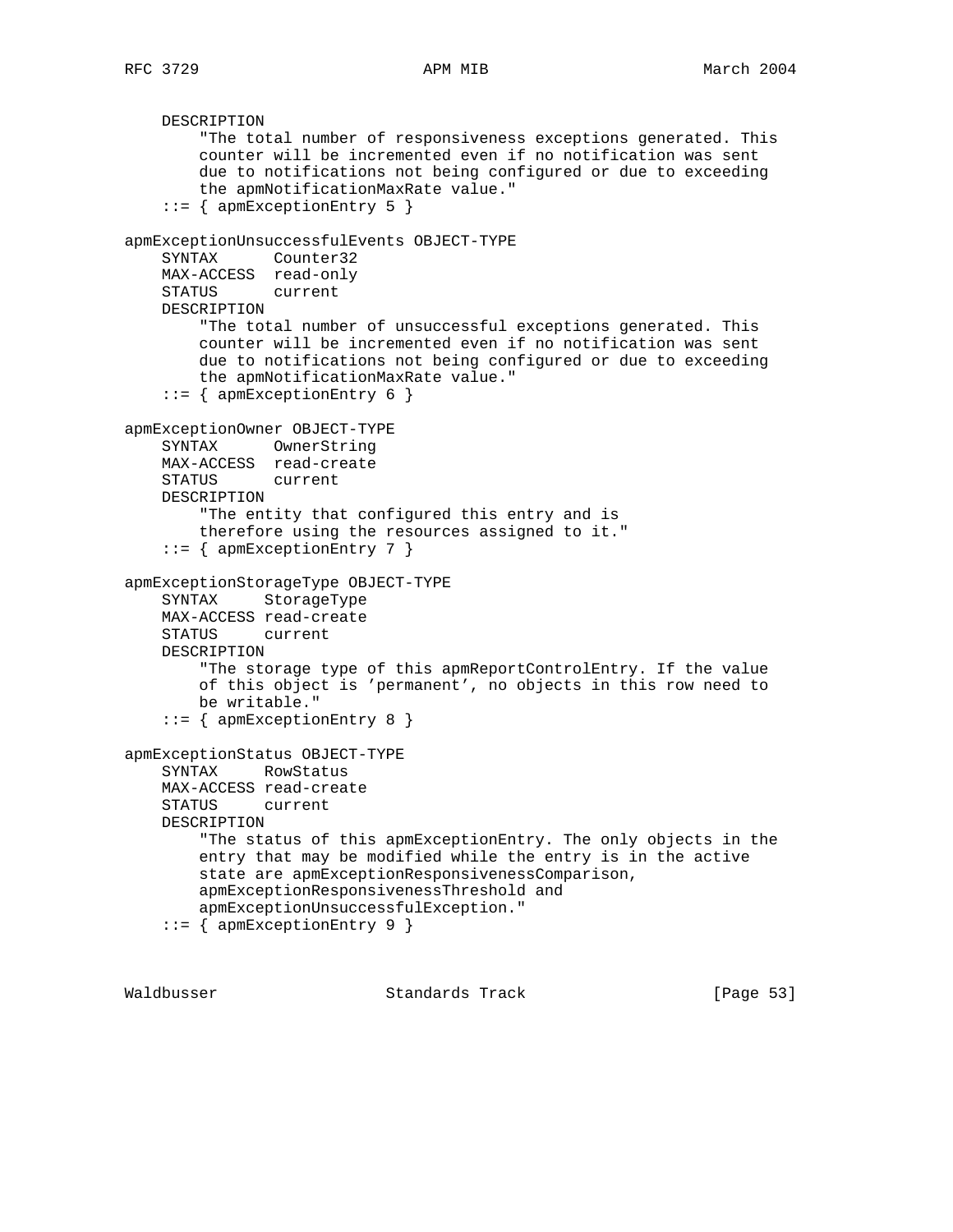apmThroughputExceptionMinTime OBJECT-TYPE SYNTAX Unsigned32 UNITS "seconds" MAX-ACCESS read-write STATUS current DESCRIPTION "Because the responsiveness for throughput-oriented transactions is divided by the elapsed time, it can be very sensitive to short-term performance variations for transactions that take a short period of time. For example, when downloading a very short file, a single dropped packet could double or triple the total response time. Further, throughput is usually examined for applications that transfer a lot of data, and when doing so it is helpful to conceptualize transaction costs that are proportional to the amount of data separately from those costs that are relatively fixed (i.e., independent of the amount of data). For very short transactions, these fixed transaction costs (handshake, setup time, authentication, round-trip time) may dominate the total response time for the transaction, resulting in throughput measurements that aren't really proportional to the network's, server's and client's combined data throughput capability. This object controls the minimum number of seconds that an throughput-based transaction must exceed before an exception can be generated for it. If this object is set to zero, then all throughput-based transactions are candidates for exceptions. The value of this object must persist across reboots." DEFVAL { 10 }  $::=$  { apmMibObjects 14 } apmNotificationMaxRate OBJECT-TYPE SYNTAX Unsigned32 MAX-ACCESS read-write STATUS current DESCRIPTION "The maximum number of notifications that can be generated from this agent by the apmExceptionTable in any 60 second period. The value of this object must persist across reboots." DEFVAL { 1 }  $::=$  { apmMibObjects 15 }

Waldbusser Standards Track [Page 54]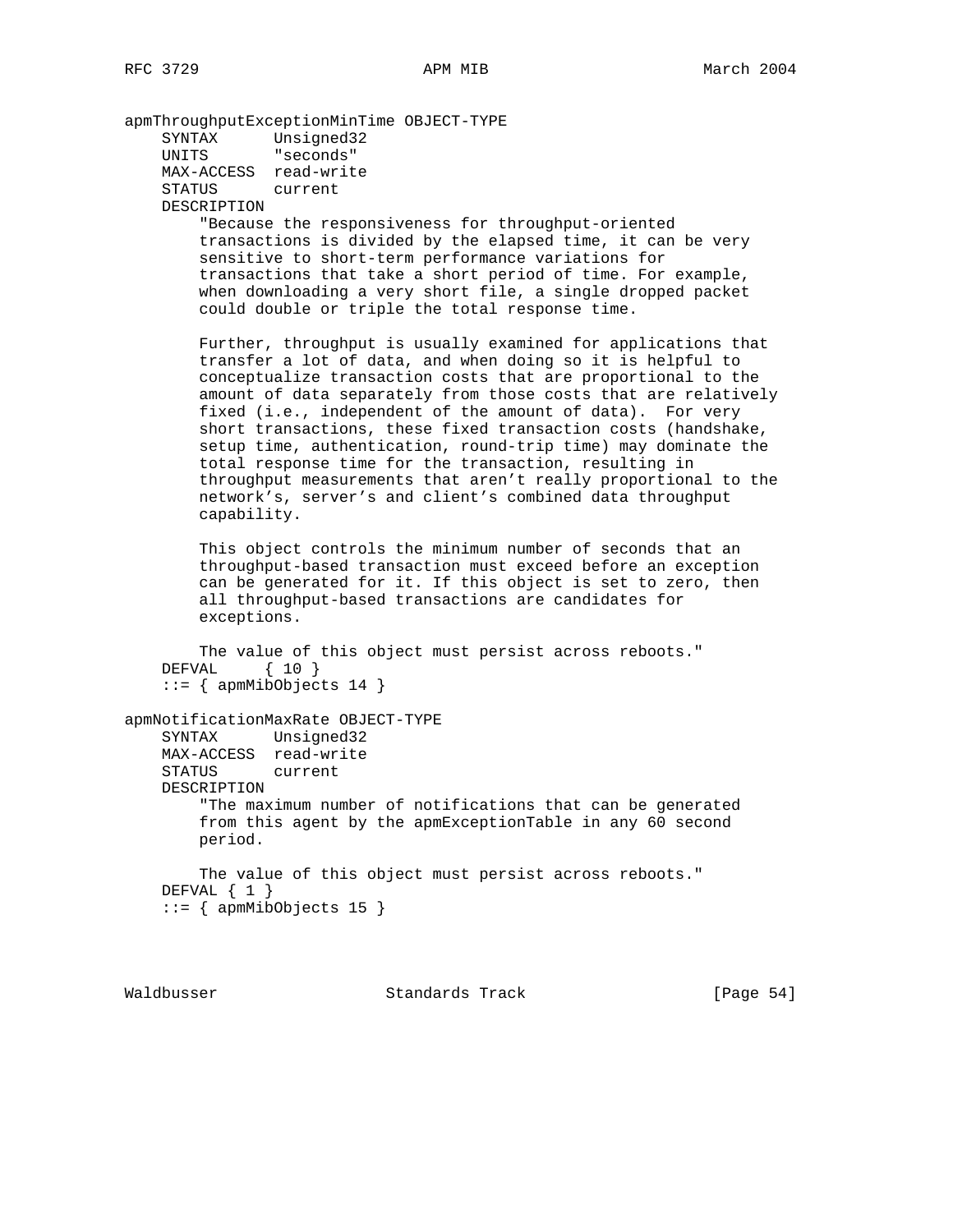-- APM Notifications apmNotifications OBJECT IDENTIFIER ::= { apm 0 } apmTransactionResponsivenessAlarm NOTIFICATION-TYPE OBJECTS { apmExceptionResponsivenessThreshold, apmTransactionResponsiveness } STATUS current DESCRIPTION "Notification sent when a transaction exceeds a threshold defined in the apmException table. The index of the included apmExceptionResponsivenessThreshold object identifies the apmExceptionEntry that specified the threshold. The apmTransactionResponsiveness variable identifies the actual transaction and its responsiveness. Agent implementors are urged to include additional data objects in the alarm that may explain the reason for the alarm. It is helpful to include such data in the alarm because it describes the situation at the time the alarm was generated, where polls after the fact may not provide meaningful information. Examples of such information are CPU load, memory utilization, network utilization, and transaction statistics." ::= { apmNotifications 1 } apmTransactionUnsuccessfulAlarm NOTIFICATION-TYPE OBJECTS { apmExceptionResponsivenessThreshold } STATUS current DESCRIPTION "Notification sent when a transaction is unsuccessful. The index of the included apmExceptionResponsivenessThreshold object identifies both the type of the transaction that caused this notification as well as the apmExceptionEntry that specified the threshold. Agent implementors are urged to include additional data objects in the alarm that may explain the reason for the alarm. It is helpful to include such data in the alarm because it describes the situation at the time the alarm was generated, where polls after the fact may not provide meaningful information. Examples of such information are CPU load, memory utilization, network utilization, and transaction statistics."  $::=$  { apmNotifications 2 } apmCompliance MODULE-COMPLIANCE STATUS current

Waldbusser Standards Track [Page 55]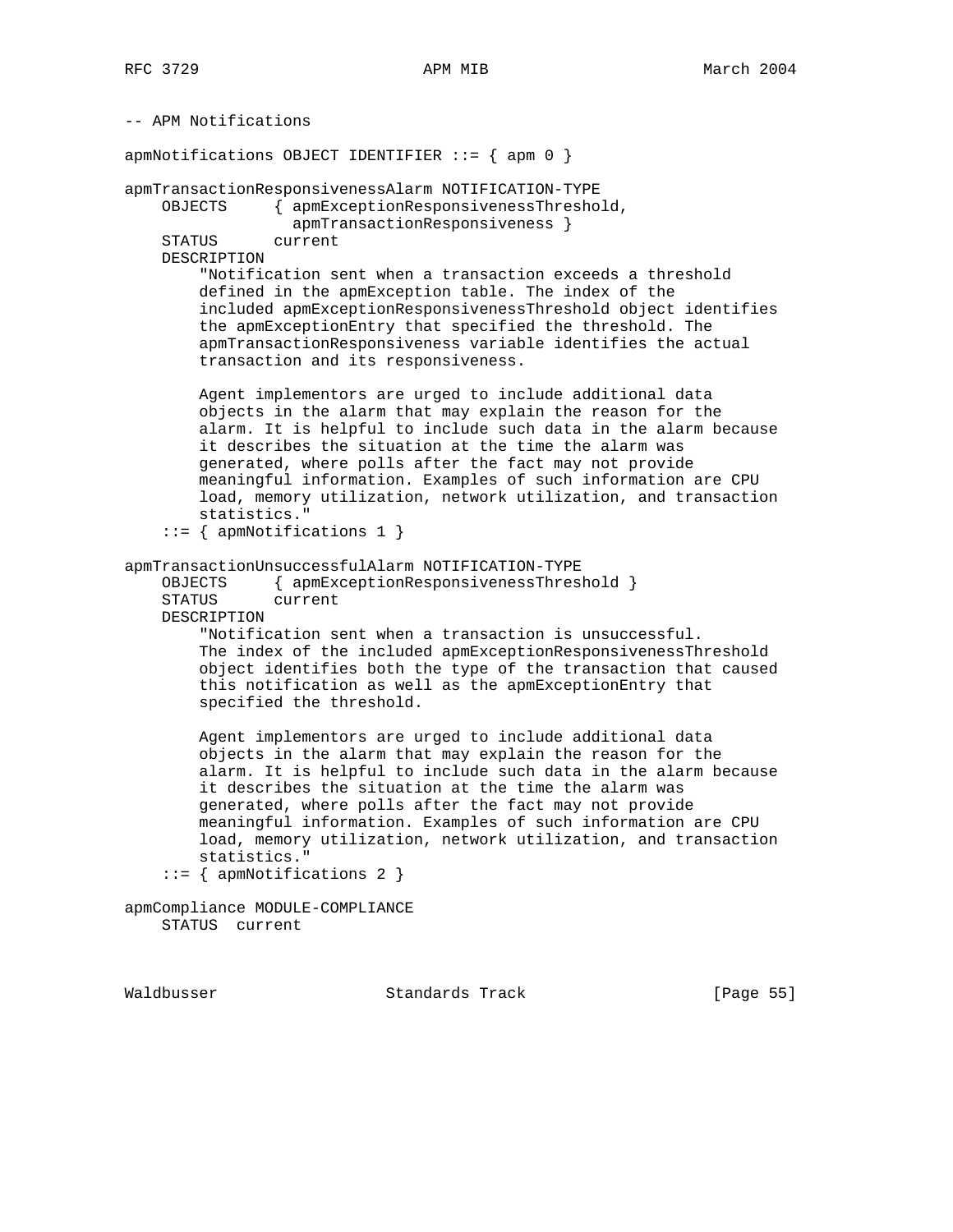```
 DESCRIPTION
         "Describes the requirements for conformance to
         the APM MIB"
     MODULE -- this module
         MANDATORY-GROUPS { apmAppDirGroup, apmReportGroup }
         GROUP apmUserDefinedApplicationsGroup
           DESCRIPTION
               "Implementation of the apmUserDefinedApplicationsGroup
               is optional."
         GROUP apmTransactionGroup
           DESCRIPTION
               "Implementation of the apmTransactionGroup is optional."
         GROUP apmExceptionGroup
           DESCRIPTION
               "Implementation of the apmExceptionGroup is optional."
         GROUP apmNotificationGroup
           DESCRIPTION
               "Implementation of the apmNotificationGroup is optional."
    ::= { apmCompliances 1 }
apmAppDirGroup OBJECT-GROUP
     OBJECTS { apmAppDirConfig,
               apmAppDirResponsivenessBoundary1,
               apmAppDirResponsivenessBoundary2,
               apmAppDirResponsivenessBoundary3,
               apmAppDirResponsivenessBoundary4,
               apmAppDirResponsivenessBoundary5,
               apmAppDirResponsivenessBoundary6,
               apmBucketBoundaryLastChange, apmAppDirID,
              apmNameMachineName, apmNameUserName }
     STATUS current
     DESCRIPTION
         "The APM MIB directory of applications and application verbs."
    ::= { apmGroups 1 }
apmUserDefinedApplicationsGroup OBJECT-GROUP
     OBJECTS { apmHttpFilterAppLocalIndex,
                   apmHttpFilterServerProtocol,
                   apmHttpFilterServerAddress, apmHttpFilterURLPath,
                   apmHttpFilterMatchType, apmHttpFilterOwner,
                   apmHttpFilterStorageType, apmHttpFilterRowStatus,
                   apmHttpIgnoreUnregisteredURLs, apmHttp4xxIsFailure,
                   apmUserDefinedAppParentIndex,
```
Waldbusser Standards Track [Page 56]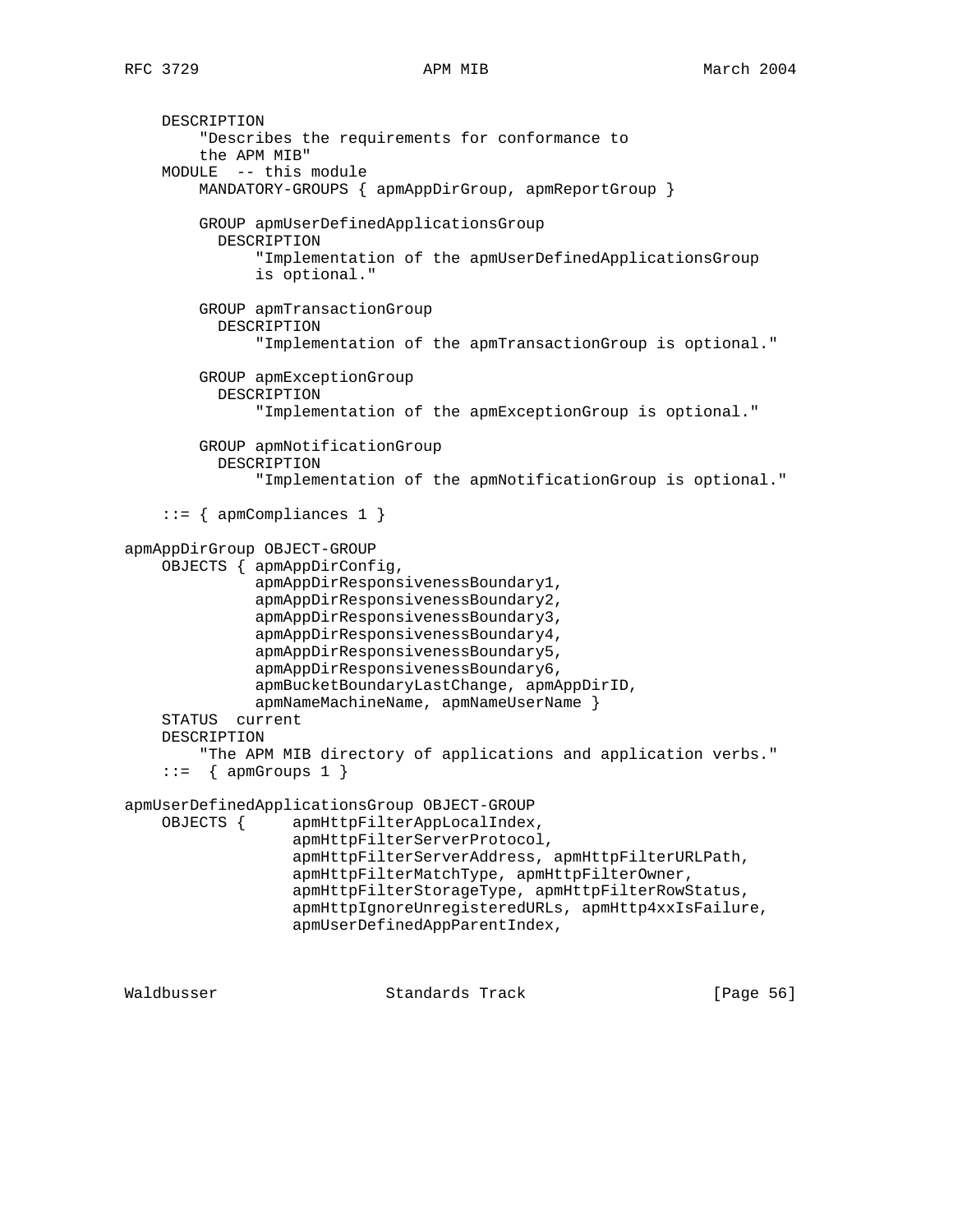apmUserDefinedAppApplication } STATUS current DESCRIPTION "Objects used for creating and managing user-defined applications."  $::=$  { apmGroups 2 } apmReportGroup OBJECT-GROUP OBJECTS { apmReportControlDataSource, apmReportControlAggregationType, apmReportControlInterval, apmReportControlRequestedSize, apmReportControlGrantedSize, apmReportControlRequestedReports, apmReportControlGrantedReports, apmReportControlStartTime, apmReportControlReportNumber, apmReportControlDeniedInserts, apmReportControlDroppedFrames, apmReportControlOwner, apmReportControlStorageType, apmReportControlStatus, apmReportTransactionCount, apmReportSuccessfulTransactions, apmReportResponsivenessMean, apmReportResponsivenessMin, apmReportResponsivenessMax, apmReportResponsivenessB1, apmReportResponsivenessB2, apmReportResponsivenessB3, apmReportResponsivenessB4, apmReportResponsivenessB5, apmReportResponsivenessB6, apmReportResponsivenessB7 } STATUS current DESCRIPTION "The apm report group controls the creation and retrieval of reports that aggregate application performance."  $::=$  { apmGroups 3 } apmTransactionGroup OBJECT-GROUP OBJECTS { apmTransactionResponsiveness, apmTransactionAge, apmTransactionSuccess, apmTransactionsRequestedHistorySize } STATUS current DESCRIPTION "The apm transaction group contains statistics for individual transactions."

Waldbusser Standards Track [Page 57]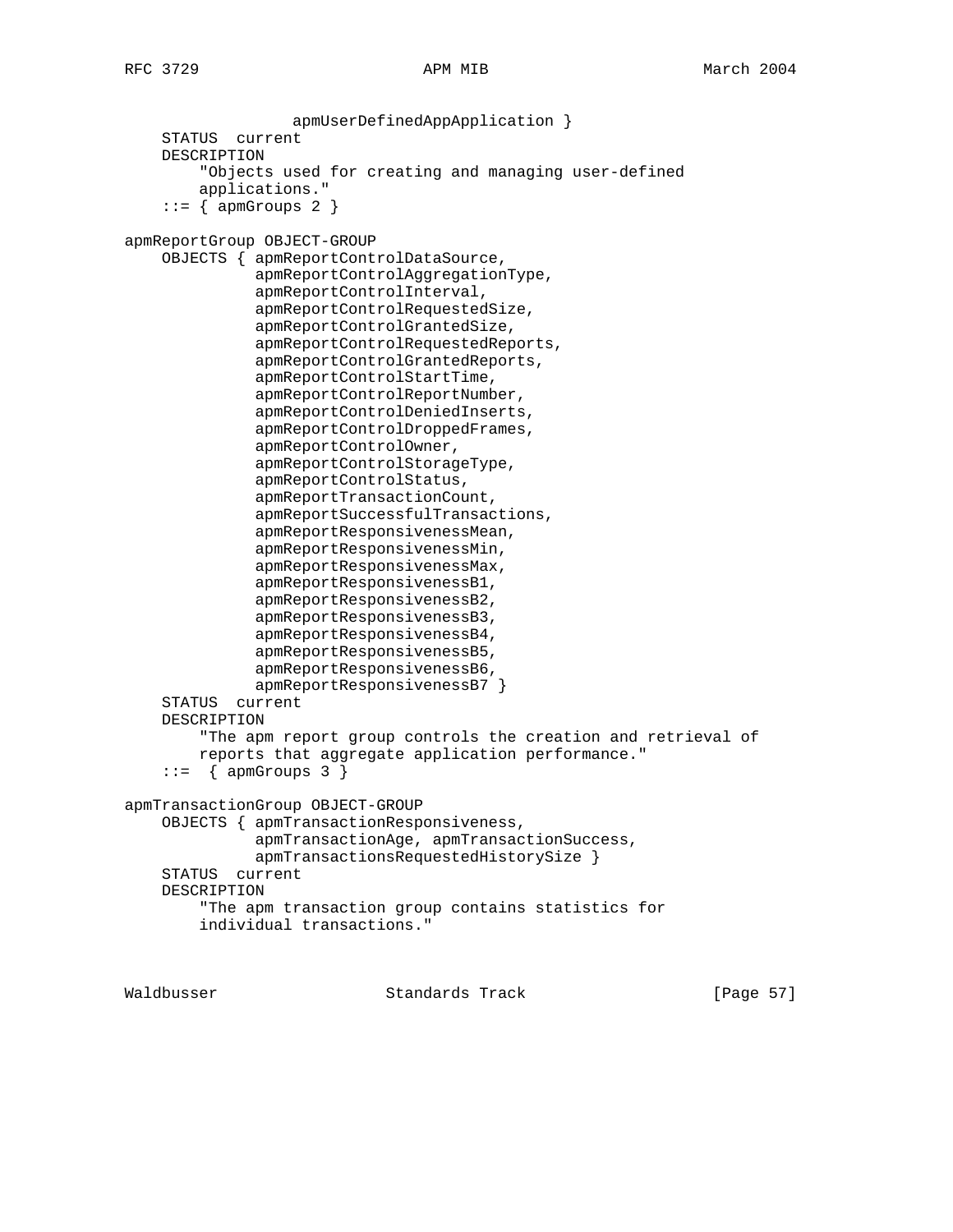```
apmExceptionGroup OBJECT-GROUP
     OBJECTS { apmExceptionResponsivenessComparison,
               apmExceptionResponsivenessThreshold,
               apmExceptionUnsuccessfulException,
               apmExceptionResponsivenessEvents,
               apmExceptionUnsuccessfulEvents,
               apmExceptionOwner, apmExceptionStorageType,
               apmExceptionStatus, apmThroughputExceptionMinTime,
               apmNotificationMaxRate }
     STATUS current
     DESCRIPTION
         "The apm exception group causes notifications to be sent
         whenever transactions are detected that had poor availability
         or responsiveness."
     ::= { apmGroups 5 }
apmNotificationGroup NOTIFICATION-GROUP
     NOTIFICATIONS { apmTransactionResponsivenessAlarm,
                     apmTransactionUnsuccessfulAlarm }
     STATUS current
     DESCRIPTION
         "Notifications sent by an APM MIB agent."
    ::= { apmGroups 6 }
```
END

4. Security Considerations

 $::=$  { apmGroups 4 }

 There are a number of management objects defined in this MIB module with a MAX-ACCESS clause of read-write and/or read-create. Such objects may be considered sensitive or vulnerable in some network environments. The support for SET operations in a non-secure environment without proper protection can have a negative effect on network operations.

 Specifically, most of the read-write and read-create objects in this MIB module may be used to configure an agent to reveal network addresses, application usage information and conversation statistics that may be considered sensitive in some environments.

 Some of the readable objects in this MIB module (i.e., objects with a MAX-ACCESS other than not-accessible) may be considered sensitive or vulnerable in some network environments. It is thus important to control even GET and/or NOTIFY access to these objects and possibly to even encrypt the values of these objects when sending them over the network via SNMP.

Waldbusser Standards Track [Page 58]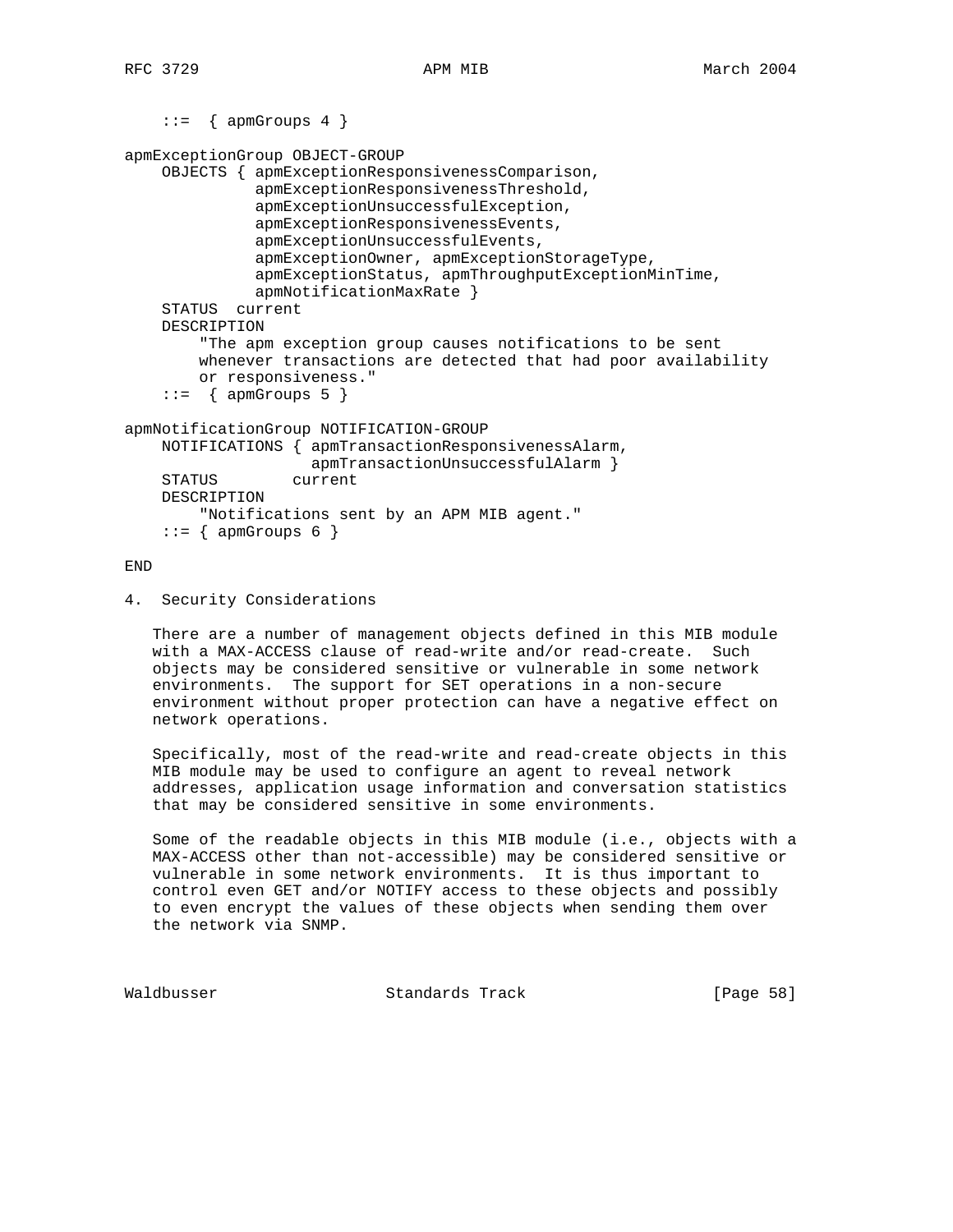Specifically, this MIB contains network addresses, machines names, user names, application usage information, and conversation statistics. Data of this nature should be considered sensitive and the privacy of the users from whom it was gathered protected. Administrators should restrict read access to this data to specifically authorized individuals or agents that recognize the privacy implications of its release. In situations where read access to this data cannot be restricted, it should not be gathered.

 Systems that implement the objects in this MIB module have the capability of measuring the time taken to execute transactions. Depending on the transaction type, some or all of this transaction time may be associated with the time taken to perform security calculations. Such data may help an attacker to use timing attacks to extract secrets from the systems involved in the transactions. See [10] for more information.

 SNMP versions prior to SNMPv3 did not include adequate security. Even if the network itself is secure (for example by using IPSec), even then, there is no control as to who on the secure network is allowed to access and GET/SET (read/change/create/delete) the objects in this MIB module.

 It is RECOMMENDED that implementers consider the security features as provided by the SNMPv3 framework (see [8], section 8), including full support for the SNMPv3 cryptographic mechanisms (for authentication and privacy).

 Further, deployment of SNMP versions prior to SNMPv3 is NOT RECOMMENDED. Instead, it is RECOMMENDED to deploy SNMPv3 and to enable cryptographic security. It is then a customer/operator responsibility to ensure that the SNMP entity giving access to an instance of this MIB module is properly configured to give access to the objects only to those principals (users) that have legitimate rights to indeed GET or SET (change/create/delete) them.

Waldbusser Standards Track [Page 59]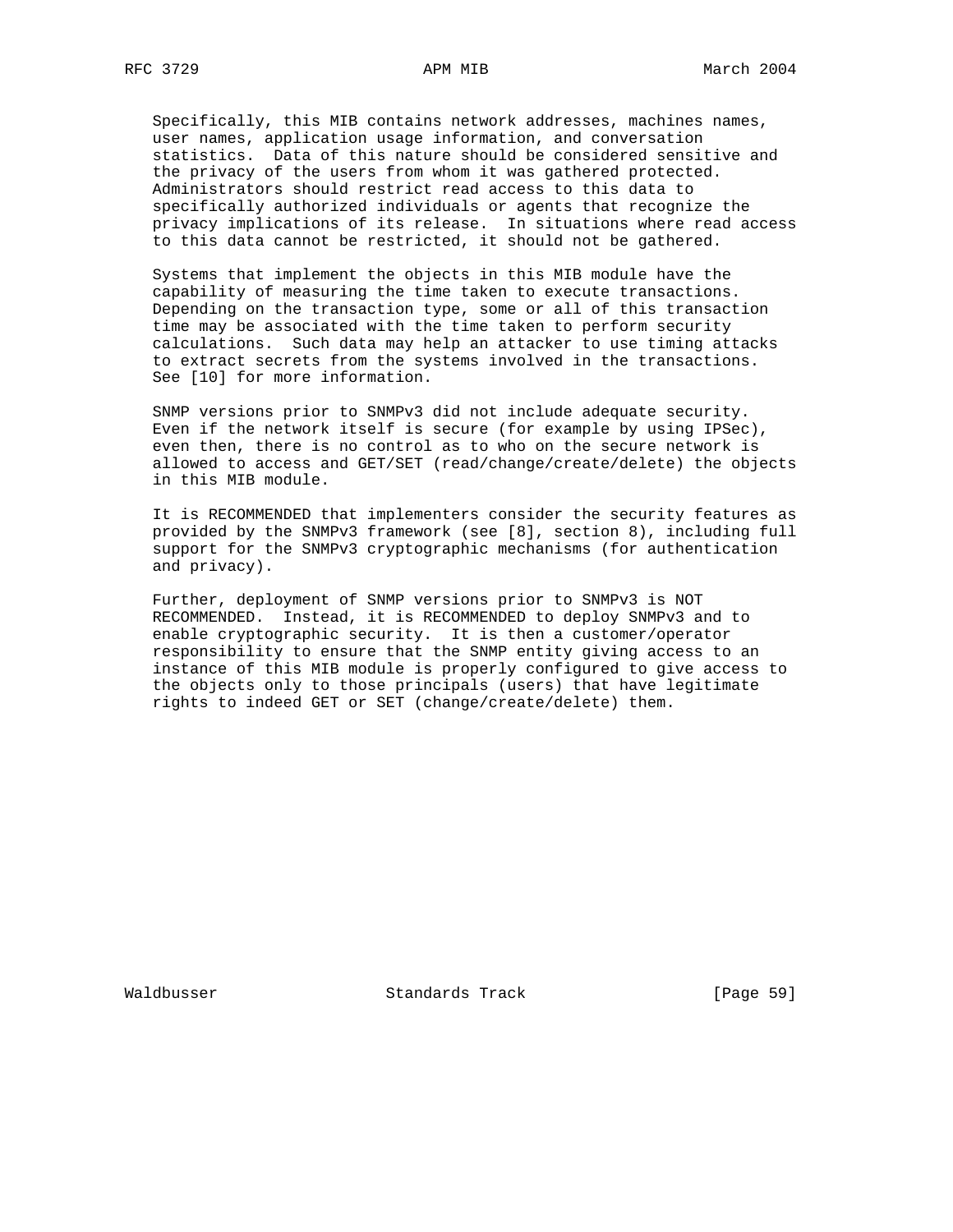# 5. References

- 5.1. Normative References
	- [1] McCloghrie, K., Perkins, D. and J. Schoenwaelder, "Structure of Management Information Version 2 (SMIv2)", STD 58, RFC 2578, April 1999.
	- [2] McCloghrie, K., Perkins, D. and J. Schoenwaelder, "Textual Conventions for SMIv2", STD 58, RFC 2579, April 1999.
	- [3] McCloghrie, K., Perkins, D. and J. Schoenwaelder, "Conformance Statements for SMIv2", STD 58, RFC 2580, April 1999.
	- [4] McCloghrie, K. and F. Kastenholz, "The Interfaces Group MIB", RFC 2863, June 2000.
	- [5] Waldbusser, S., "Remote Network Monitoring Management Information Base Version 2 using SMIv2", RFC 2021, January 1997.
	- [6] Bierman, A., Bucci, C. and R. Iddon, "Remote Network Monitoring MIB Protocol Identifiers", RFC 2895, August 2000.
	- [7] Waldbusser, S., "Remote Network Monitoring Management Information Base", STD 59, RFC 2819, May 2000.

# 5.2. Informative References

- [8] Case, J., Mundy, R., Partain, D. and B. Stewart, "Introduction and Applicability Statements for Internet-Standard Management Framework", RFC 3410, December 2002.
- [9] Berners-Lee, T., Masinter, L. and M. McCahill, "Uniform Resource Locators (URL)", RFC 1738, December 1994.
- [10] Boneh, D. and D. Brumley, "Remote timing attacks are practical", Proceedings of 12th USENIX Security Symposium, August 2003.
- 6. Author's Address

 Steven Waldbusser EMail: waldbusser@nextbeacon.com

Waldbusser Standards Track [Page 60]